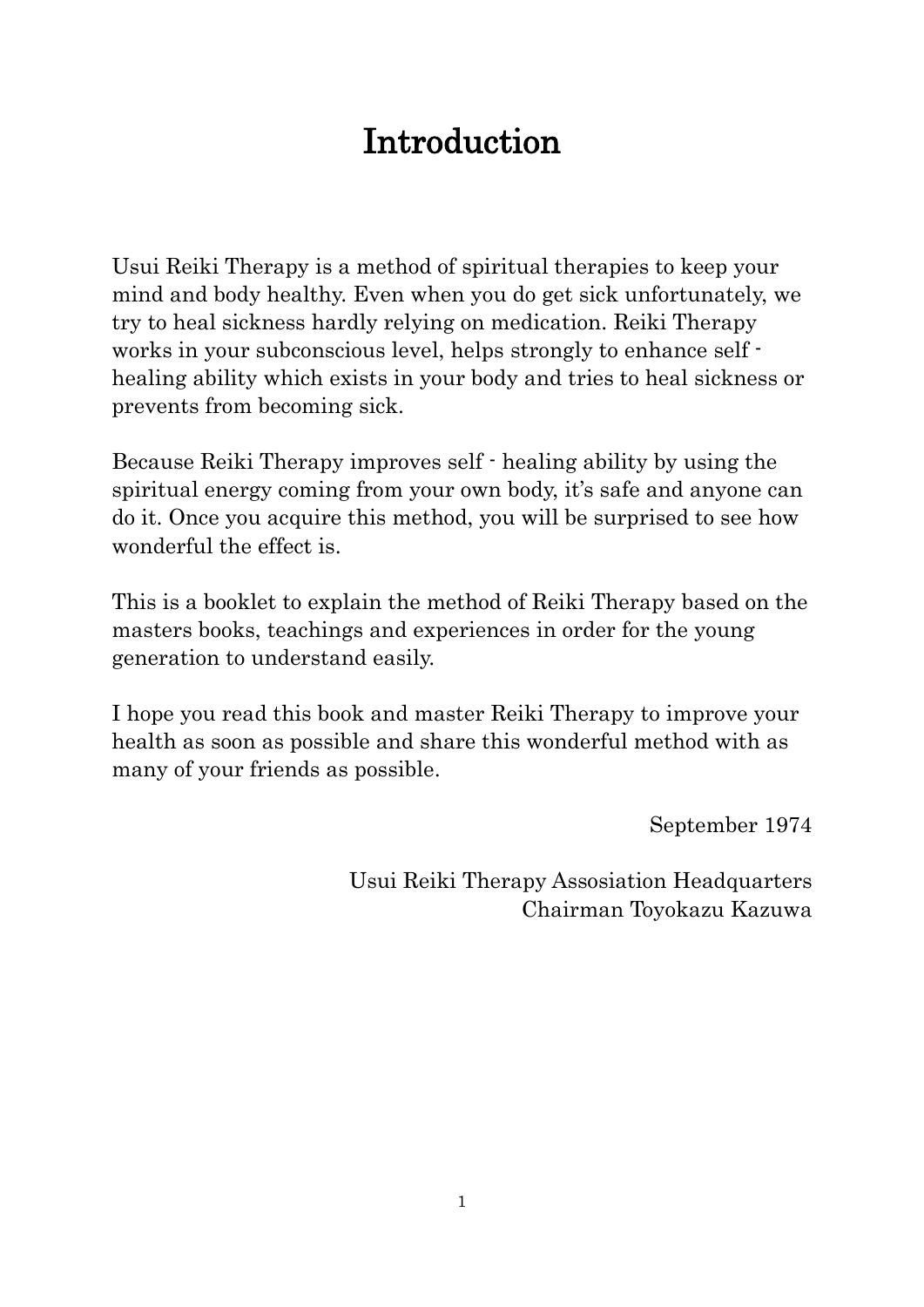# **Contents**

| Introduction                                              |    |    |    |  |
|-----------------------------------------------------------|----|----|----|--|
| Ethos of our association                                  |    |    | 7  |  |
| History of our association                                |    |    | 8  |  |
| Organization of our association                           |    |    |    |  |
| Our methods of Reiki Therapy (Two Main Purposes)          |    |    |    |  |
| 16                                                        |    |    |    |  |
| 1. Elimination of your thoughts                           | 16 |    |    |  |
| 2. Explanation of Five Principles                         | 18 |    |    |  |
| How to strengthen your spiritual energy (Practices at our |    |    |    |  |
| association)<br>37                                        |    |    |    |  |
| 1. Mental training                                        |    |    | 37 |  |
| 2. Receiving spiritual energy                             |    |    | 37 |  |
| Strict teachings and rules of Master Usui                 | 42 |    |    |  |
| Lectures of Spiritual Study                               |    |    | 49 |  |
| Existence of spiritual energy                             |    |    | 49 |  |
| Functions of spiritual energy                             |    | 51 |    |  |
| Body moves in accordance with Soul: Be pure minded!       | 54 |    |    |  |
| To be a great spiritual healer                            |    |    | 57 |  |
| The Meiji Emperor and Dr John Batchelor                   | 59 |    |    |  |
| $Self - healing ability$                                  | 60 |    |    |  |
| Thing to remember for the treatment                       | 62 |    |    |  |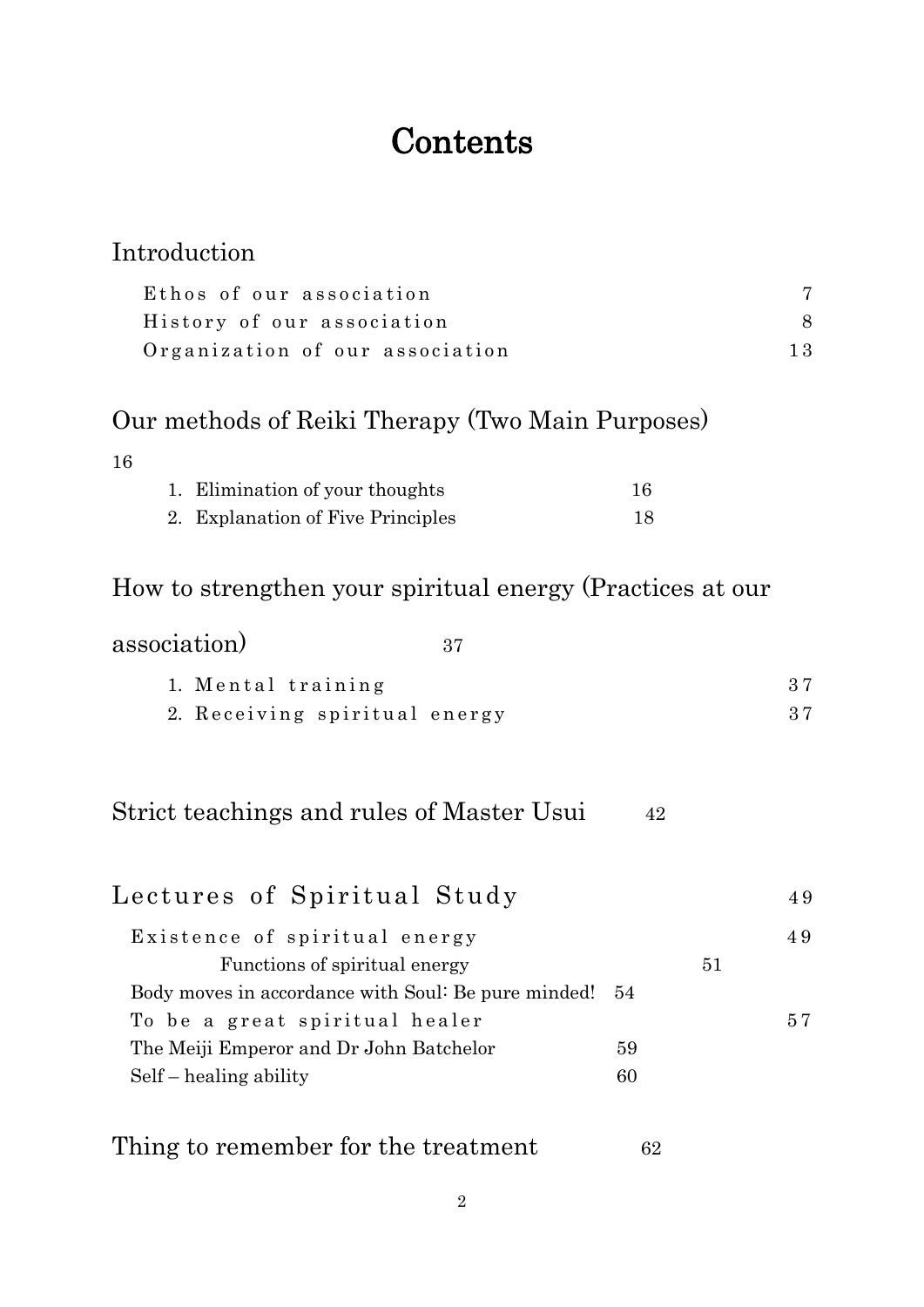Things to remember when treating 63

| Characteristics of Reiki Therapy                          | 66  |  |
|-----------------------------------------------------------|-----|--|
| 1. <i>Byousen</i> (Disease radiation)<br>66               |     |  |
| 2. <i>Dokukudashi</i> (Detoxification)                    | 67  |  |
| 3. Koketsuho (Blood exchange)                             | 68  |  |
| 4. Nentatsu (Transferring will power)                     | 69  |  |
| 5. Experience treatment as often as possible              |     |  |
| 6. Three causes of disease                                | 73  |  |
| 7. Reaction                                               | 74  |  |
| Attention for Doctor Treatment                            | 75  |  |
| Reiki Therapy works not only for human beings but for all |     |  |
| the other living things<br>76                             |     |  |
| Guidelines of Reiki Therapy                               | 78  |  |
| 1. For the parts above neck<br>78                         |     |  |
| 2. For the internal organs                                | 83  |  |
| 3. For other illnesses                                    | 92  |  |
| $A$ ppendix                                               | 100 |  |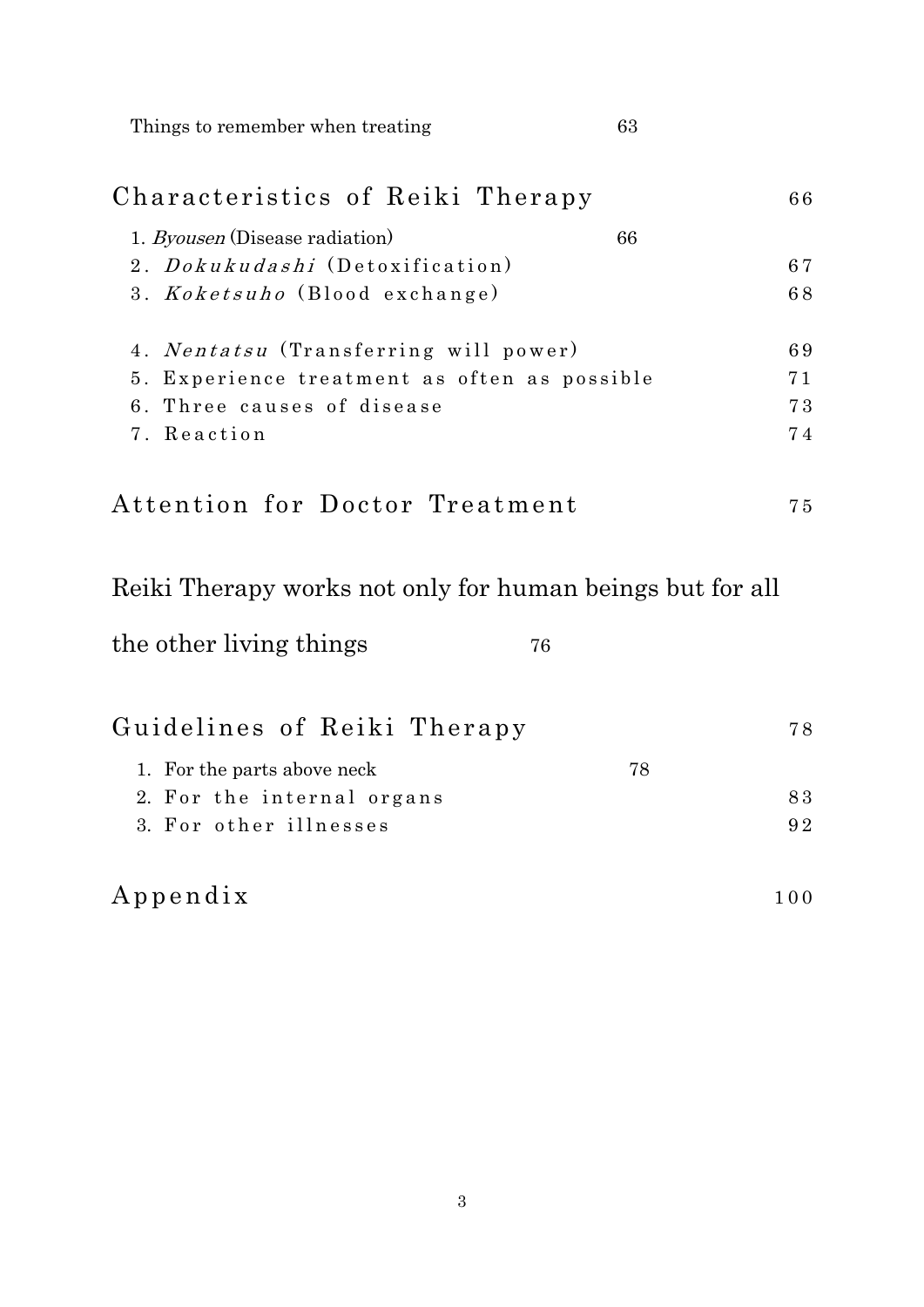# Ethos of our association

The purpose of our Reiki Therapy is to improve and keep yourself and others physically mentally healthy and enhance peace, prosperity and happiness of our family, society, country and world by following five principles, which are the teachings of Master Mikao Usui, the founder of our association. His ideas are hugely influenced by many poems of the Meiji Emperor of Japan, whom Master Usui admired.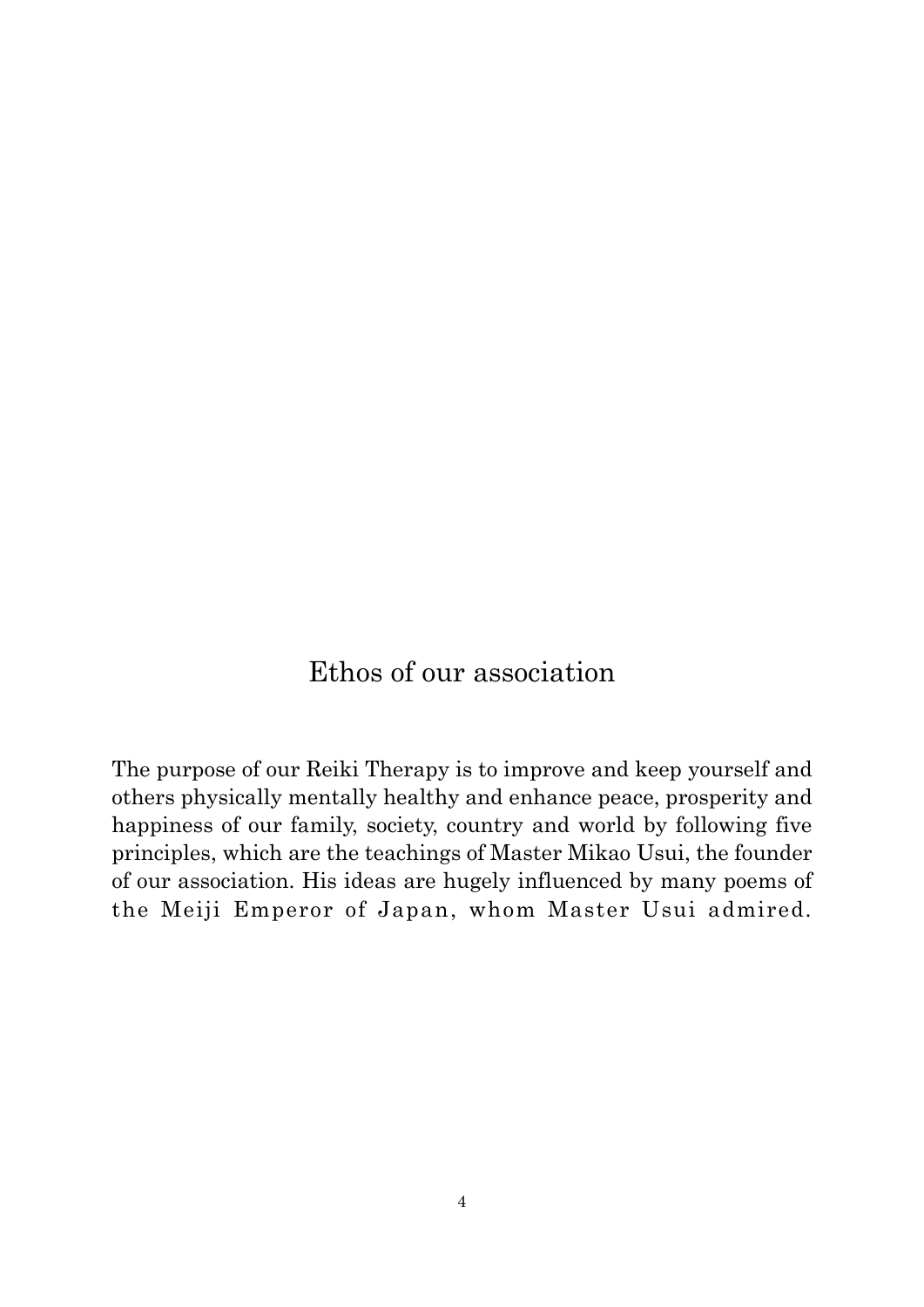# History of our association

Master Mikao Usui (1865 – 1926) studied hard and went abroad several times when he was young and gained a variety of life experiences working as an officer, a company employee, a journalist, a missionary worker, a teacher, an entrepreneur and so on. By having many experiences inside and outside of society, he tried to find an answer of the question "What is the meaning of life? " . He has come up with the answer that the ultimate happiness of life is "to obtain peace in mind in life".

Since then, he had practised Zen for three years but he couldn't reach this answer. He, then, asked his Zen master what he should do. The master replied immediately "Try and die". He struggled to find an answer and decided to go to Mt Kuramayama in Kyoto and started fasting.

At around midnight after three weeks, he felt a strong impulse in his body like getting hit by lightning and became unconscious.

He woke up at dawn and experienced an awesome feeling that he had never felt before. It is presumed that he has attained some kind of strong universal spiritual energy (1922).

On the way down from the mountain, he tripped over a rock, injured his toe and healed it by touching with his hand. He studied this treatment and improved it further and established a method of teaching for many people.

He was unselfish and open minded and was able to reach the boundary of selflessness quickly anytime and anywhere.

When he finished fasting, he gained the feeling of super spiritual power, which both energy (the one that is produced from the power of the universe and the other that is coming out from his own body) are combined: The universe lies in your body and your body lies in the universe. In other words, your body and the universe become one.

He then thought that he should share this pleasure with many others and made the guidelines of this Reiki Therapy and established the association in April 1922.

He says, "Reiki Therapy doesn't need difficult explanations and you will find the truth around you. Curing diseases by touching with hand has not been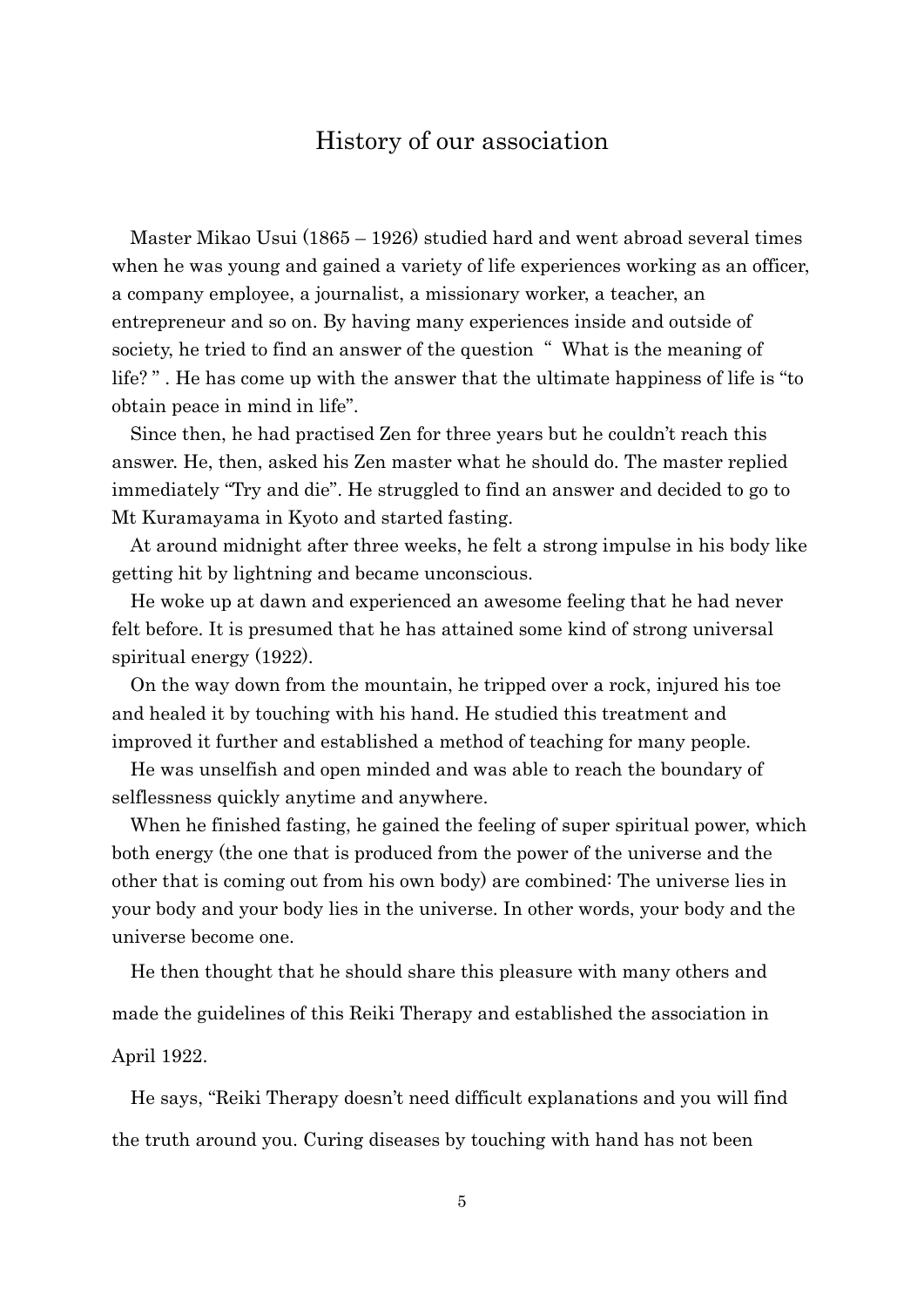scientifically proven, but in reality the diseases *get* cured. People would say, "What nonsense!" but I feel sorry for these people because they don't realise their ignorance."

He strongly believes and says, "The time will come someday when Reiki Therapy is scientifically proven. Human intelligence can only understand evidence with explanations."

In practise, through further development of studies such as molecular science, atomic science and electronics science, some scientists regard Reiki Therapy as a study. Some scholars are tackling this new field of unseen life force energy.

As a result of his great devotion and hard training, there are three great inventions of the treatment left to keep for our association. 1. Method of Blood exchange 2. Method of Detoxification (treated on stomach area) 3, Method of feeling where disease radiations are.

Our Reiki Therapy is a unique, wonderful discovery and a light for those who are suffering and should be spread to everything in the world especially to human beings. It was in Harajuku in Tokyo where Master Usui taught spiritual lessons to his followers.

For fifty years since then he had healed the sick mind and body of those who had been suffering. Members of our association are expanding still today and healing many people.

6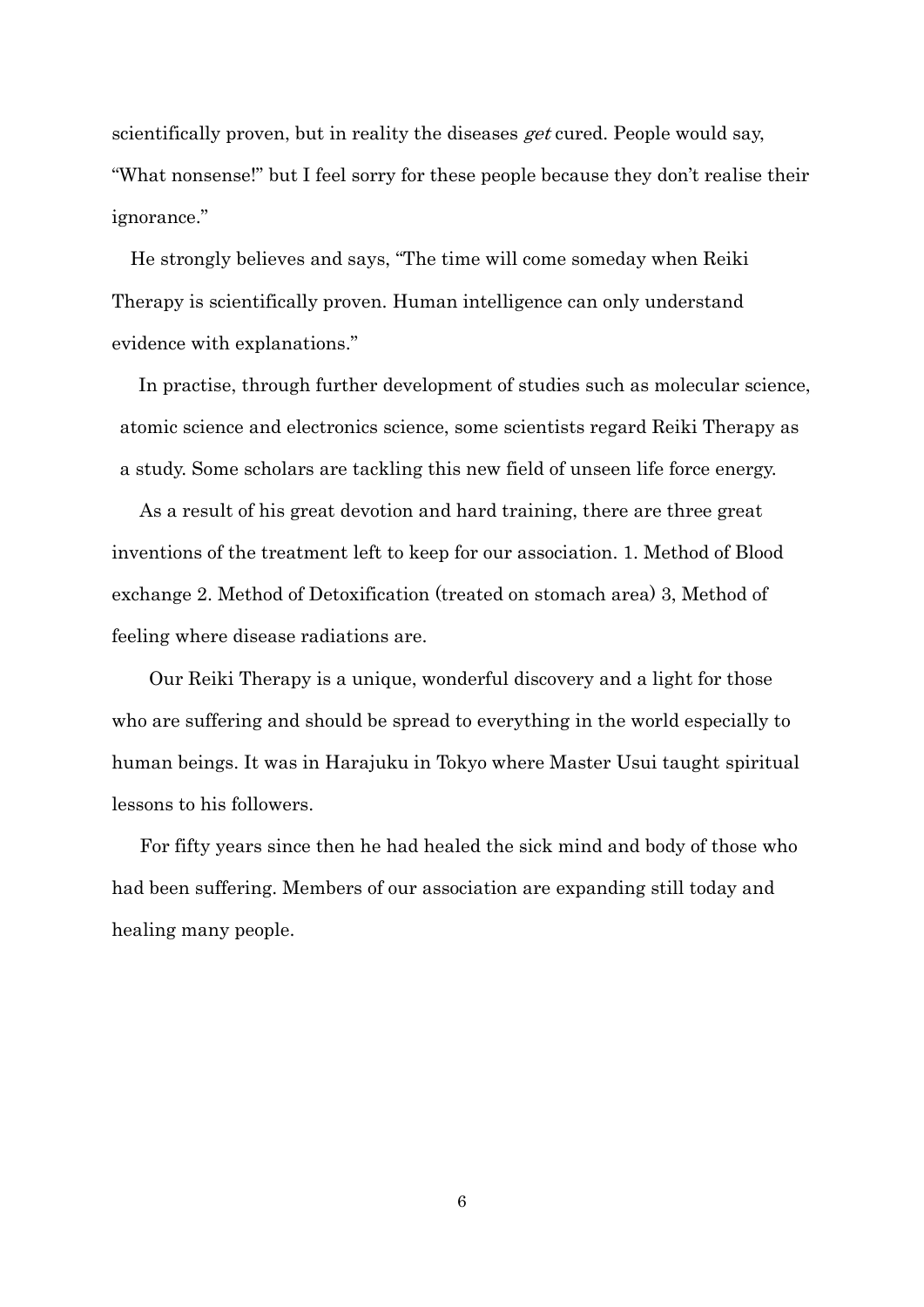# Organization of our Association

Our organization consists of six ranks.

- Rank 6: Beginners
- Rank 5&4: Certified by the Master depending on the level of your own training
- Rank 3: Mastering Secret/Mystery teachings to become a healer
- Rank 2: Nobody achieved except for the founder, Master Usui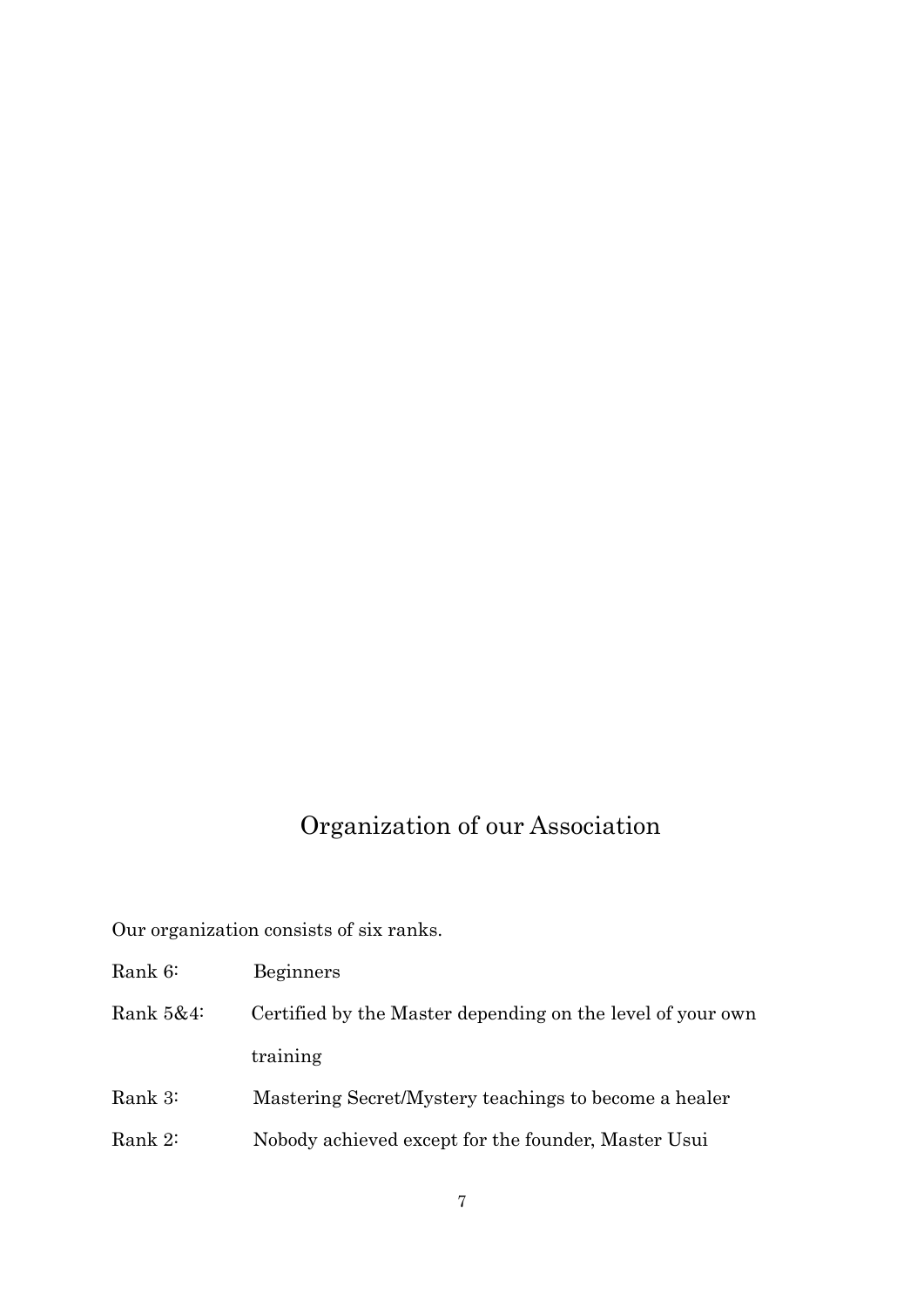#### Rank 1: Noble status

At Rank 3, you'll be taught Secret teachings in two courses, part 1 and part 2, depending on the level of your training. After completing this, you'll be taught Mystery teachings. You are then qualified as a teacher and given the titles of Teacher, Master and Great Master.

 Among those who possess strong spiritual power and succeed in many treatments and devote themselves to work for our association, we select our governors as follows:

- 1 Chairman
- 5 Directors
- 14 Delegates

#### 1 Secretary (General Administration/Accountant)

\*Ranking mentioned earlier doesn't mean a hierarchy. It can be achieved purely by your hard training. All the chairmen of our association hope to produce more spiritually talented people who exceed all the Masters and even Master Usui and tell people to train themselves limitlessly and improve their spiritual power.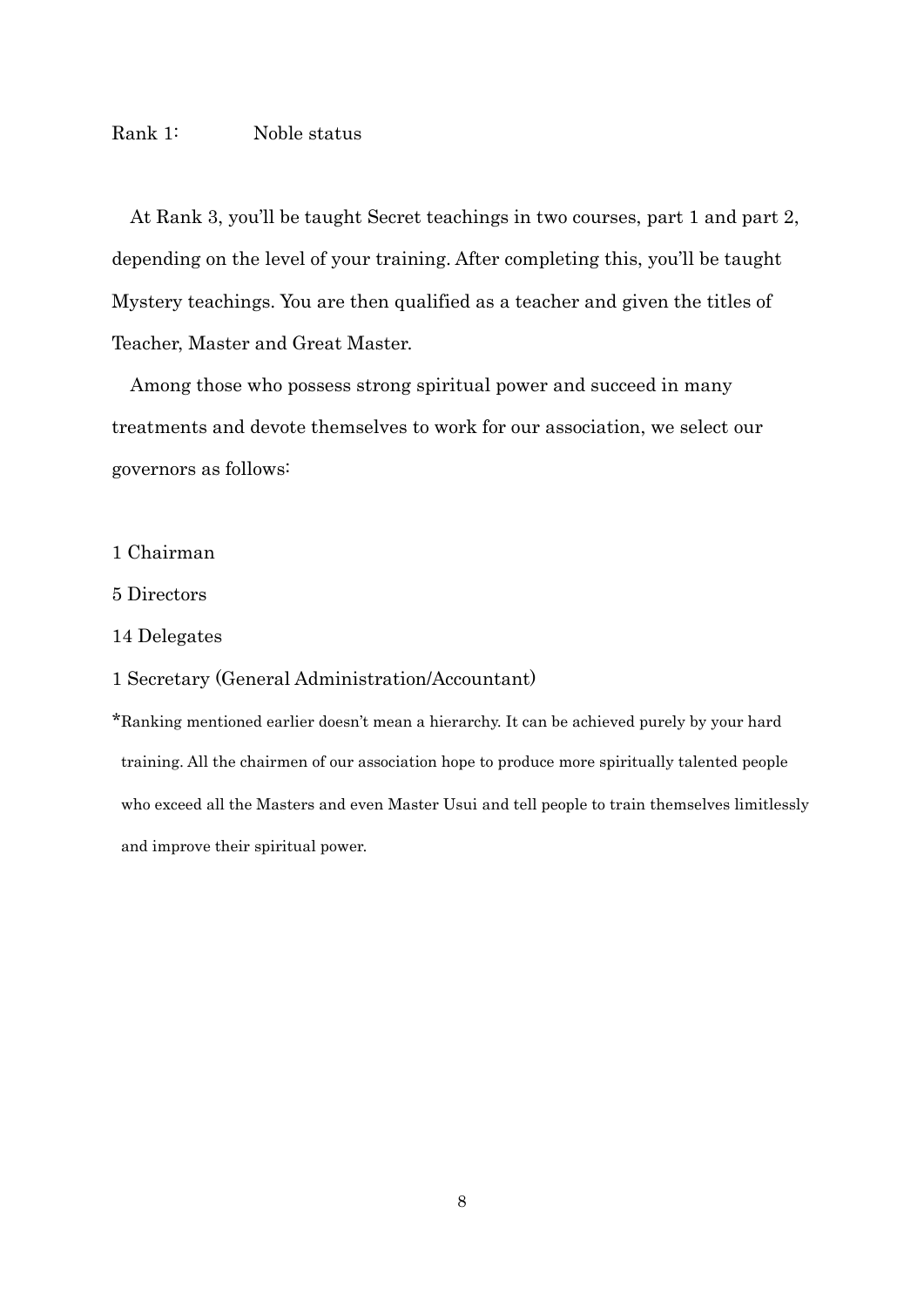Masters will give Secret/Mystery Teachings to those who are high achievers and passionate about Reiki Therapy. They teach energy release technique, hand healing techniques, treatment for habitual problems in the first part of the course and remote healing techniques in the latter part of the course.

# Our methods of Reiki Therapy

(Two purposes)

# 1. Elimination of your thoughts

Chant the songs of the Meiji Emperor and eliminate all your thoughts.

# The reason for chanting the Meiji Emperor's poems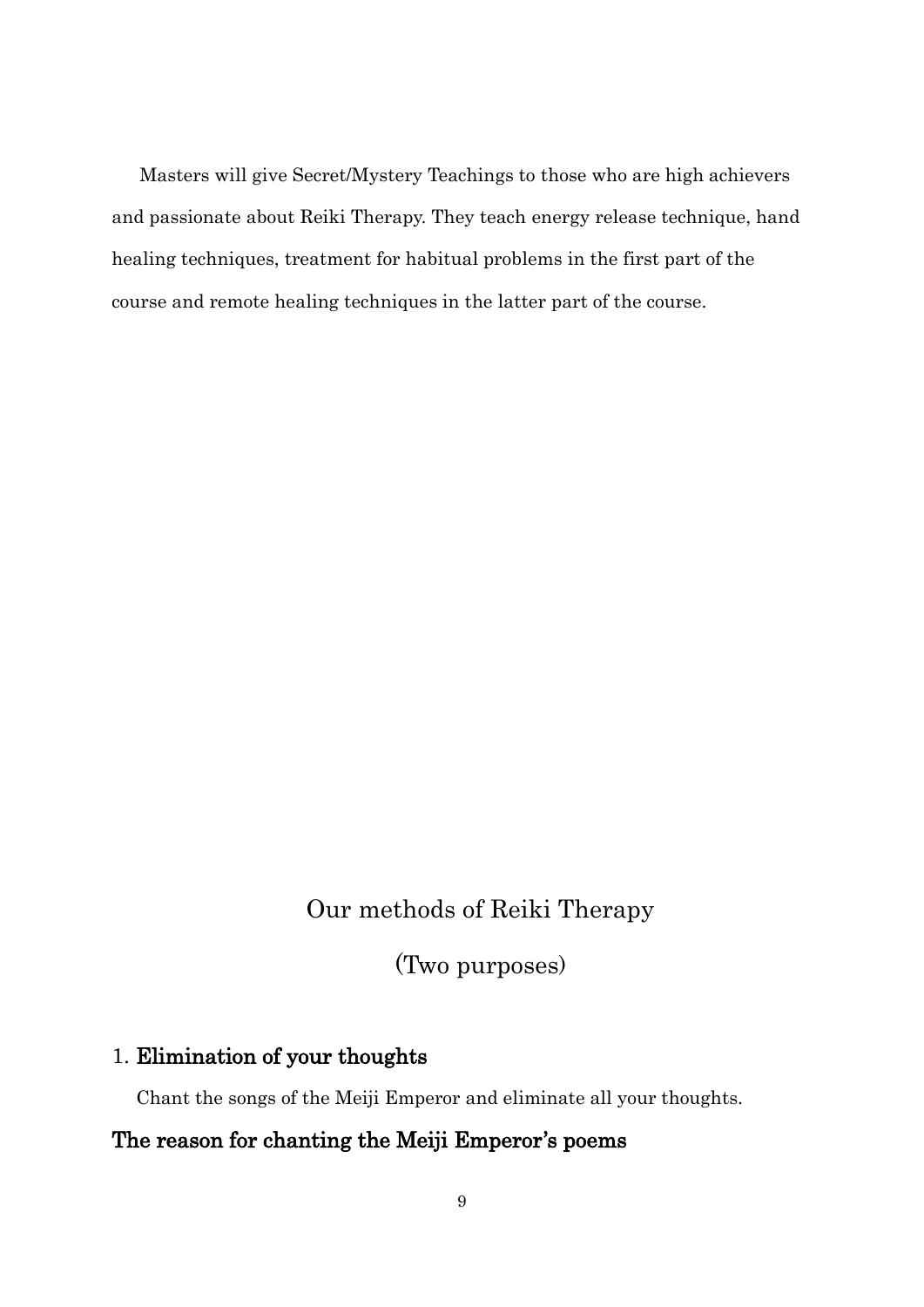The Meiji Emperor was the one who had an excellent spiritual ability among successive emperors.

 His great character was described as that the aura of his virtue shone everywhere like a ray of sun, his affection was as deep as the ocean, and his will was unmovable and yet merciful like Mother Nature.

 All the turmoil that occurred in the country since the end of Edo period made him tougher and nurtured him and he became a very successful hero later on.

Successful leaders and officials, who experienced many hardships in those times, also had an excellent quality of personalities, however, when they appeared in front of the emperor, they sweat a lot even in the cold winter.

This was not because he was a noble emperor whom people felt formidable but because the radiance released from his body made them feel hot.

When American president Roosevelt visited Japan and met the emperor, he admired his character and described, "Whether in east or west, you'll never find anybody better, who has got such quality in himself, than the Meiji Emperor. Japanese people are so lucky to have him as the leader of the country for their prosperity, which they are promised to have ……..."

 The Meiji Emperor was a quiet man but he expressed his thoughts in his numerous poems and each one of them was highly recognized in modern literature.

 He wrote this famous poem after the Russo – Japanese War ended; Yomo no umi Mina harakarato omou yoni Nado nami kaze no tachinaramu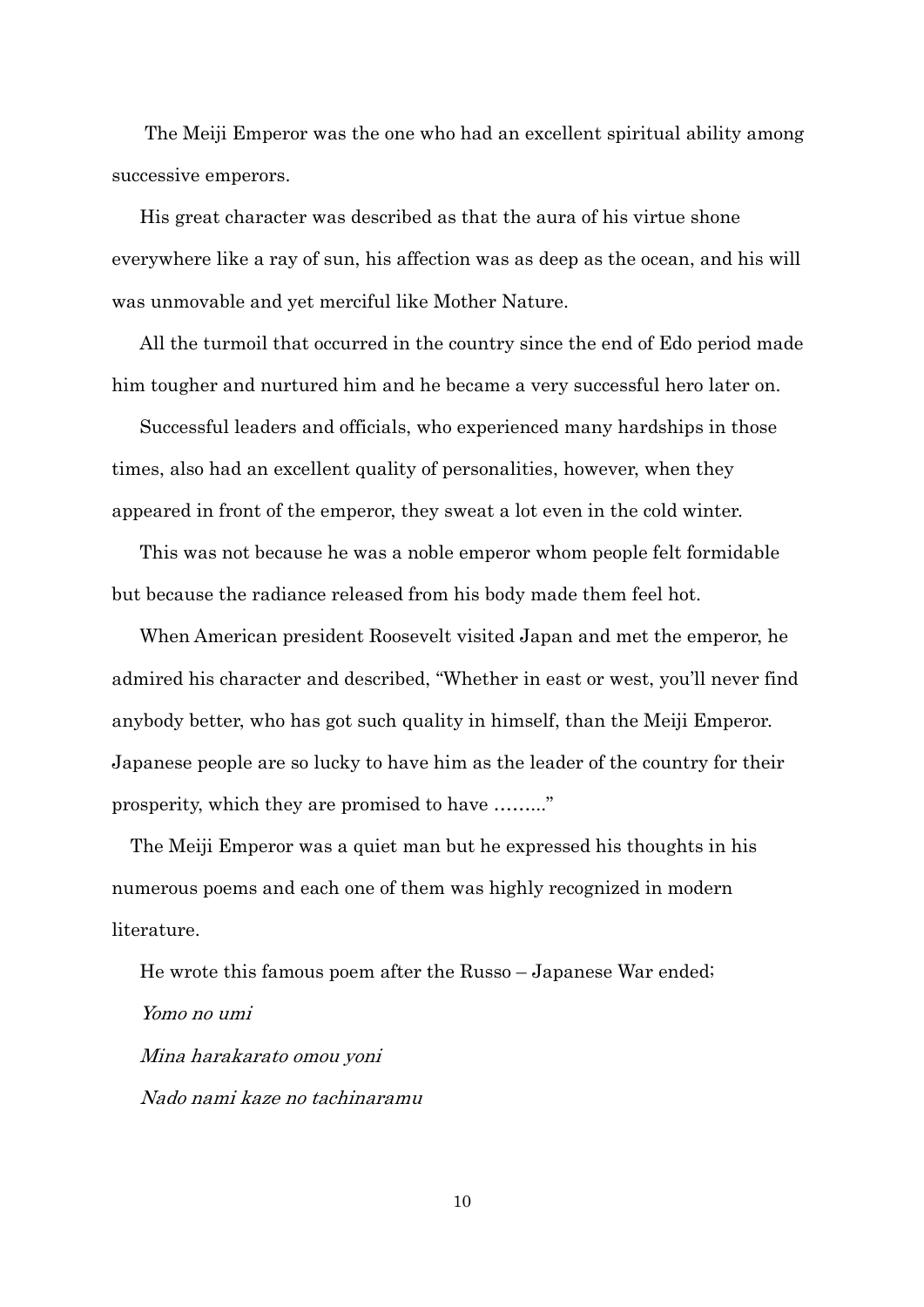It means that in this day and age, many think that we are all friends in all countries but then, why are the waves of many oceans so disturbed?

 Master Usui, the founder of our association, respected the Emperor's virtue like the way a child respects his parents, and chose 125 songs from his poems as a basic guidance for his study of Reiki Therapy.

 His principles have been traditionally kept in our association till now and let's continue keeping them!

### 2. Explanation of Five Principles

The secret art of inviting happiness The miraculous medicine of all diseases Just for today, Do not get angry Do not worry Be filled with gratitude Devote yourself to your work. Be kind to people.

Every morning and evening, join your hands in prayer. Pray these words to your heart and chant these words out loud

These Five principles are the most superior teachings for all human beings in the whole world.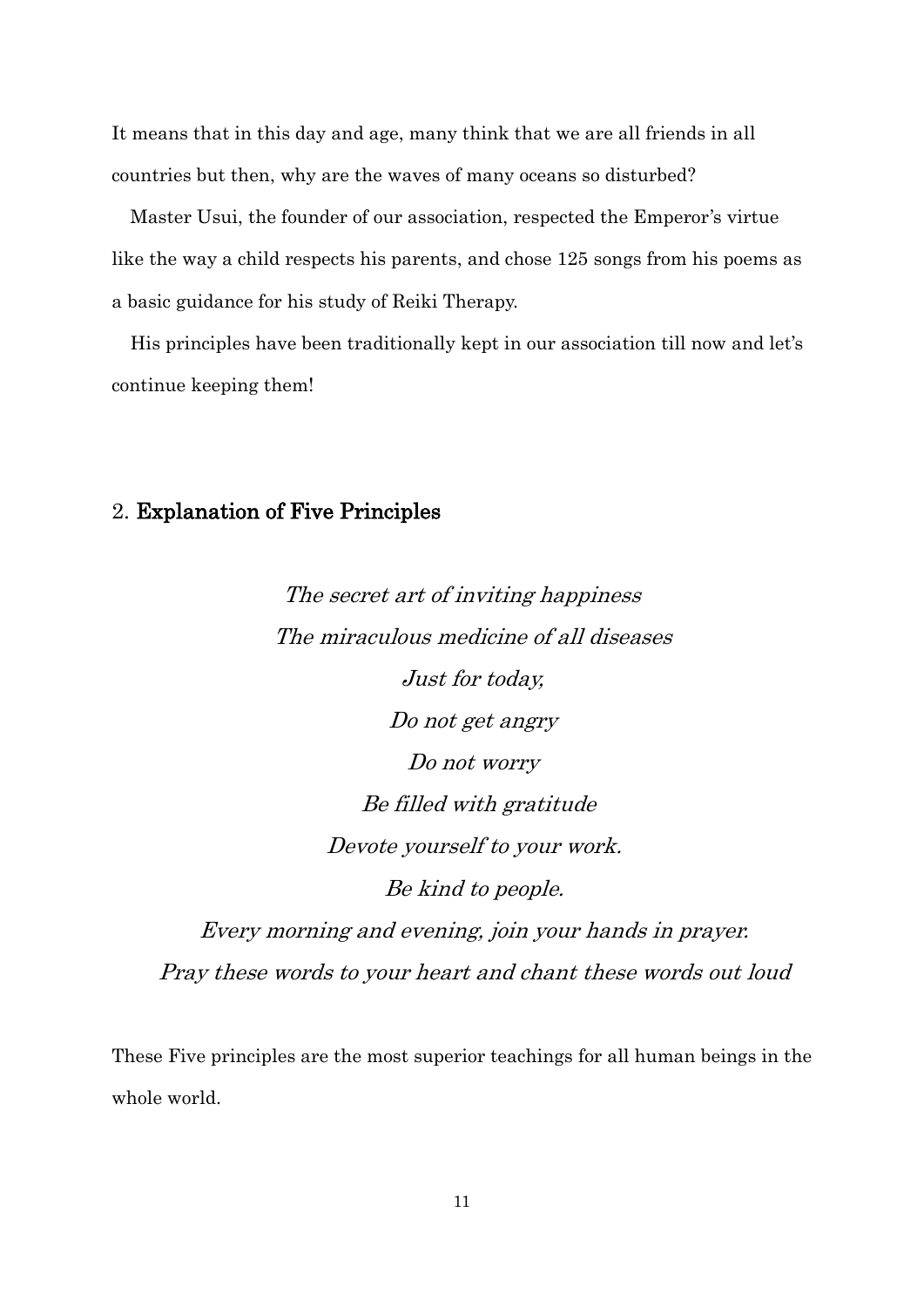# Just for today

People often talk about the past. "I should have done this." "I should have done that." "I did well last time." "I didn't do well at that time." We often recall the past and moan like these.

 In old times, Kiyomori Taira (a leader of the Army) once demanded unreasonably and said, "Bring the sun from west to east!"

 Everything, including human beings, is going forward to the future and there is nothing that exists in the past.

 Even though how hard you try, how much you regret and how far you long for, you never go back to the past.

A phrase in the book called "Heikemonogatari" starts like this,

### "The sound of the monastery echoes impermanent sound…."

The whole universe and the nature are changing minute by minute. So even if we dream for tomorrow, ordinary people like us can never be able to reach the future. Also, we cannot go back to the past.

 The world we live in is now. Tomorrow, a week later, a month later, a year later and your whole life are all a continuation and result of today. Thus all you can do is to reflect yourself and live now honestly and modestly.

The principle "Just for today" teaches you to cherish the moment, now and the day.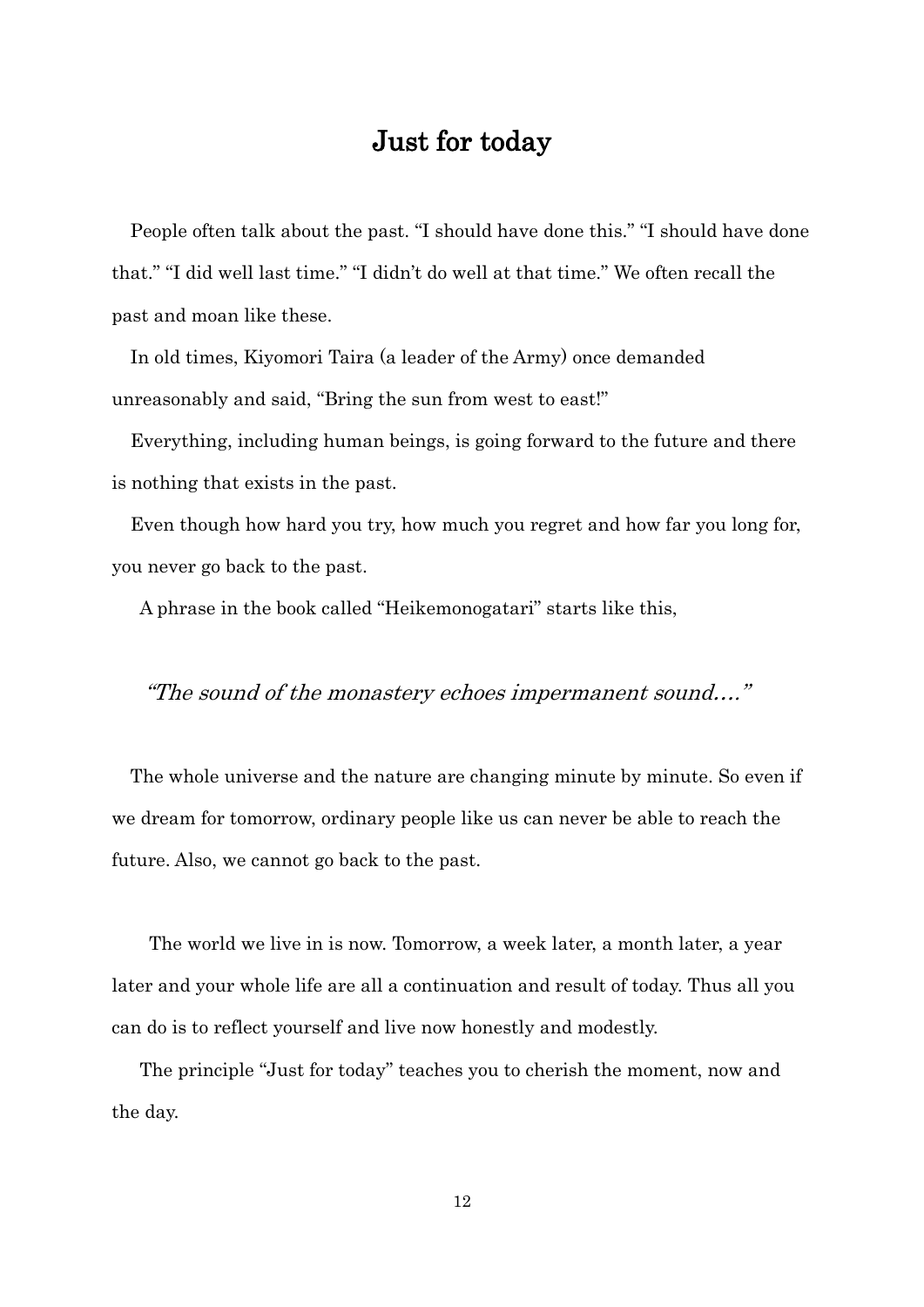# Do not get angry

Anger is fundamentally an instinct and innate of all animals so it was thought to be not a bad thing to have.

However, from our own deed and experience, we know anger is bad because the anger makes others unpleasant and also does you harm.

This was proven by the experiment of American psychologist, Dr, Elmer Gates.

His experiment was that he put a tube in liquid air (-147 degree) and blew "unemotional breath" into it. This breath was cooled and condensed and produced clear crystals. (It is the same phenomenon that your breath turns white when you breathe out in cold winter.)

We applied this theory and tried to put different emotional breaths into the tube. The data is shown in diagram1.

| Emotions      | Colour of crystals | Result of animal experiment                |  |
|---------------|--------------------|--------------------------------------------|--|
| Anger         | Red                | Injected solutions into Healthy guinea pig |  |
|               |                    | 50 died                                    |  |
|               |                    | Injected solutions into 5 big animals      |  |
|               |                    | died in 5 mi <del>nutes</del> —            |  |
| Hatred/Grudge | Brown              | Injected solutions into guinea pigs        |  |
| Regret        | Pink               | showed <del>Tic Dis</del> order            |  |
| Hopeless      | Grey               | Injected solutions into guinea pigs        |  |
|               |                    | showed nerve problem                       |  |
| Vigour        | Green              | Injected solutions into nearly dead guinea |  |
| Refresh       | Blue               | all 60 guinea pigs recovered<br>pigs       |  |
| Respect       | Purple             |                                            |  |

#### Diagram 1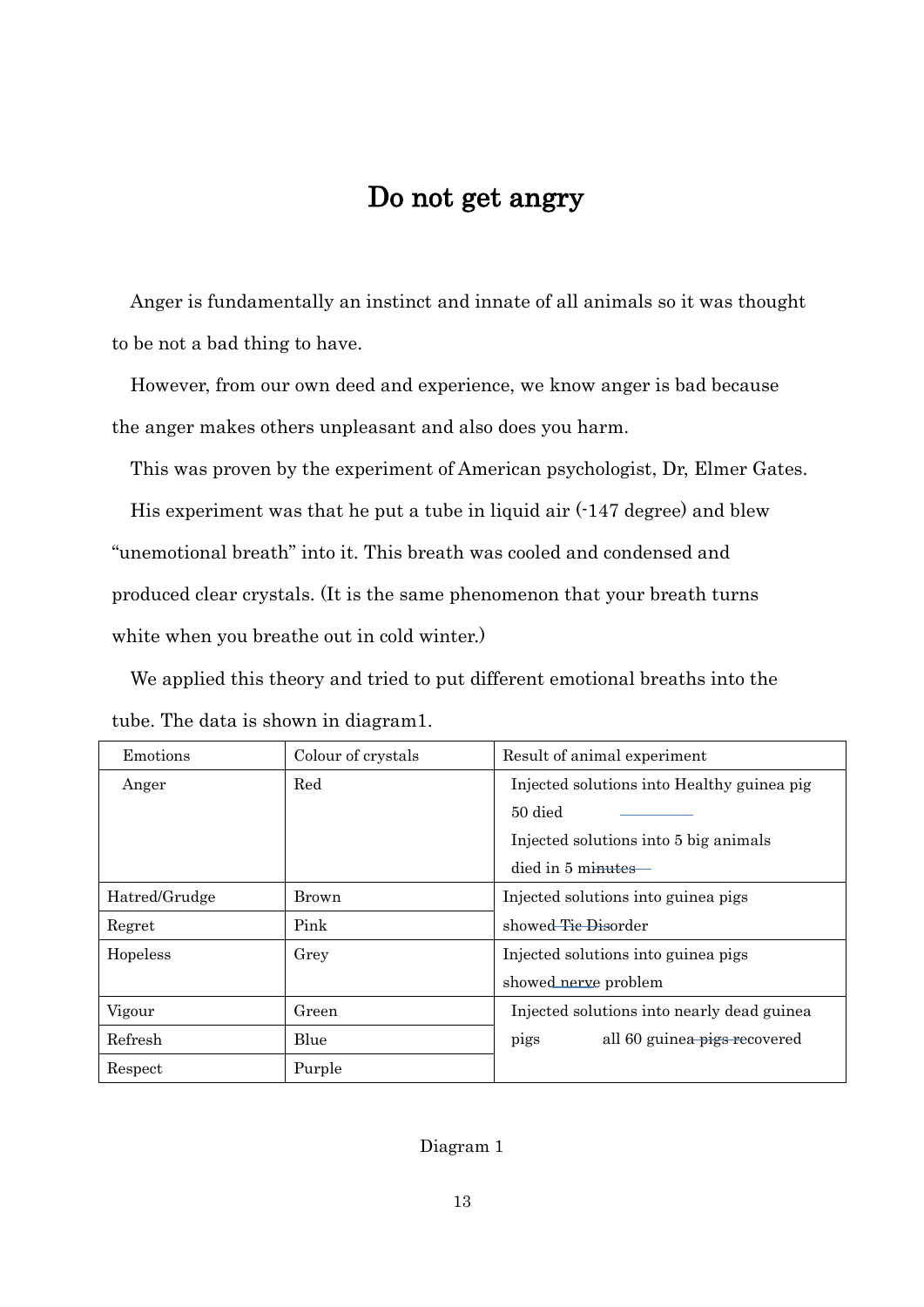As this data shows, being angry is a demerit. If you become angry when someone makes you unpleasant, demerit of feeling unpleasant and demerit of feeling angry become two times toxic. So it is better not to be angry. However, when parents scold their children or teachers tell off students, this should be done with passion and encouragement. If you do this with pure anger, without fail, it cannot be anger with compassion. To make matters worse, the relationship between them would become irreconcilable.

We as humans are the leaders of miraculous powers and the spiritual healers so we should not have an idea of "anger".

You are able to control anger with your spiritual power. If you can control anger, you can lead a very peaceful life.

The principle "Do not get angry" teaches you that If you wish good health and long life you should not get angry as much as possible.

# Do not worry

It is said to be that humans are animals with which feelings and all sorts of emotions appear instantly. Especially, when you are concerned, your heart contracts, your movement slows down, the energy of the cells in your body reduces, as a result, you often fail to do your job. You also may pass urine with blood or have more chance to suffer from diseases.

Also if you fear diseases too much or worry unnecessarily, you can't live healthily.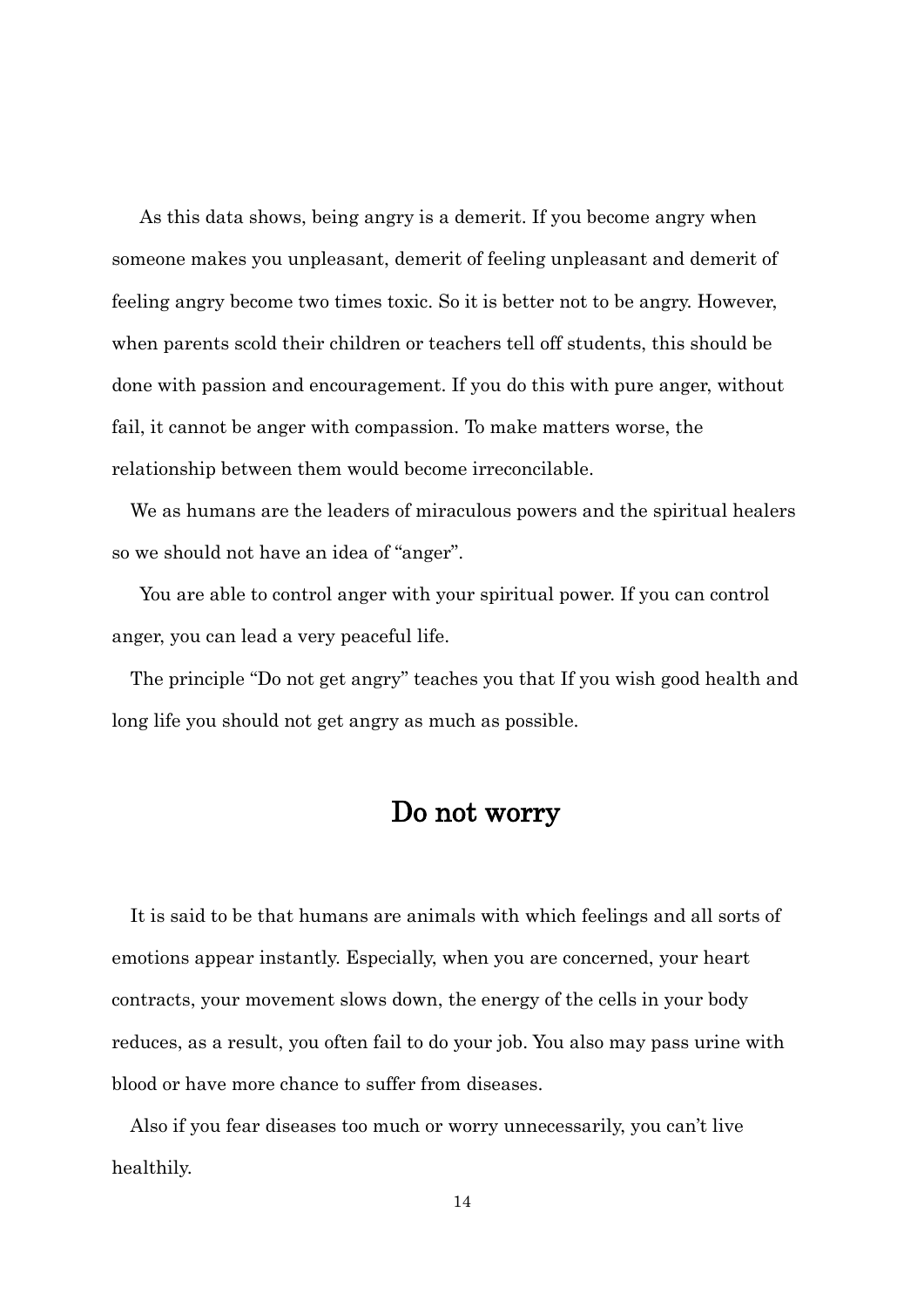The meaning of the word "Do not worry" includes too much work or thinking, in other words, agonising thoughts in relation with the past, the present and the future.

In our association, things such as planning for business, planning for life, thinking about benefit or profit, we call these "considerations".

Especially thinking too much about sickness is considered as the most harmful.

First of all, we exist thanks to the blessing of Mother Nature and our mind is uncontrollable on its own.

It is important to try our best to live long and healthily forever but you can't control having diseases sometimes. Even if you think like, "I wish to be saved" or "I hope to get better." and "I wish I could save" or "I wish I could fix". You just have to wait for your destiny after all.

Above all, worries and fears seem a waste of thoughts.

While you fear and are worrying about diseases, you'll never get better. Fear has a power of calling and worry has a power of pulling. If you call, things will come. So it's best to try not to worry.

You may know the word "kiyu". This word originates from a person who lived in Chinese country called "Ki" and he was worrying too much all the time.

One day he thought that the sky would fall down and worried about it without eating and sleeping. His friend told him that the sky would not fall because it was made of air. Then he stopped worrying.

Another day, he started saying that the land would collapse. His friend reasoned him by saying that the land is infinity and eventually he stopped worrying. What a worrier he was!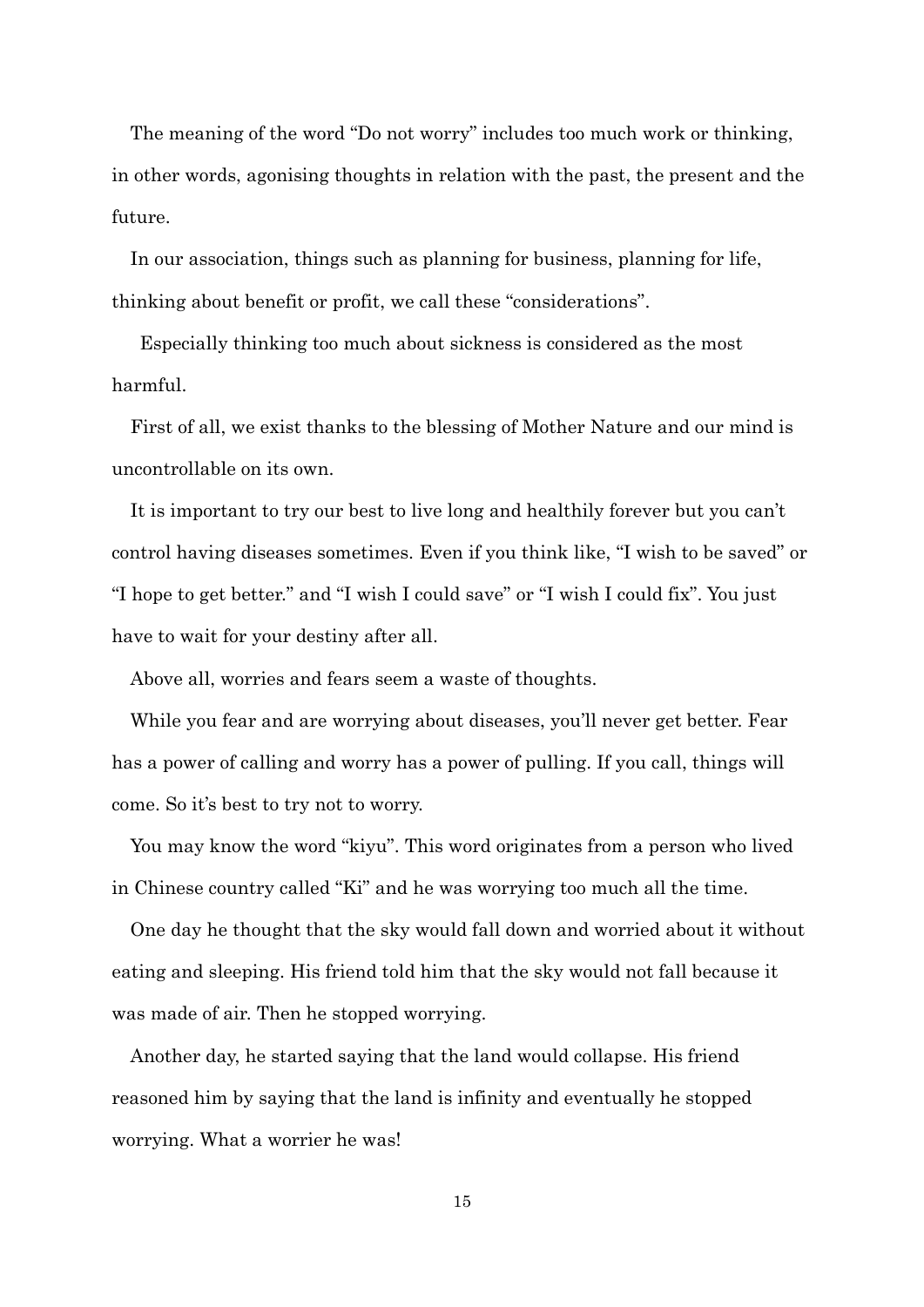From this example, the word "kiyu" is used when nothing has happened even you have worried. There are so many people who worry too much or unnecessarily in the world like this story.

Next, there was a German scholar called Dr, Bettenkauhel, who studied microorganism.

After many experiments with his assistant Emmich, he asserted that the majority of causes of disease is determined by an internal condition, that is, the state of your mind.

At the same time, another German bacteriologist, Dr, Koch found Cholera, which gave the medical world a big sensation.

Dr, Bettenkauhel objected him with an opposite theory. To prove his theory, he drank Cholera.

People around him were astonished and said, "How stupid to drink cholera, even though he believes his theory!"

However, he didn't get ill after taking cholera. His assistant also took cholera, but on the other hand, he became ill because he feared of taking it.

This proves that the state of mind effects on the different result.

Worries usually deprive you of peace of mind, sensible judgement and clear understanding. Under that situation, you hesitate to do things that you would normally do.

The principle "Do not worry" teaches us to try and avoid worrying by controlling and training.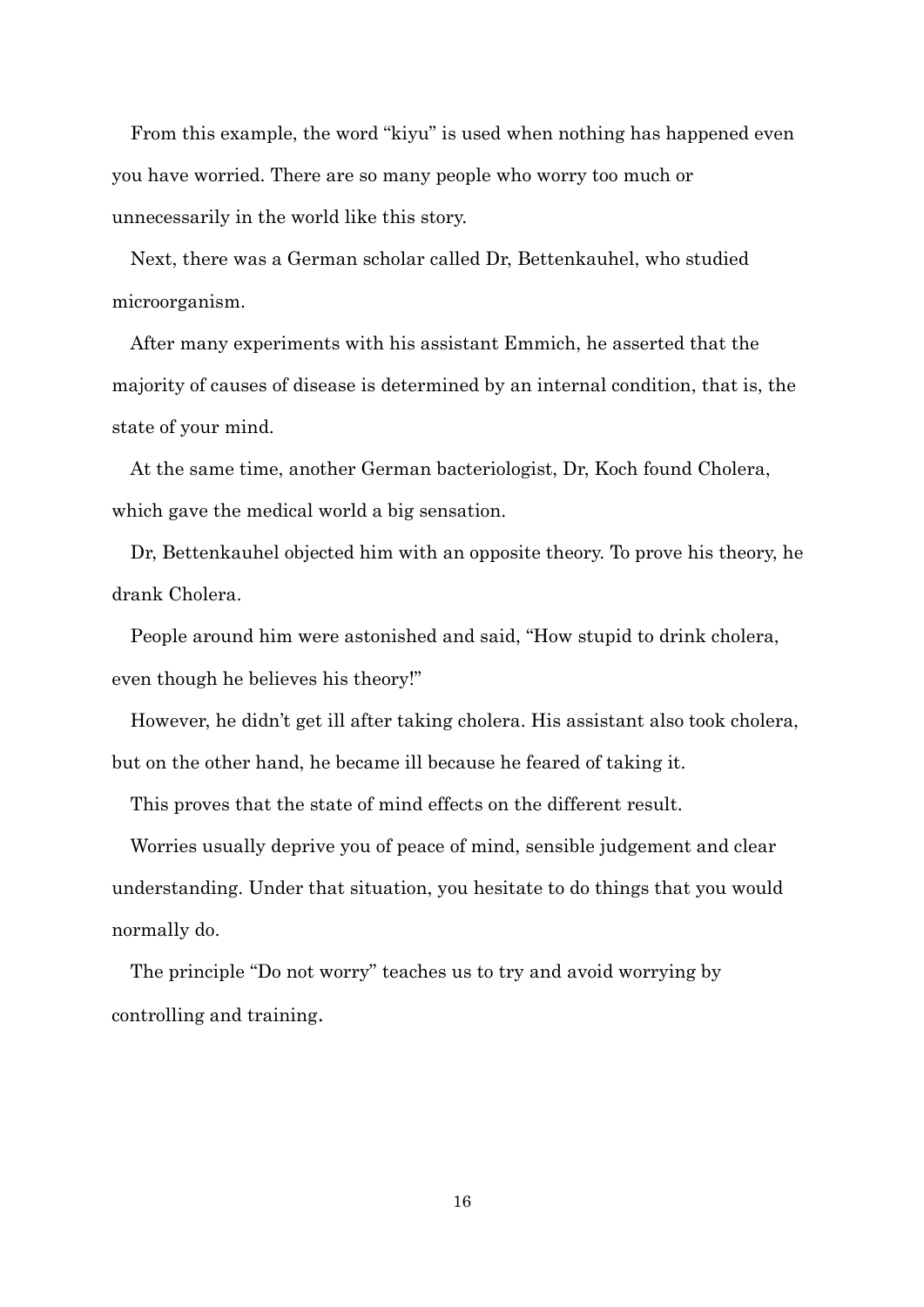# Be filled with gratitude

The one who can show his gratitude all the time is a happy person.

It is a shame for the one who cannot be thankful for anything because he can't lead a fulfilled and peaceful life.

Talking about "thankful", people often might think that it was used when someone did your favour or when you received a present.

Of course you should be thankful in such situations. However, let's think about the opposite of being thankful. For example, if no one does your favour or no one gives you anything, then, is it alright not to be thankful?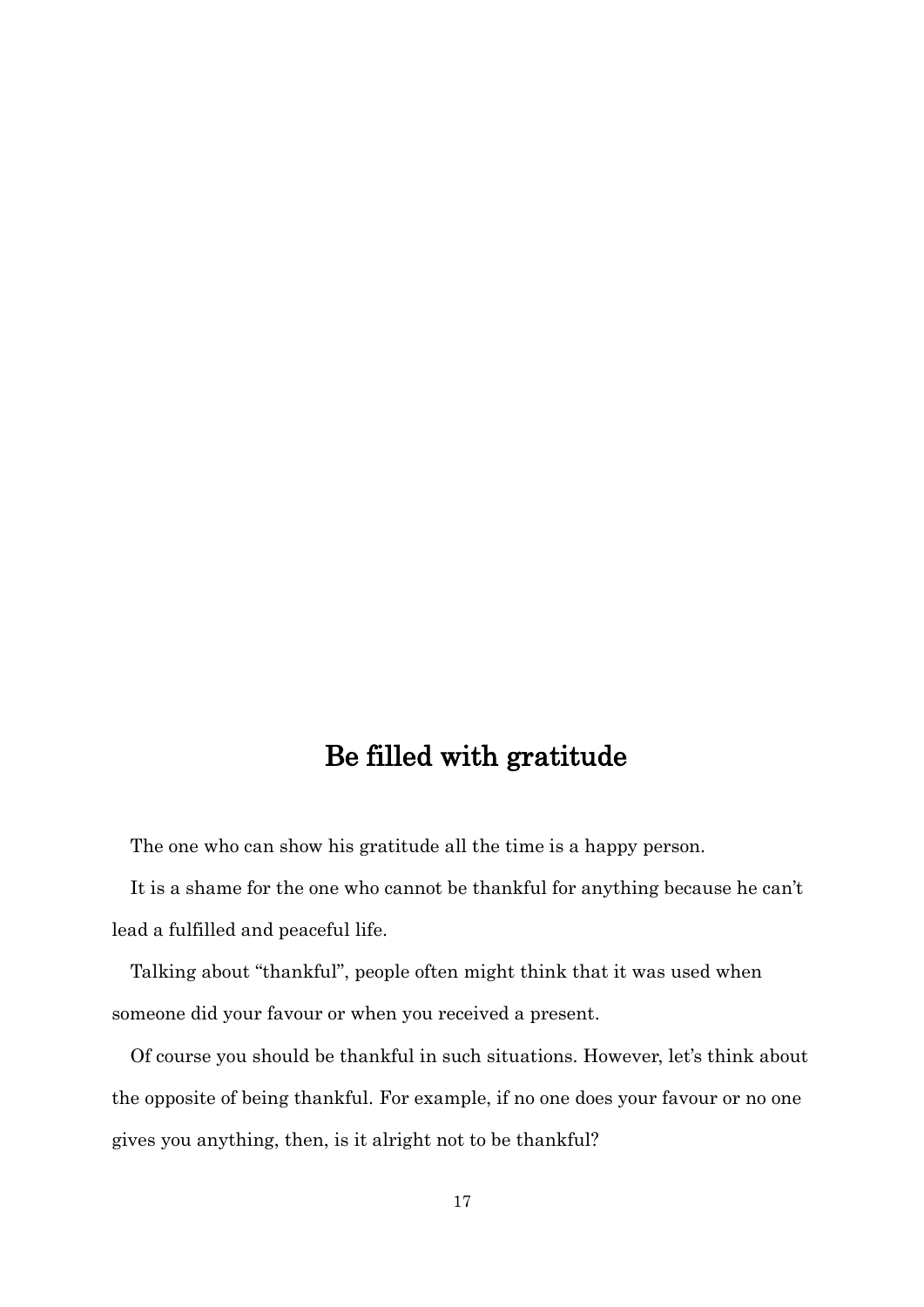What we cherish the word "gratitude" means is not that you are grateful for the material things but that you feel thankful for everything given by the Mother Nature.

As I mentioned earlier, because humans are the leaders of miraculous powers, we can achieve the level as high as God or Buddha who has a superior ability depending on your hard training. Then you would express your gratitude "Thank goodness" or "More than I deserve".

I can't help feeling so grateful from the bottom of my heart that I have a good life blessed in good health and without many difficulties. And also I am thankful to flowers, trees, mountains, rivers, birds, animals and everything in the world.

Here is an old poem.

# Kyo mo mata hoki toru teno ureshisayo Hakanaku narishi hito ni kurabete

It means that today I am grateful to be able to clean again, thinking about the one who stopped cleaning (died). It implies that you should appreciate the moment you live in and work hard.

We can only survive under the blessing of whole universe. So we must help and support each other to live in our society. Even the rich or high status people cannot live without other's help.

 We should be thankful for people's help. In Christianity, it teaches three appreciations; an appreciation for the light of the sun, an appreciation for the water of the moon and an appreciation for the blessing of motherland. In Buddhism, It teaches four appreciations; an appreciation for the country, an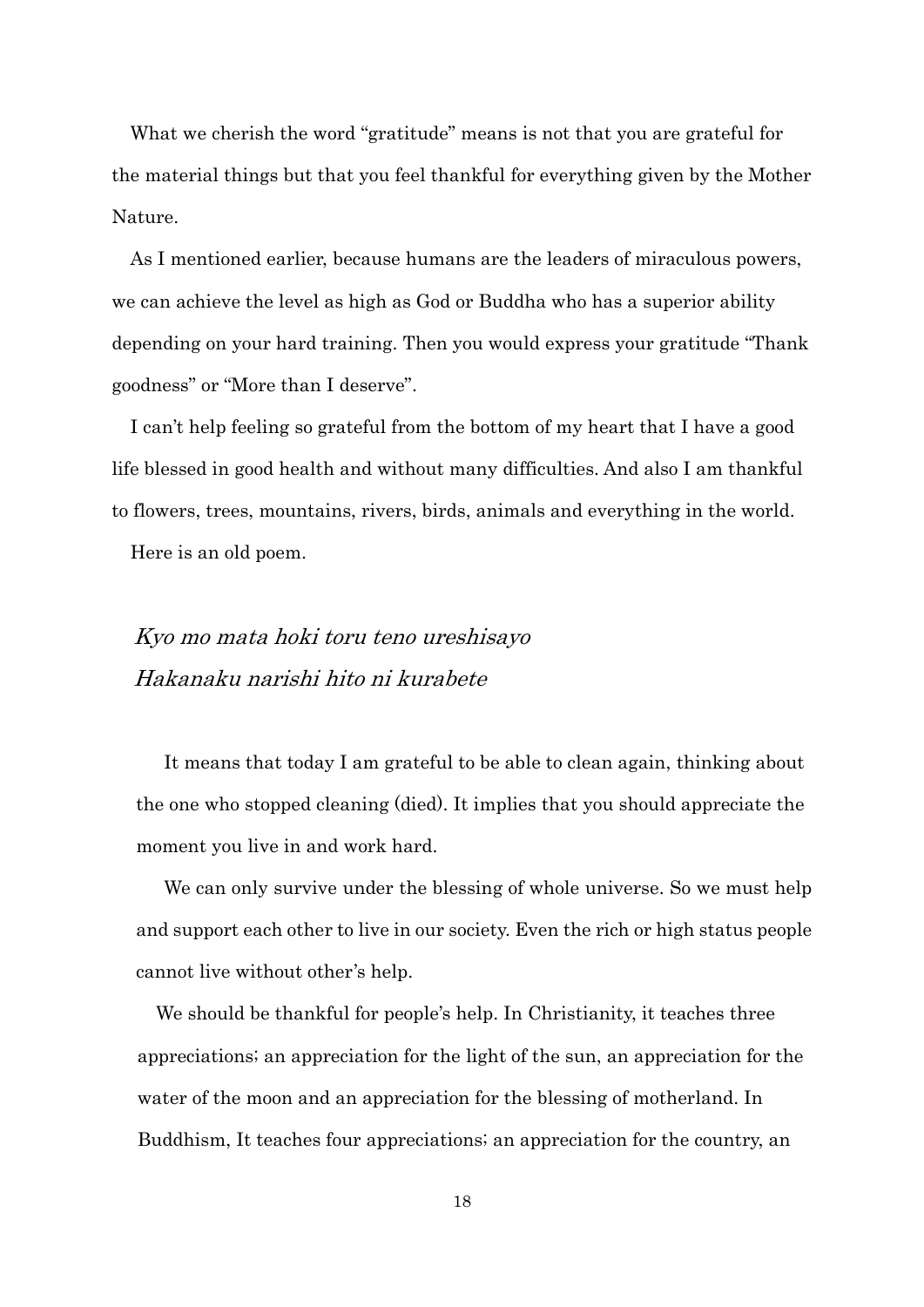appreciation for the parents (and ancestors), an appreciation for the teachers and the friends and an appreciation for the society.

 Since the materialistic civilization developed, the more science technology progresses the more people there tend to be, who would arrogantly say, "I did it." And then the world becomes rough and unkind.

 If you can obtain better quality in yourself by giving appreciations to nature and other people, then you will get peace in the country, society and the world, happiness of your family and also your bright future.

 The principle "Be filled with gratitude" teaches us not to forget appreciation because we as humans can't live without the Mother Nature.

# Devote yourself to your work

No matter who they are, we humans are given a work to do depending on the level of your job. Everything including humans plays an important role in its job, ruled by the order of God / Buddha.

Therefore, people who work hard and are faithful to their work are bound to get an appropriate standard of life and happiness in their family. This is a blessing from God and it is the truth.

It is not exaggerating to say that being lazy is a misfortune for that person and an offense to society. The life without truth always goes with difficulties.

Recently, many people are misunderstanding being lazy for having a rest. Laziness makes your will escape but the rest makes your will recharged to do better.

Try to work whenever you can even if you become old, then you'll have a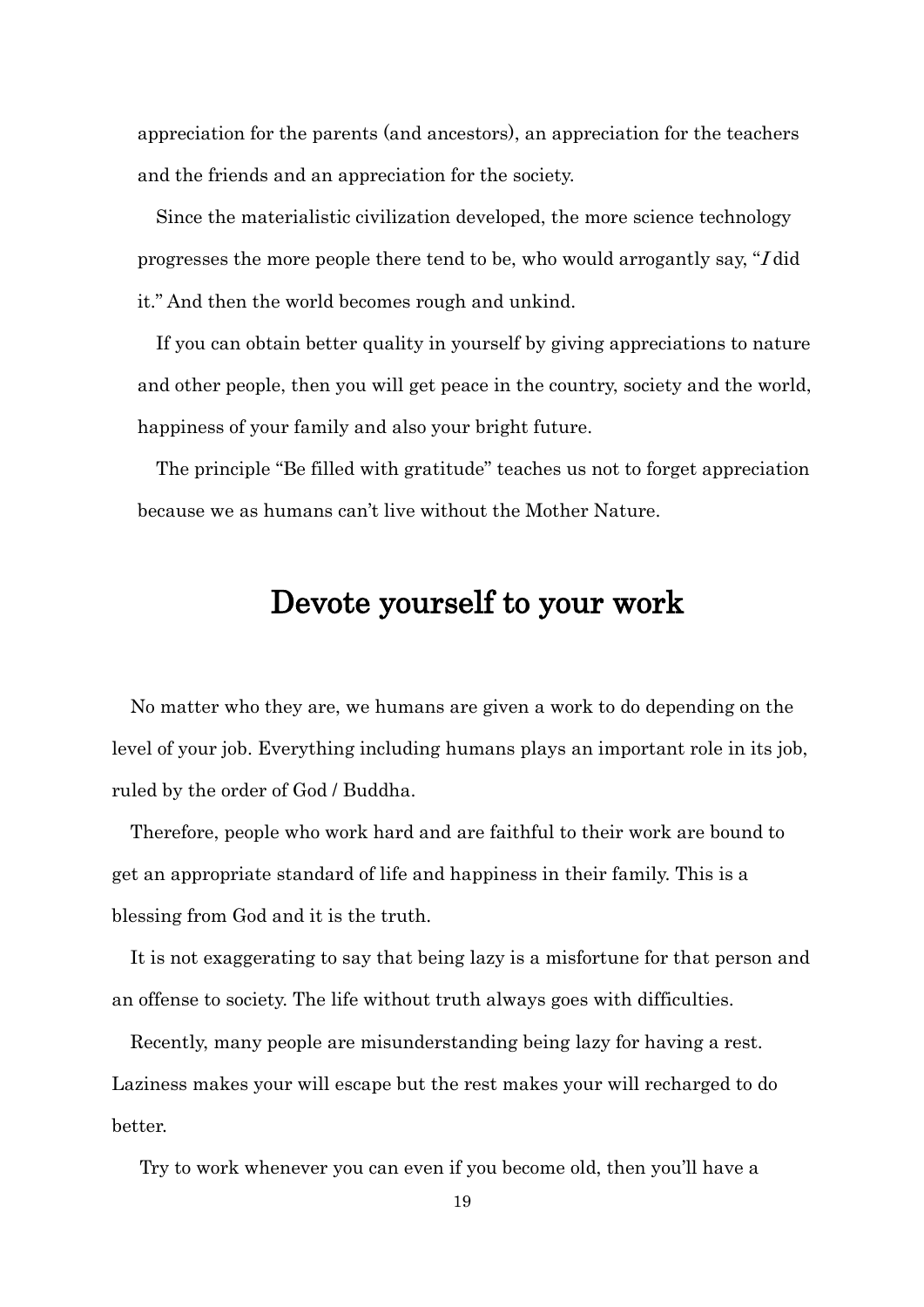stable life and you can live long.

As people may say a puddle is full of germs if it's not drained or grass will over grow if it's not maintained. It is necessary for us to stimulate our brain, have a good metabolism and keep fit to be able to do our job well.

Thomas Carlyle once said that all men would wish for great success and fame, however, nothing would be awarded if you didn't do anything. So bear in mind that if you keep working faithfully then you have success in the end.

The principle "Devote yourself to your work" teaches us to work hard and make an action with a sense of purpose for our job.

# Be kind

Recently, I've seen some people who were doing something helpful for others under the name of "Little Help Campaign".

We need to appreciate that we are existing as a part of society and nature. And to be recognised as a great member of our society, firstly you need to establish yourself.

No one can impress themselves or even live on their own. You can establish yourself only with other people and by supporting each other, a society will be made up and a system of social welfare will be developed. Therefore, those who are extremely selfish are considered to be destructive for society.

Since you exist thanks to the others, you should be kind to others just the same as you are kind to yourself.

Here I need to point out that being kind must come from your heartfelt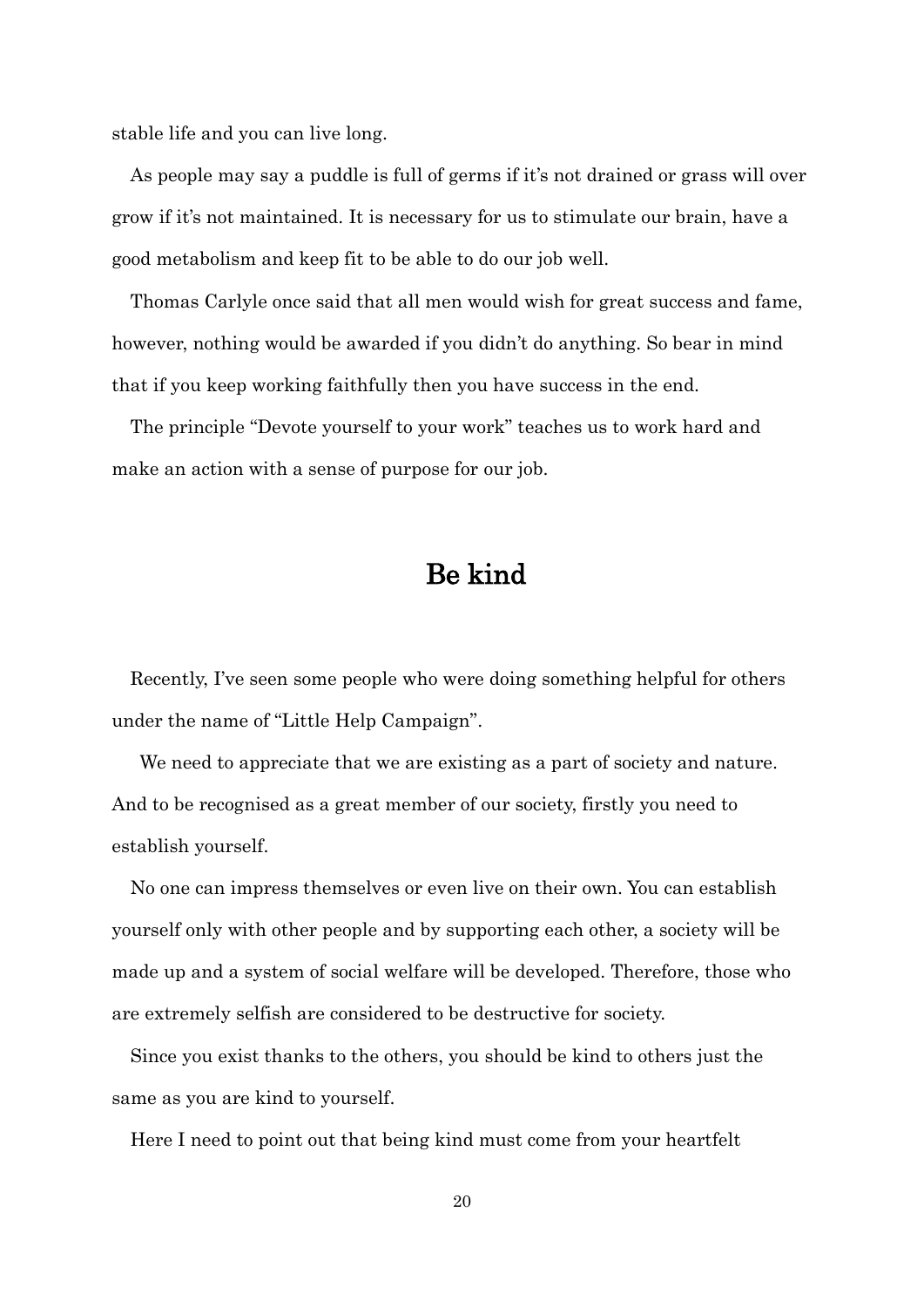thoughts. There are so many people who would say, "I 'm not rich so I can't afford to be kind". This is very wrong.

Helping with money is a part of your kindness but just helping with money or gifts can make you feel that you've done something so that you want something in return. Helping with material things often makes people act hypocritically.

You should keep in mind that one piece of useful advice or a warning can be a greater help than much money.

The principle "To be kind" teaches us that it's our duty, as human beings, to try our best to be kind to others since we can't live without them.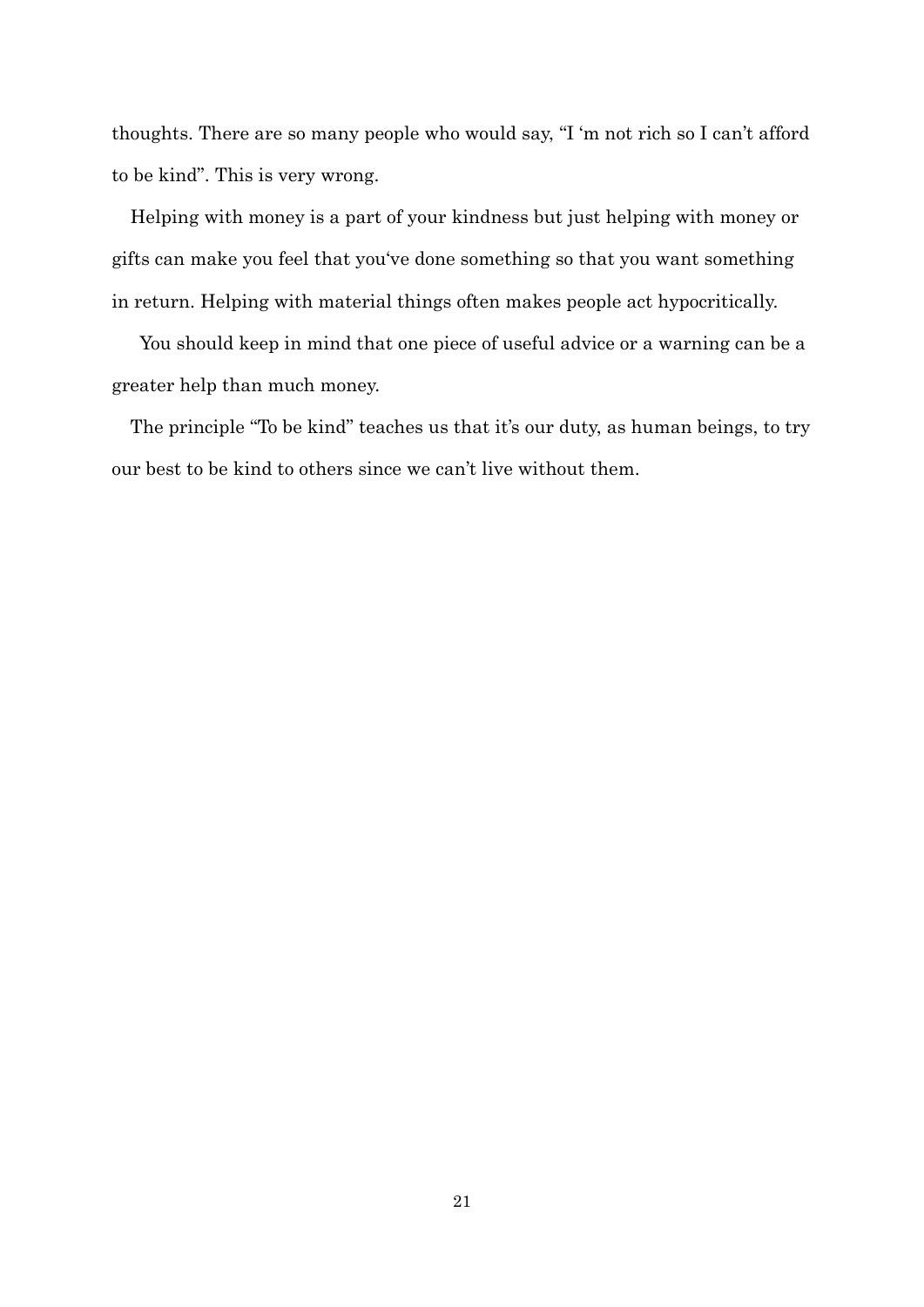# How to strengthen your spiritual energy (Practices at our association)

There are two ways to maximise your spiritual energy.

#### 1. Mental training

 For the members of our association, please keep this in mind that the more you have a higher virtue in yourself the stronger your spiritual energy becomes. It is said that all living things are made and developed by the great spiritual force energy which is filled in the whole universe.

 Humans are called the little universe and since we are part of the whole universe, we all possess this spiritual force energy. Therefore, you must keep training yourself mentally to be able to receive this energy as much as possible.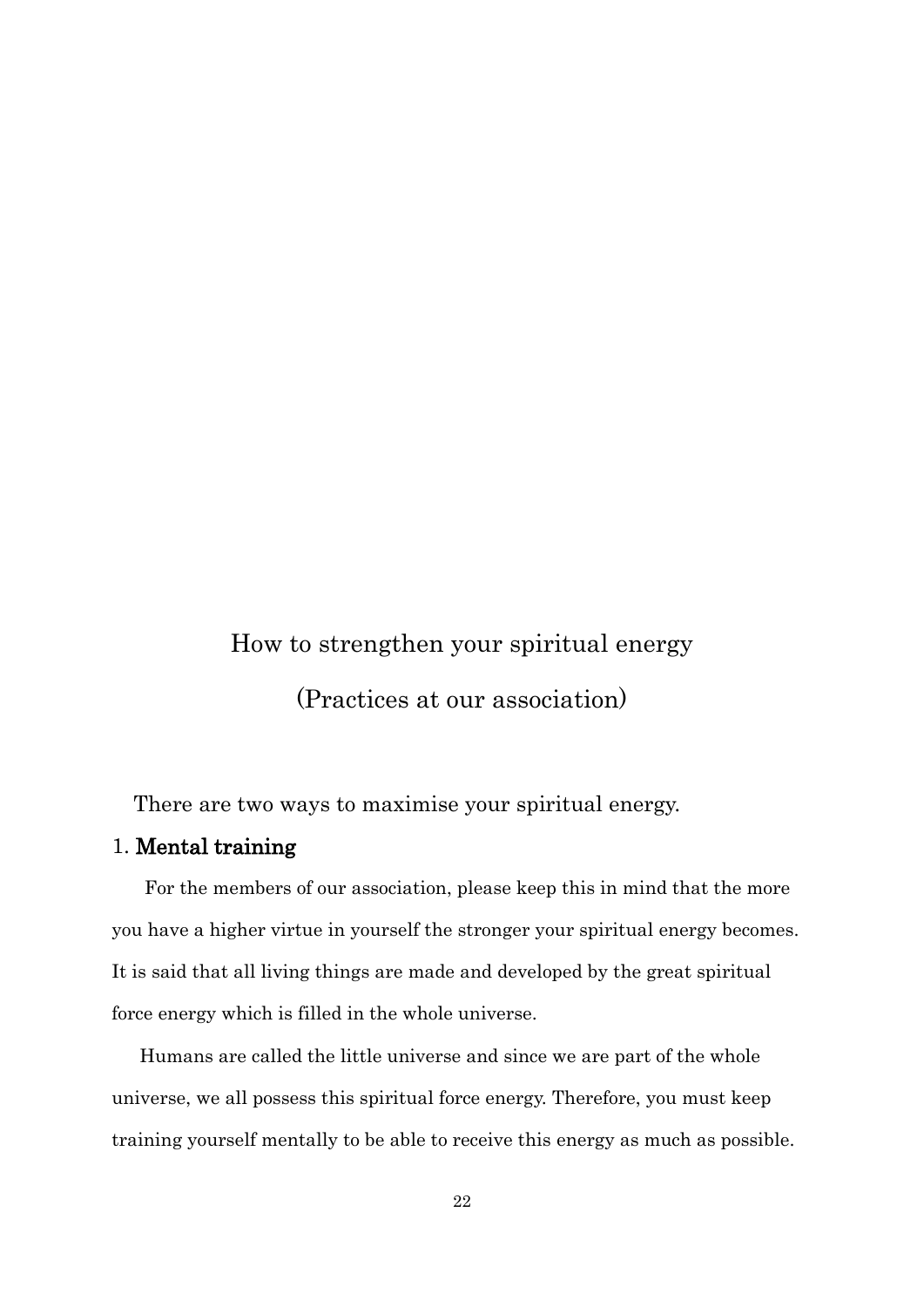#### 2. Receiving spiritual energy

Receiving spiritual energy is a ritual and should be done as follows:

Eliminate your thoughts

Read out the poems of Meiji Emperor and empty your mind

#### .1. Kneeling

Kneel with your toes touching each other and open your knees (45 degrees for men and slightly open for women). Sit with your back and neck straight, close your eyes and concentrate your mind on your stomach (around your belly button). It's important not to be tense here. Loosen up your shoulders. Don't grind your teeth. Tighten your anus. Relax yourself and be natural. If you cannot kneel you can sit cross- legged or even you can use a chair.

#### 2. Purifying

 This is a form of purifying your mind and body before entering meditation.

 First, touch a person's left shoulder with your right palm, slide towards his neck and down his arm.

Next, touch his right shoulder with your left palm, slide towards his neck and down his arm.

Then, do the same thing with your right hand one more time.

Finally, rub hard his left palm with your right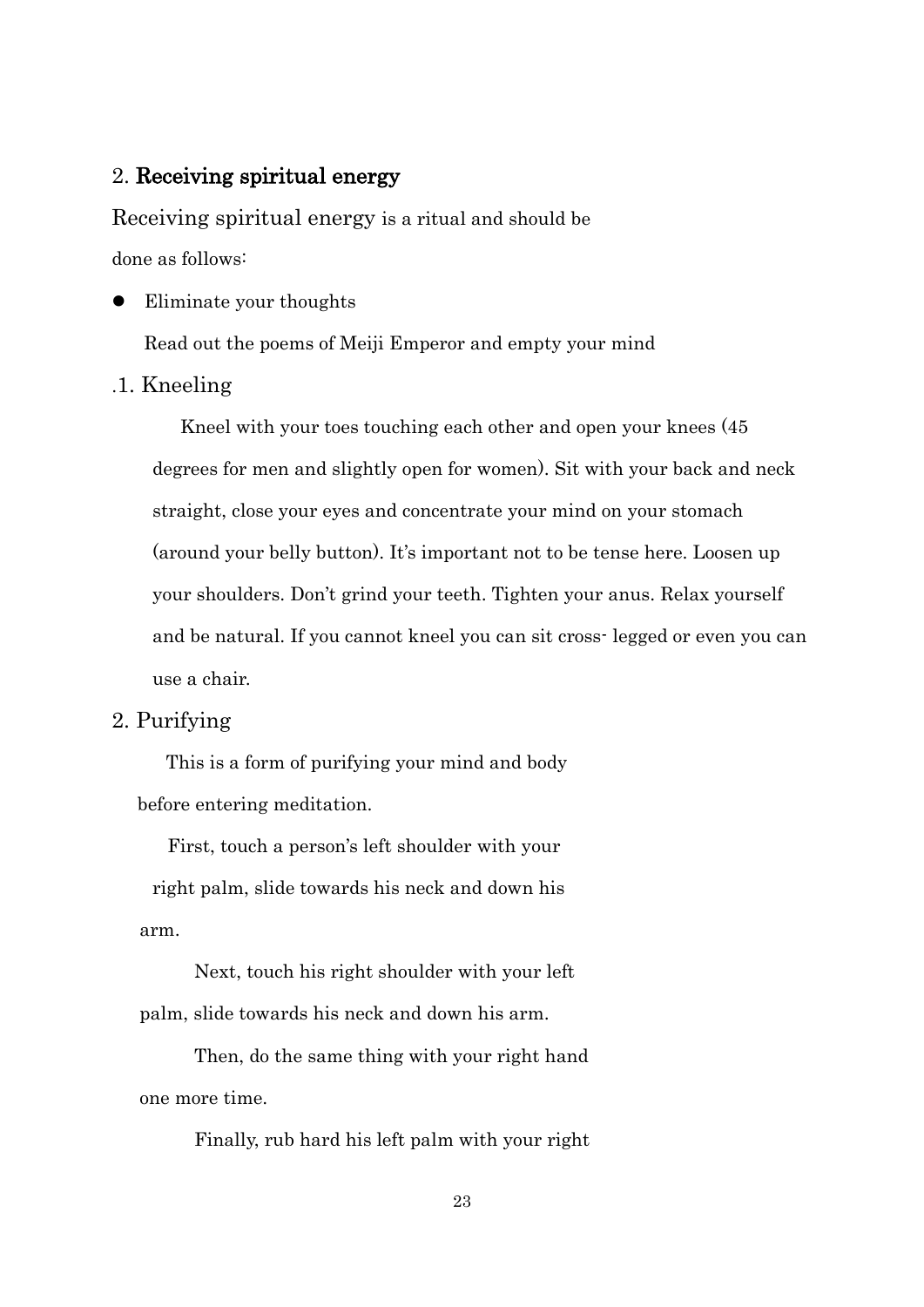palm and his right palm with your left palm. And then, do the same with your right palm once more.

#### 3. Breathing

 Make a circle with your both hands by putting one hand on top of another and place on your lap.

Concentrate your mind on your stomach and

breathe quietly.

If you get better at this, you don't notice whether you are breathing or not as if you are breathing through your skin.

Also

you feel comfortable and light, feeling like

floating in the air. After you breathe deeply 2 or 3

times, then you pray with hands together.

4. Pray

 Put your both hands together in front of your chest. Try and relax when you do this.

#### 5. Meditation

Go back to the position with a circle with your

hands on your lap, you start meditating with

your mind focused on your stomach.

 It usually takes at least 2 to 3 weeks to be able to empty your mind and become selfless.

The harder you try to concentrate the more you may think. So it might be quicker to achieve by thinking like "Stuff this!" At the beginning, counting up or reading the poems in your mind might also help.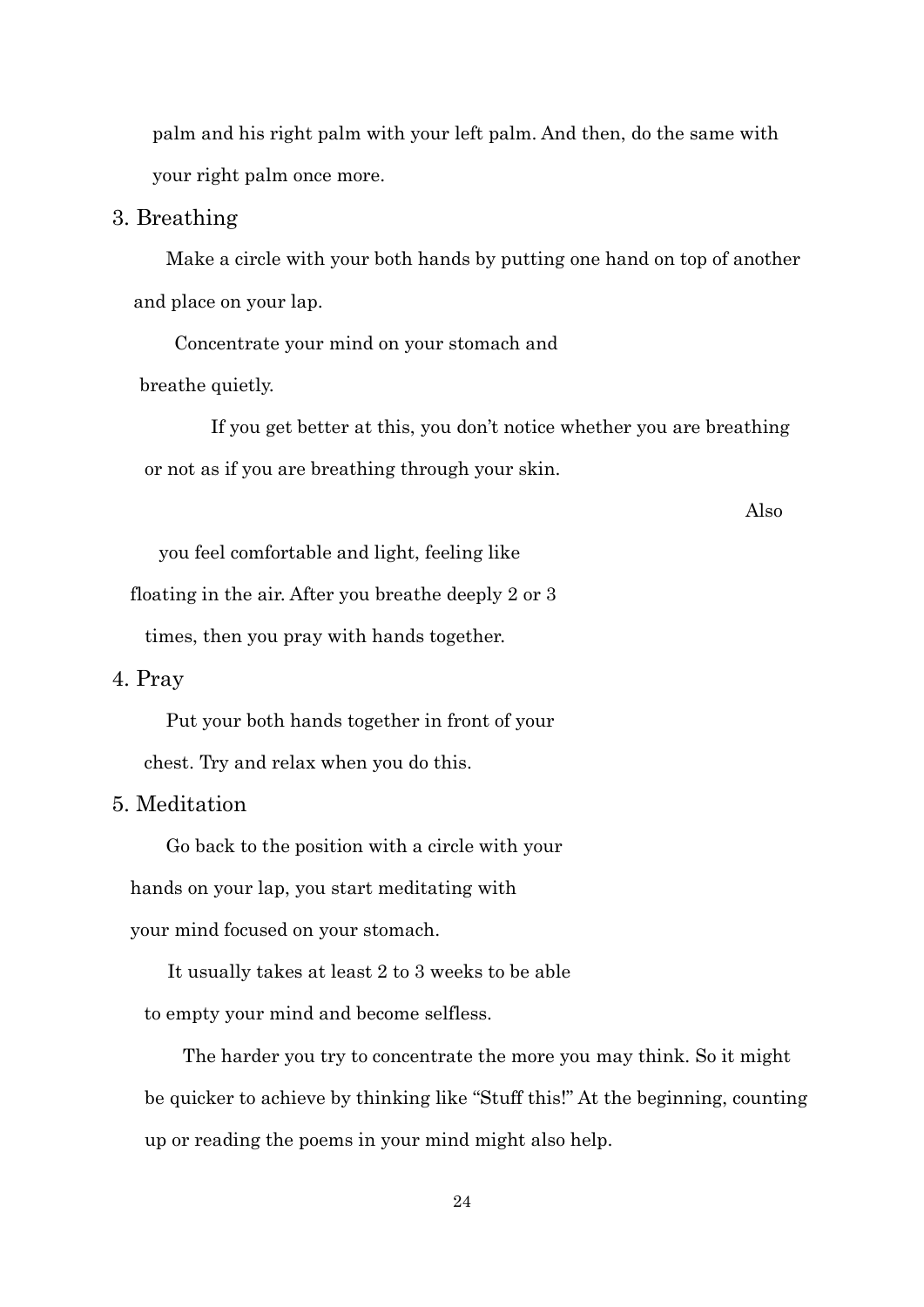If you are thinking one thing after another, that means that you are still not concentrated.

 As long as you have your ears all the noises come in automatically, however, try not to be disturbed. Your mind is like when you have a

black out.

 If you eliminate your thoughts completely, the blood in your brain circulates and you feel lighter.

 Close your eyes. You might see just black at first but if you progress in training, you'll see brightness. Also you start feeling that time passes quickly.

 If you do this once or twice a day (the best time to do is before sleeping and 15 to 30 minutes after waking up), you'll notice that your spiritual energy is getting stronger and stronger each time.

Meditation not only makes your spiritual energy stronger but also cures illnesses and helps to get rid of fatigue.

It's advisable to do meditation sitting against a

wall in a dim room.

6. Your master will help spiritually guiding you to reach this state of mind.

7. Read out the Five Principles 3 times.

After all these rituals, you read "The Five Principles" 3 times.

Your Master reads first time.

We all read together second time.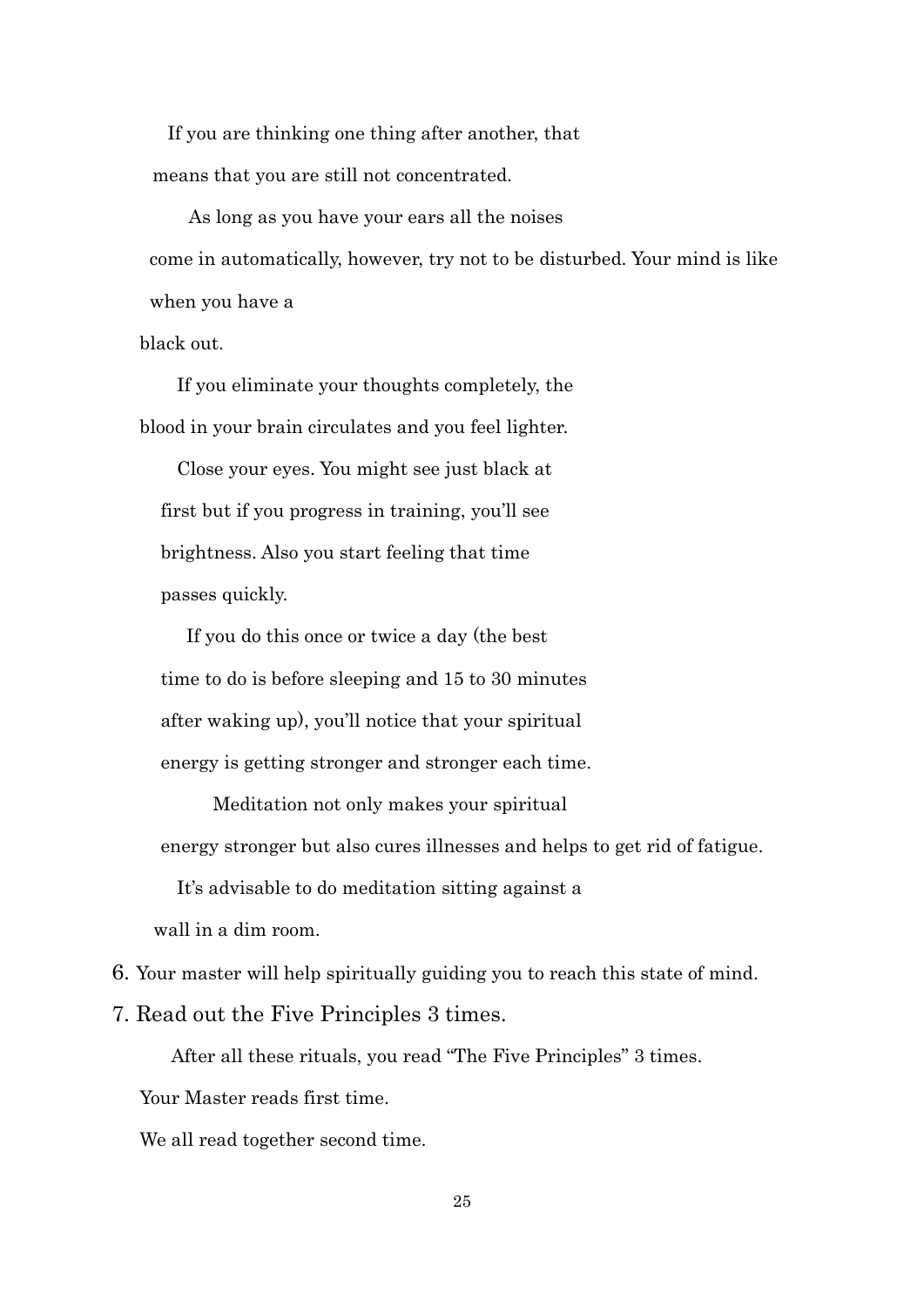You read this with faith third time. Then, you pray for the health of yourself and others and peace in the world.

# Strict teachings and rules of Master Usui

One of the most strict rules which he taught us is that your spirit as a small universe has to be always united with the spiritual power of the whole universe as one. In other words, you lie in the universe (God) and the universe lies in you.

 Moreover, if you hold this truth in yourself, depending the level of your training, you can become a part of the whole universe and have a definite and unlimited power against the nature, which is what humans should be in the first place.

Here is an old poem.

# Kumo wa harete nochino hikari to omounayo Motoyori sorani ariake no tsuki

It literary means: Do not expect the light shone just because the clouds had disappeared. The light of the moon had been shining from the beginning. This implies that we also have a light like this moon (God) in ourselves from the start.

 It is also thought to be that the truth of the universe makes humans matured.

Thomas Carlyle has once said that it's a shame for those who are living without knowing their abilities. And he said that only the ones who know the power of the truth can flourish strongly, genuinely and graciously.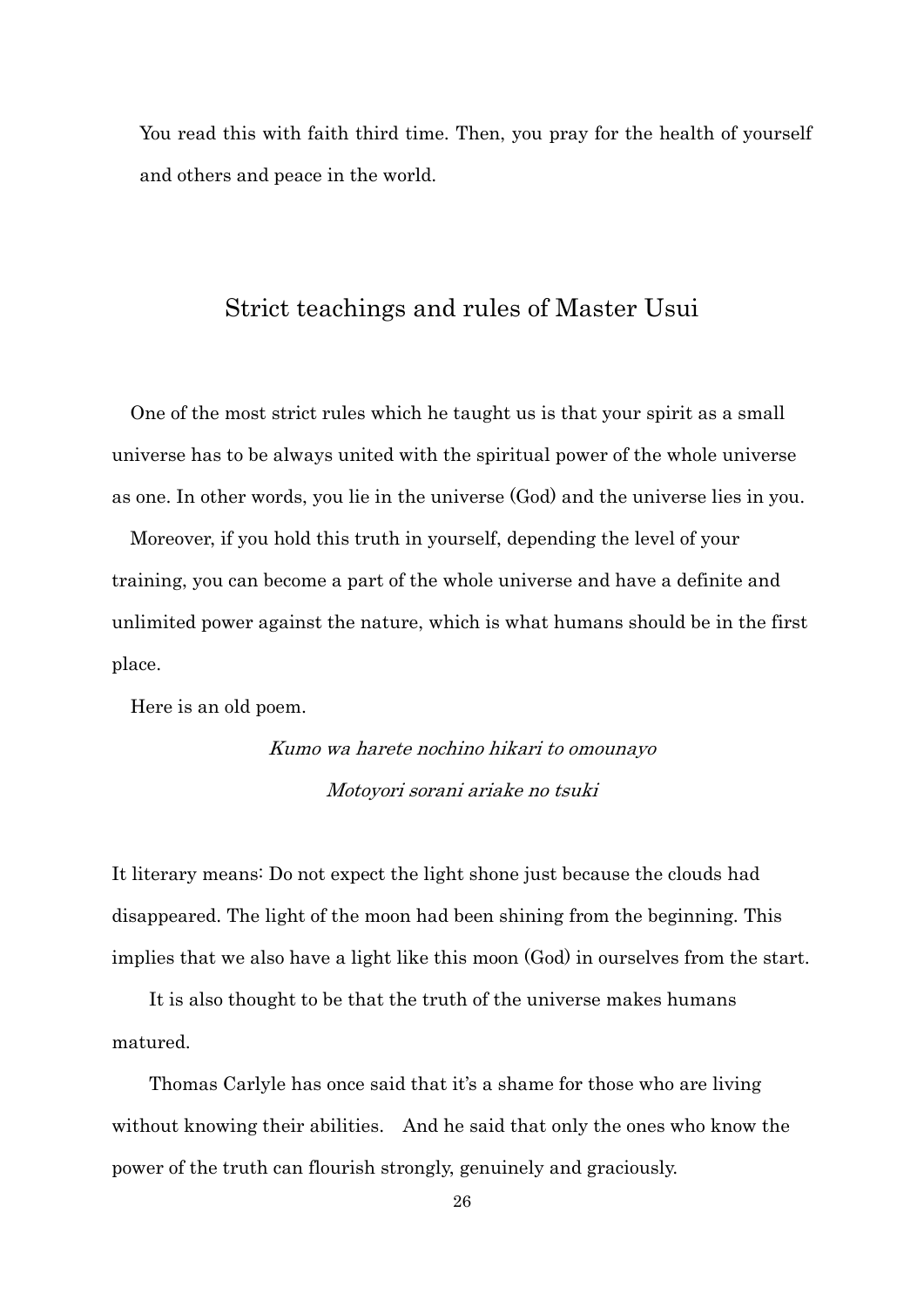Applying his idea to Reiki Therapy, we can understand that since the whole of nature is telling us that this therapy has a great healing power so why not use this when it's necessary and it's such a shame not to know how to use it.

Like the example in one of the episodes

"Chojakyushi" in The Lotus Sutra, not using this therapy is like you are just watching a box full of abundant gems which were given by your parents, ancestors and God because you simply don't know how to open it.

 We as members were given a method to have such a wonderful spiritual energy by Master Usui, so let's take this opportunity and make use of this for your health (physical/mental), for other people and for the world!

#### The teachings of Master Usui

Master Usui was familiar with European affairs. Especially his medical knowledge impressed other doctors. He strongly believes, "since medicine and science developed fast, we should never ignore the benefit of medical treatments and medicines and we should use these when it's necessary."

However, he strongly advises and says, "If the doctors can't find the treatments for your illnesses, then use Reiki Therapy. There isn't an illness which you can't fix if you keep trying Reiki Therapy with your faithful mind."

He also teaches us a warning and says, "There is one thing that cannot be treated, even by Reiki Therapy, doctors or a prayer for God. That is when you die. Everybody, either adults or children, has a limit in their life. This is the truth and one's destiny. So it cannot to be helped. However, once we know that someone is dying then we should try our best kindly and faithfully to treat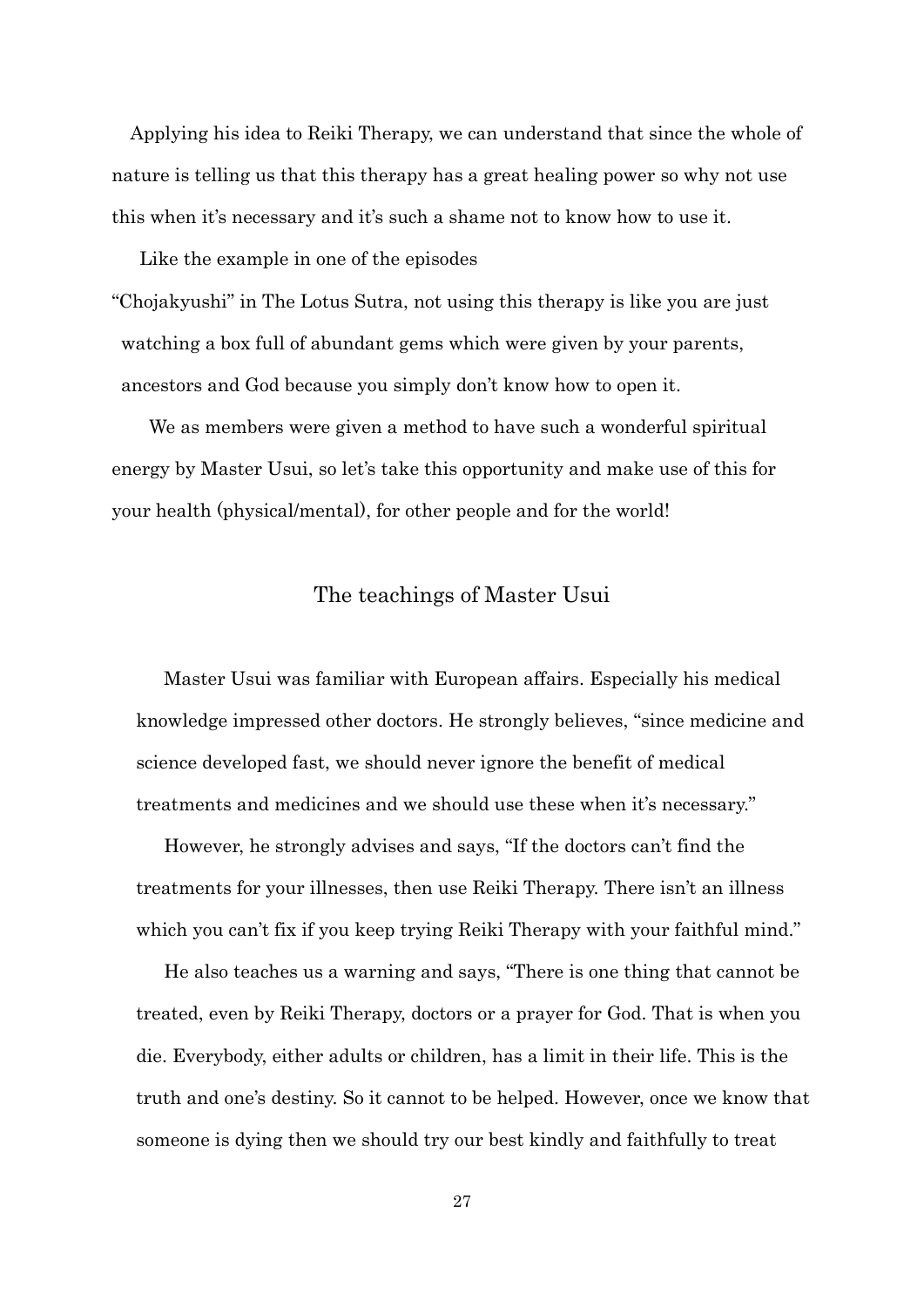until the last minute. In that way any people who are suffering from incurable diseases can have a peaceful ending. This is true so do as much as you can."

#### Case 1

 There was a son called Mr, Suzuki, who owned his shop in Kobe Japan. His mother was told by her doctor that she had stomach cancer. After she had open surgery, the doctor said that it was untreatable and she was told to receive care at home.

 Mr. Suzuki was a kind person and wished a peaceful end of her life. He sought help and came to Master Mine. His treatment lasted only for 2 weeks but she died peacefully. Mr, Suzuki was so thankful.

#### Case 2

 In 1979, Mr, Yutaka Kogi (age 42) lived in Chigasaki, Kanagawa Japan was diagnosed with a stomach ulcer and had a stomach operation. After the operation, his doctor found that he had had stomach cancer. After a 5 hour cancer operation, he had been receiving cancer treatment with little improvement. Then he changed to Reiki Therapy and he recovered to be able to go back to work in 1971.

 However, in January 1972, he was admitted to the hospital again and had numerous treatments and fought for his life. In June 1972 he passed away but his family was thankful that he died peacefully because of Reiki Therapy.

#### Case 3

 In May 1974, a family member (also a member of our association) of Master Nakagawa who worked in the Headquarters reported that he passed away peacefully at the age of 86.

When he went on a trip to Atami in Kanagawa with his friends, he felt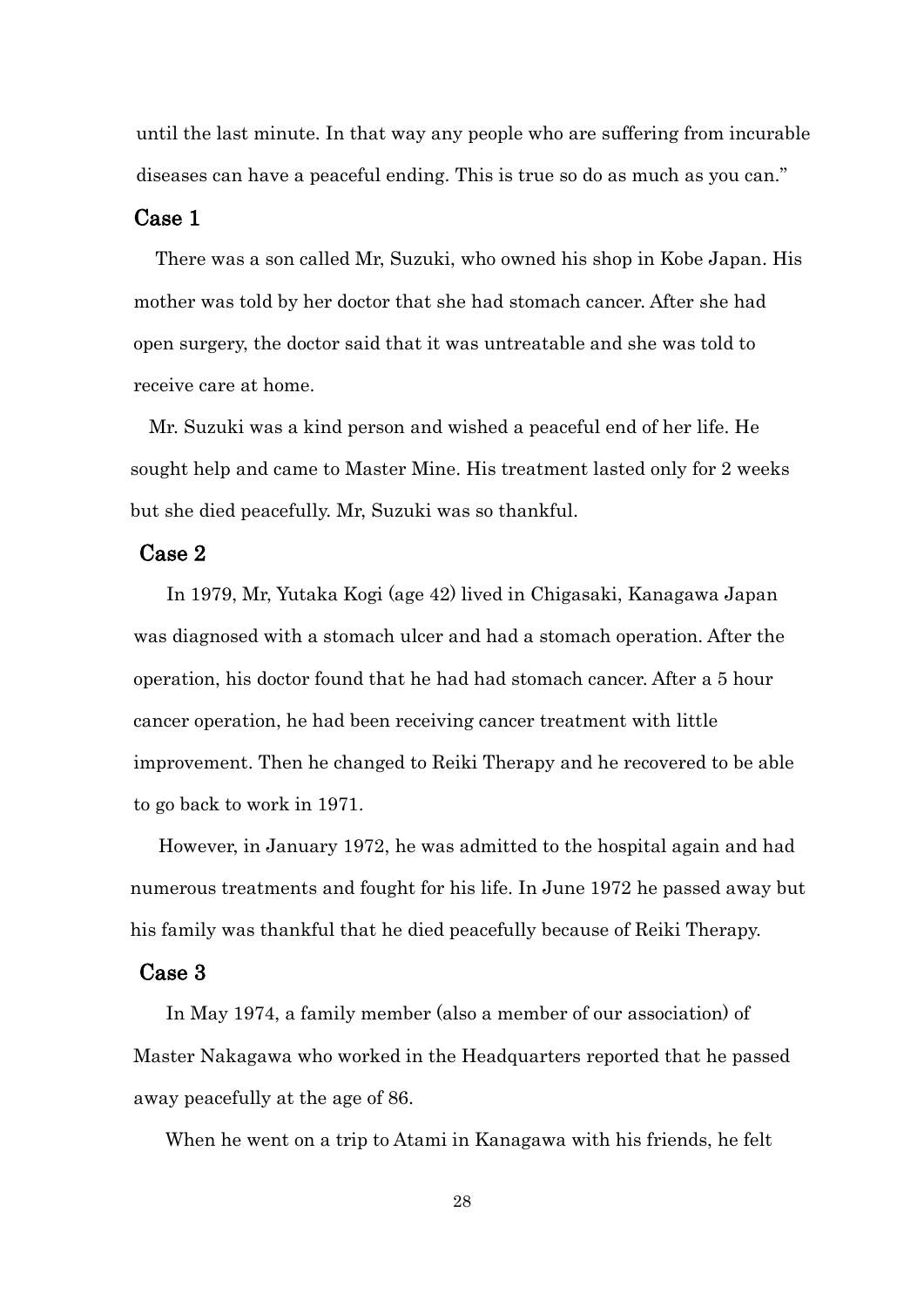different from usual so his friends treated him with Reiki Therapy in the car on the way back home. On that night he had a bath and went into a deep coma in his bed and died peacefully.

 Although I can't mention enough examples here, many of our members have proven the beliefs of Master Usui.

 Please tell us more for other members of our association, if anyone in the association has got many different experiences about the treatment.

# Lectures of Spiritual Study

# Existence of spiritual energy

 Everything in the universe is said to have spiritual energy but no one knows or proved what spiritual energy is like and where it comes from (even in the modern countries where science technology has developed).

 Some people in our world might say that they have seen ghosts, fire ball of soul, UFO and so on.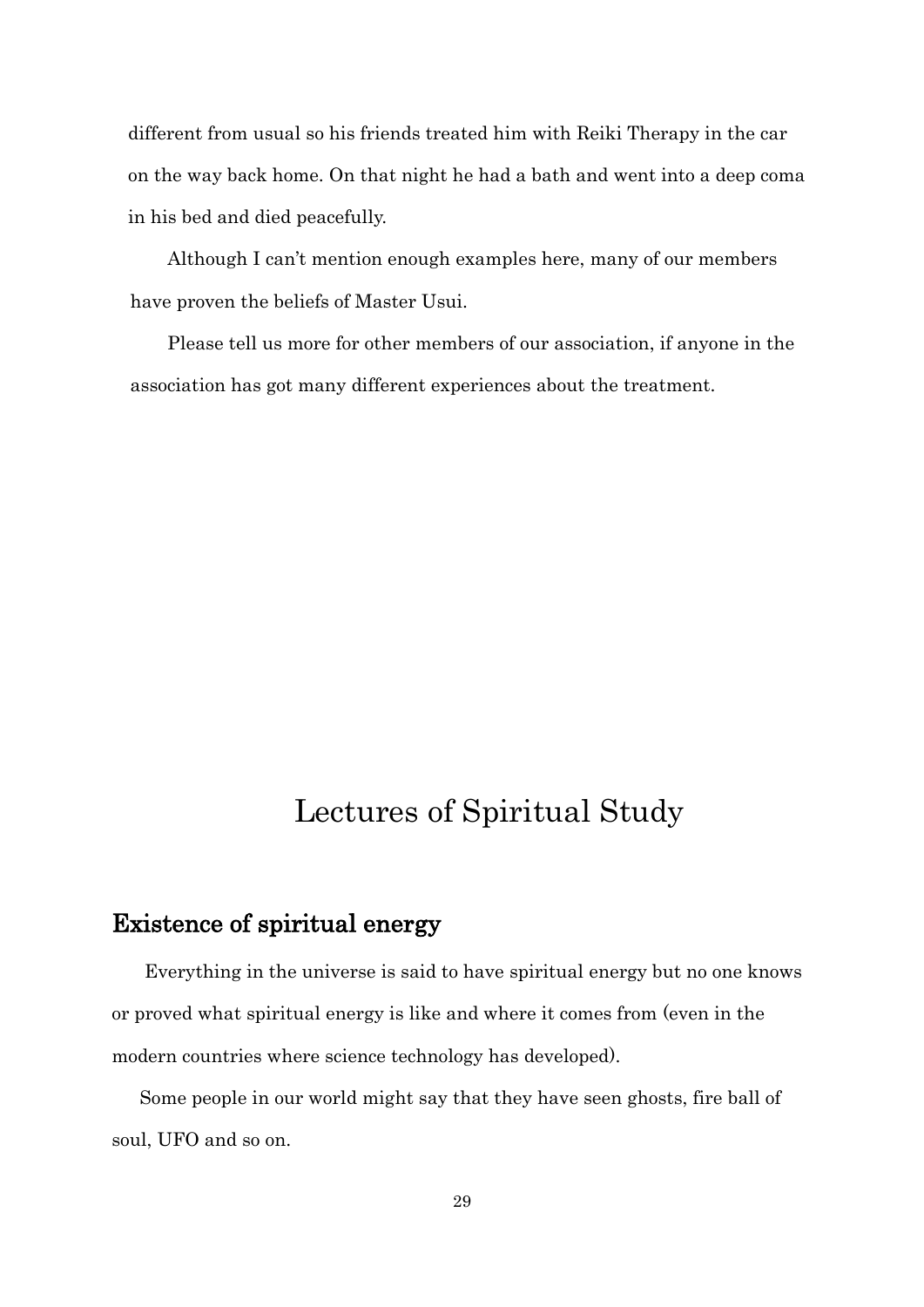As this short poem says,

"Yureino shoutai mitari kareobana"

This literary means; the ghost you've seen was just a withered flower.

 It's common that most people cannot see or touch ghost like feature, however, everything in the world exists with this spiritual energy. In other words, nothing (things cannot be made into shape) still exists.

 Modern science is pursuing the mystery of minute world at molecular, atomic, electrical level and developing and applying to many things.

 Among many scholars, there are many who are seriously researching and trying to solve this mystery.

Each person has his own theory and establishes its names or functions differently in the world. Generally they call it "Body Radiation"

India "Brahman Yoga" (Prana)

Austria "Mesmer" (Animal Magnetism)

U.S.A. "Ghooms" (Animal electron)

Japan "The great spiritual Master Tanaka – Japanese oldest spiritual healer" (Reishi)

Japan "Master Usui" (Reiki)

 At around1916, it was published that spiritual energy was an equivalent of "alpha ray" released from the radioactive elements such as thorium and actinium or "anode ray" which was a positive ion that was created in the gas discharge tube.

We are amazed by the fast progress of science technology and it won't be long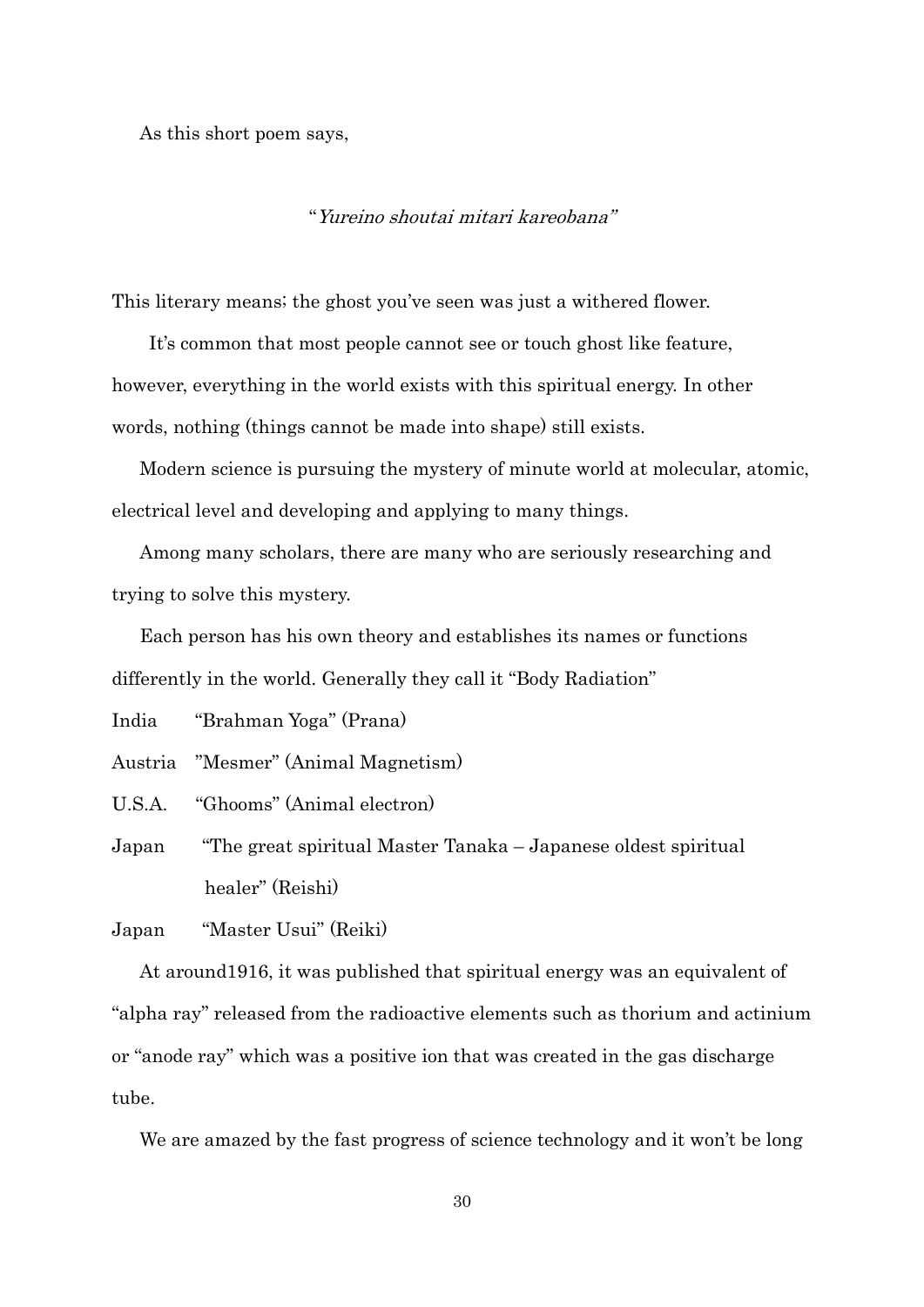before people find the mystery of spiritual energy.

# Functions of spiritual energy

Humans are living ruled by three types of spiritual powers.

- 1. Power of life (power which gives energy to your life) = Spirit
- 2. Power of mental strength (power which moves your soul/mind) = Mind
- 3. Power of self-healing (power which saves body) = Body

 These are the powers given by the truth of Mother Nature (as Buddha in Buddhism, God in Christianity, and the universal energy in science technology) and they radiate. In science, we call this "body radiation".

 As I mentioned earlier that ordinary people cannot see this energy, but if you learn and train the method of releasing energy with us, you are sure to see this power.

 This body radiation, which is the spiritual energy shared in all living things moves humans and all other creatures. It controls us harmoniously in balance.

 Since the progress of physics, merits and demerits of man-made radio activities have become an issue. If it's used appropriately in medical practises it is helpful but it could also be harmful to people if you use it wrongly. Medical practises: X-ray, cobalt, infrared ray, isotope, etc. Armaments: nuclear atomic bomb, hydrogen bomb etc. Hiroshima and Nagasaki were exposed to a nuclear atomic bomb for the first time in history.

 Though science has progressed quickly, we still receive the blessing of Mother Nature and must appreciate the generosity of it. If we use science too much, we might deny the existence of Mother Nature and destroy the blessing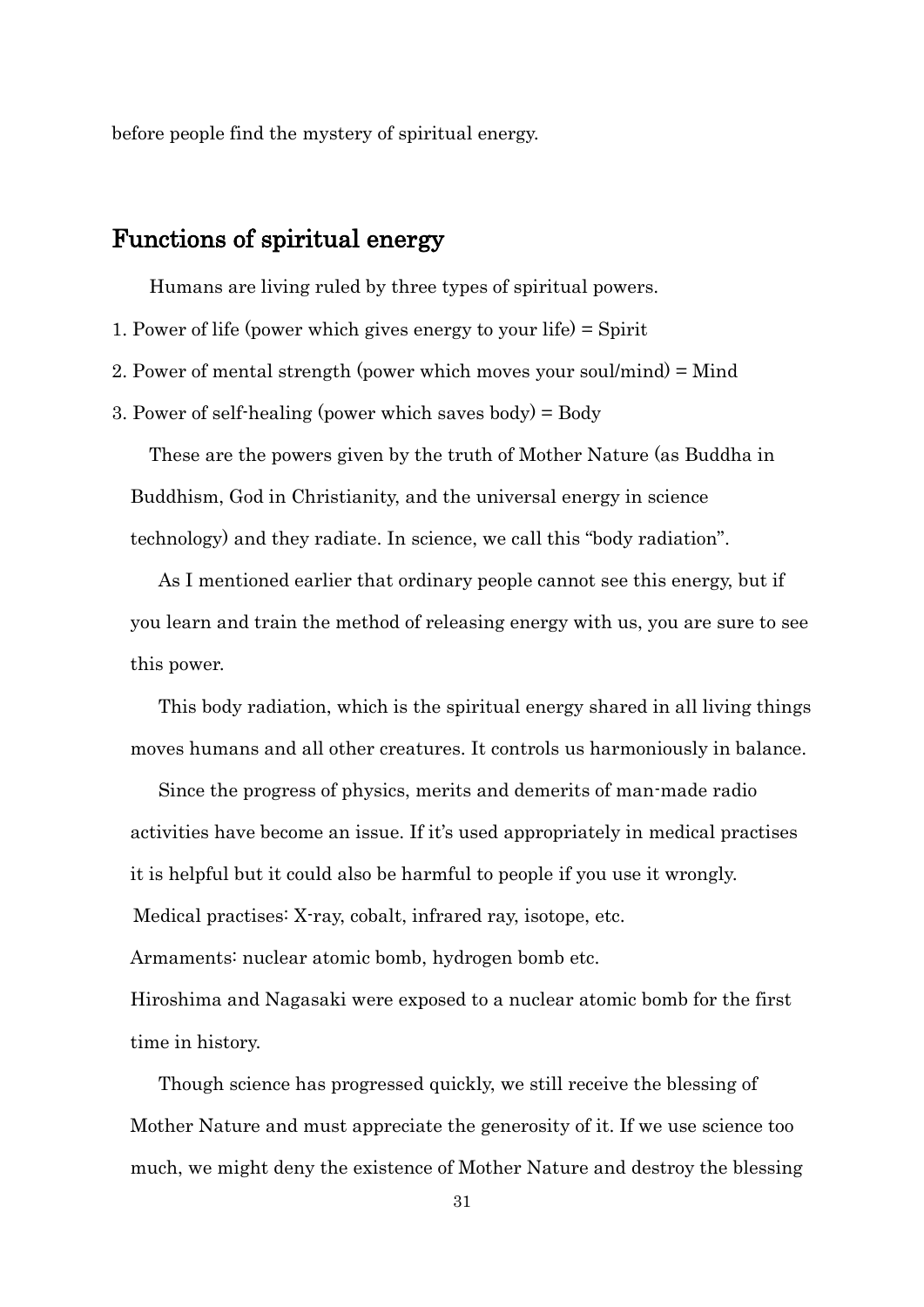of it.

 Humans are the leaders of spiritual powers. So we possess so much more power than anything else. Especially the Japanese are better at this. You can use this power the same as God depending on your hard training. It's not too much to say that there is nobody else but humans who can be like God.

 The paintings and the statue of Christ and Buddha always have an aura. This is because our ancestor knew that the spiritual energy can be released depending on your discipline and tried to show us by these art forms.

 Many stories are often passed on, where monks and Christ healed people's illnesses by touching. This is because those who have good virtue radiate more energy and the stronger the power they have the more miracle healings they can produce.

We tend to be confused and worried by unnecessary thoughts, desires, impatience, angers and sorrows which were caused by competing to survive in this world. Also, we tend to forget that we have the same power as God and this power is easily neglected and we often lose sight of this. What a waste!

 If you stick to these "Five Principles" and improve yourself with hard training, our members can make this power, which is already there, effective and utilise for yourself and others. So let's work hard and improve ourselves to be able to have the same power as God and become a better spiritual healer!

# Body moves in accordance with Soul (Be

# Pure minded)

Improving the health of your mind and body is the purpose of our association. Thus, members need to improve themselves physically and mentally.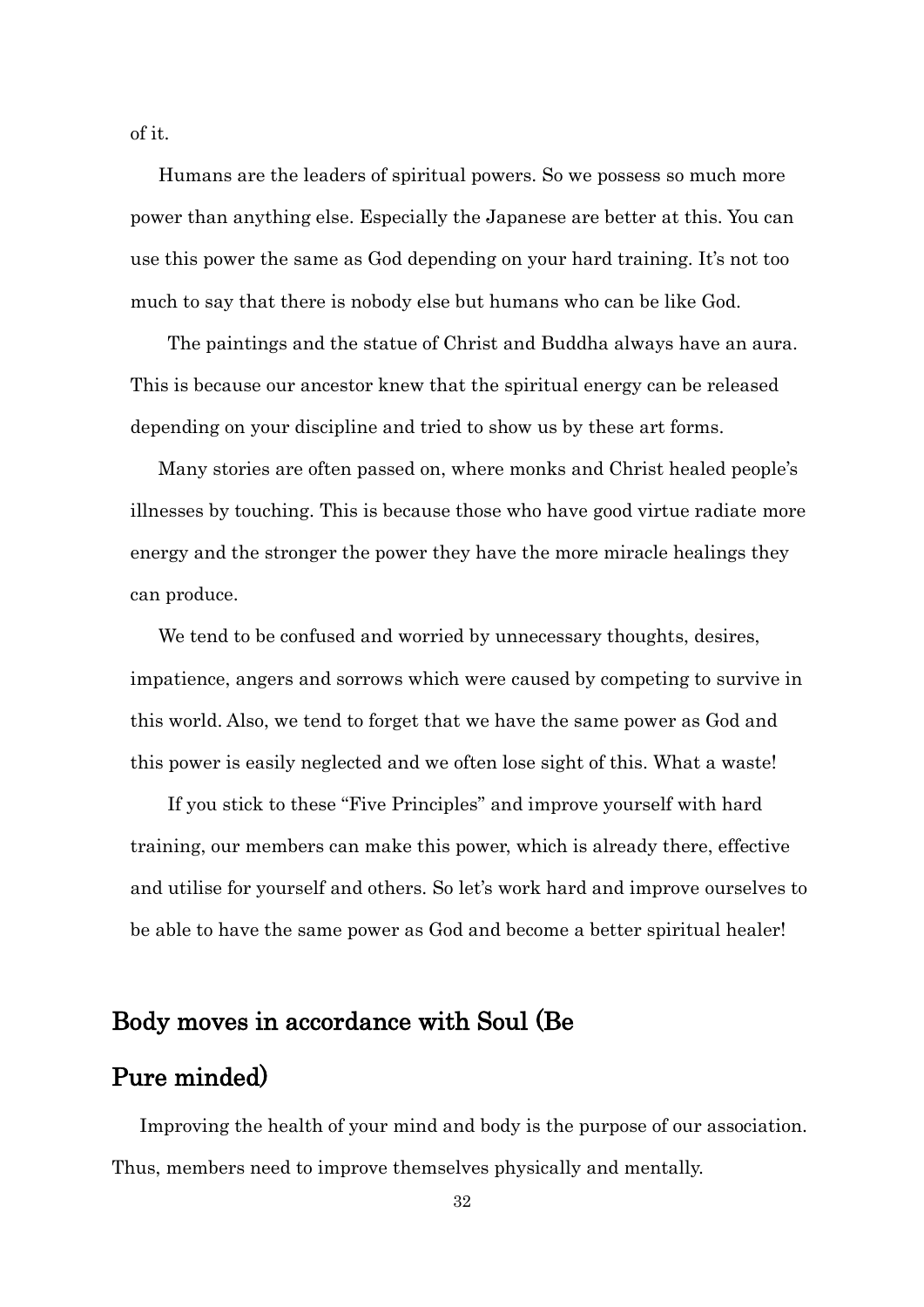The major reason of joining our association is to treat illnesses, which is, of course, important. Here we are going to think about improving yourself physically and mentally.

 How are we able to heal people's diseases with Reiki Therapy? We can heal simply by giving our spiritual energy to the parts of illnesses. It's not scientifically proven yet but diseases (include wounds) occur where the cells are destroyed for some reasons and their energy become less. Therefore if spiritual healers charge energy to the parts (like you recharge a battery), their function starts again.

 The way to release spiritual energy is to get rid of what you see in reality and put yourself in the heart of Mother Nature like a baby. Mother Nature will accept you and give you a strong spiritual energy. It is important that you get rid of your knowledge and reasoning, become foolish and give whole yourself to Mother Nature.

 It is true that people who are religious and practising meditation have stronger energy.

 Being sceptical does more harm than good. Surely when you start learning you may doubt but as the training progresses, you will be more convinced. So please treat many patients as soon as possible and realise this through experiences. Try training hard without any reasons until then.

 The world famous philosopher, Immanuel Kant taught ever- lasting theory of the knowledge of existence. Since his childhood, he has had rickets. When he was 17, his height was the same as that of 5 to 6 years old child and he was physically weak. His parents were concerned about him and took him to the doctor and they were told that he could only live for several months. The doctor

33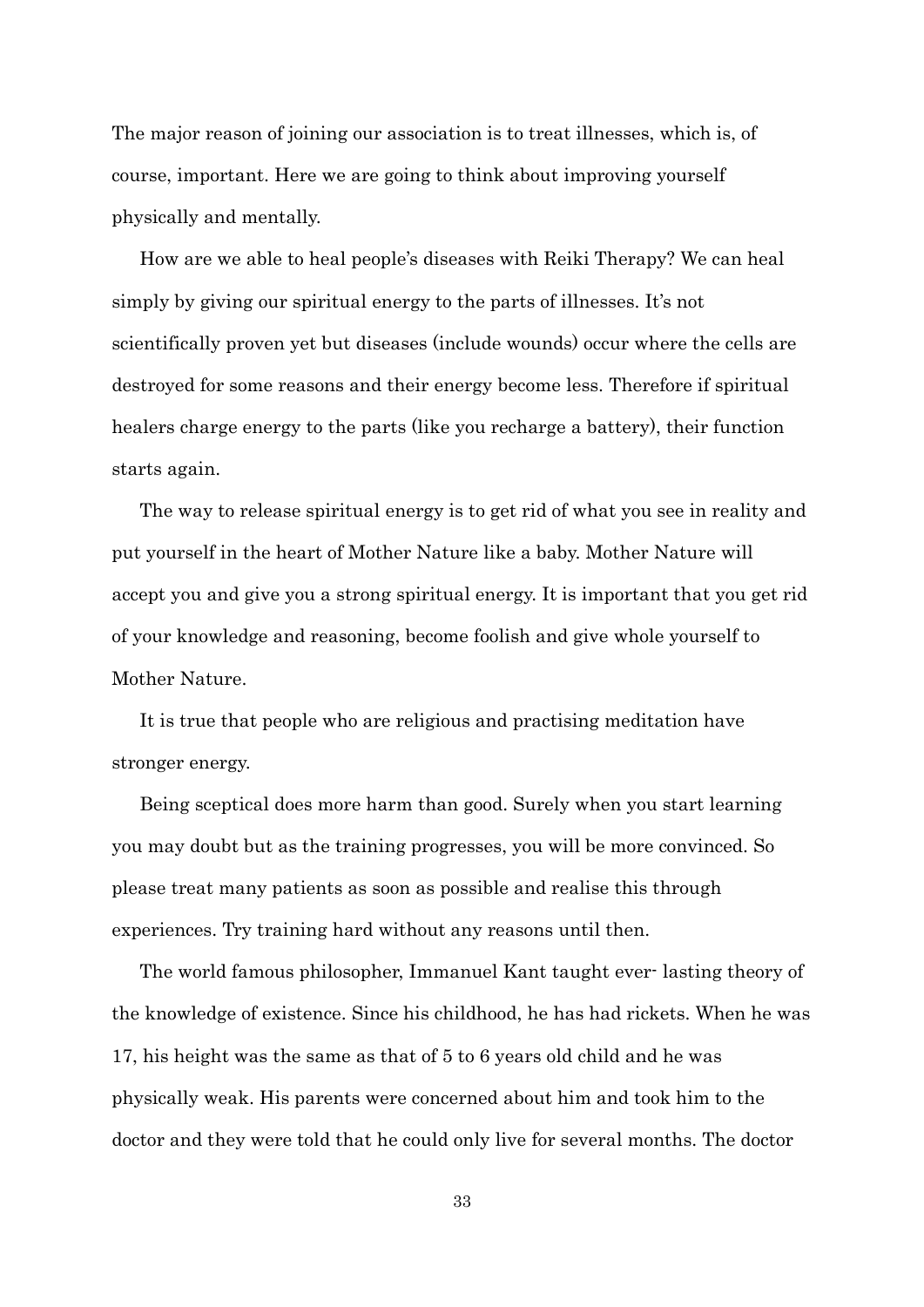felt sorry for him and told him that he could live another 6 to 7 years depending on the care. However, he immediately said, "I can't die until I succeed" and shocked people. Since then he lived until the age of 75 and became a great philosopher. This is the result of the continuation of his strong will and as a philosopher he finally mastered to acknowledge the existence of mind. Mind and Body are parts of your life and Kant showed to the world that if you have a strong mind your body functions according to it.

# To be a great spiritual healer

 To become a great spiritual healer, there is nothing else you can do but to keep training and improving yourself.

 There are many ways to improve yourself, however in our association, we use Meiji Emperor's poems to purify our mind and stick to Five Principles every day to practise mind- focusing and mental training

I must point out that it's not easy to keep Five Principles. We get angry, worry, complain, become lazy and fight with others over trivial things. It's not easy to change these attitudes let alone the thoughts that keep coming up.

Some may ask, "Can't we have spiritual energy until we can perfectly keep Five Principles?" As long as you keep trying and work hard, you are able to be a great spiritual healer and able to release spiritual energy.

Everybody has a different mentality however all of our members who have learnt our method managed to release the spiritual energy.

If you don't stick to Five Principles or stop working hard even though you have the spiritual energy, you may lose it. So be careful!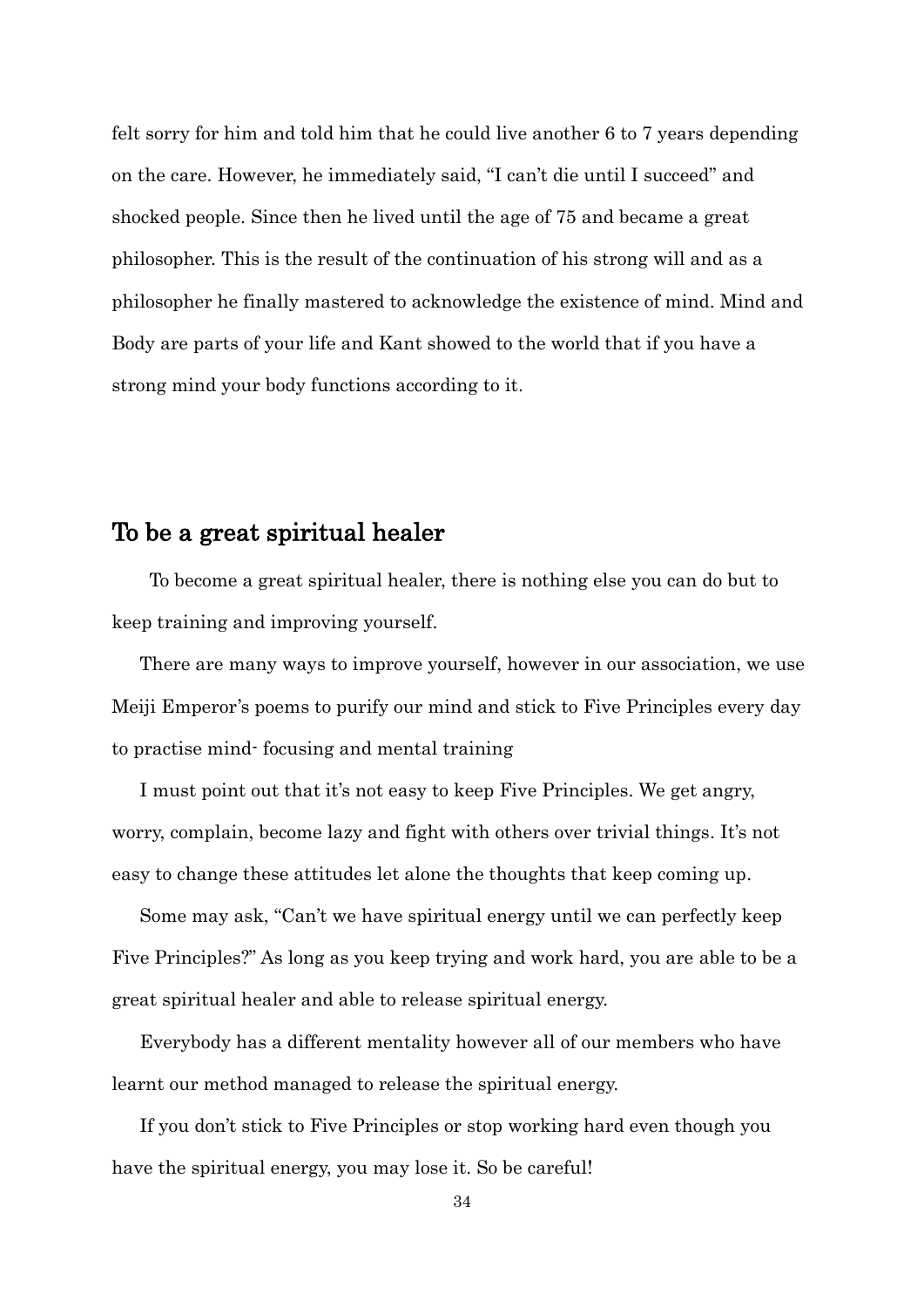You wake up in the morning, sit straight, put your hands together in front of your chest and read out Five Principles. Also, late at night no matter how tired you are, you sit on your bed and read out Five Principles. If this becomes a habit then you feel that you can't help doing it. Your action each day is important.

# Meiji Emperor and Dr, John Batchelor

 Dr John Batchelor went to Hokkaido, Japan in 1893 as a missionary and built schools and nurseries for Ainu people and published his work on the language and culture of Ainu people. He devoted himself working for Ainu people in Hokkaido for 17 years until 1909.

 When Meiji Emperor visited Hokkaido, he heard the rumour of his work and gave him an honour. The next year, John was honourably invited to the cherry blossom party at the emperor's palace.

When he shook hands with the emperor, during the party, he felt the shock of awesome spiritual energy from the Meiji Emperor.

 This shows that a spiritual energy was given to John Batchelor, who already has great quality, by the Emperor who has even more superior quality.

 Since then, it is said to be that he became a great spiritual healer and healed the illnesses of Ainu and other people by touching them with his hand.

# Self – healing ability

 Originally, humans should be able to heal illnesses by their own spiritual energy (self-healing ability) without relying on doctors or medicine too much.

The wild animals in nature are able to heal their illnesses by themselves.

Often, as you can see in dogs and cats, if they have cuts and wounds they heal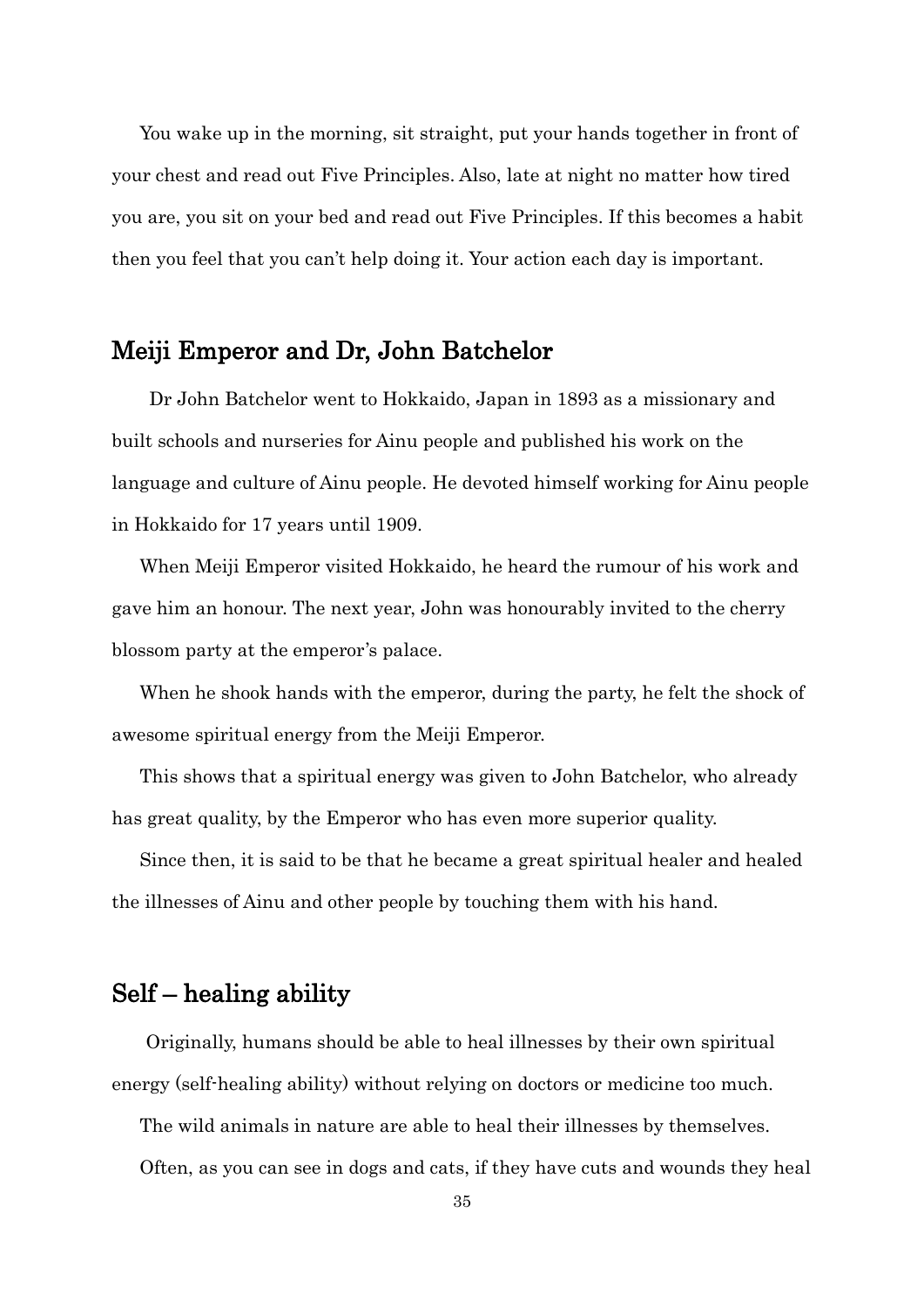them by licking. If they have something wrong with their internal organs, they start eating plants or stop eating instinctively.

When the mice eat poison they eat rockfoils to detox.

 How come that we, as the leader of spiritual animals, cannot heal diseases by our self-healing ability, which has been given already?

 Isn't it that because when we compare modern medical practices with selfhealing, we don't know what to do? Since we rely too much on doctors and medicines, our spiritual energy that we have in ourselves gets hindered by the idea of what people think and say about.

Primitive people used to live in accordance with the truth of Mother Nature and lived simply without many ideas. So they learnt the ways to survive in nature instinctively and acquired the healing skills.

If you have a pain somewhere, instinctively you will put your hand onto the part where the pain is. The action of this is inherited subconsciously and customarily since the old time of our ancestors and through the evolutions of human beings.

It is thought to be that our ancestors managed to control illnesses simply by touching the parts. However, modern people get paranoid and worried by their illnesses and start seeking doctors and medicines.

When Master Usui was fasting, he found this truth and taught the method of this treatment to everybody.

He taught us that the truth never changes even though the generation moves on.

Now we live in the world of modern science technology and have a chance to learn Reiki Therapy. Let's be grateful, train and improve ourselves mentally and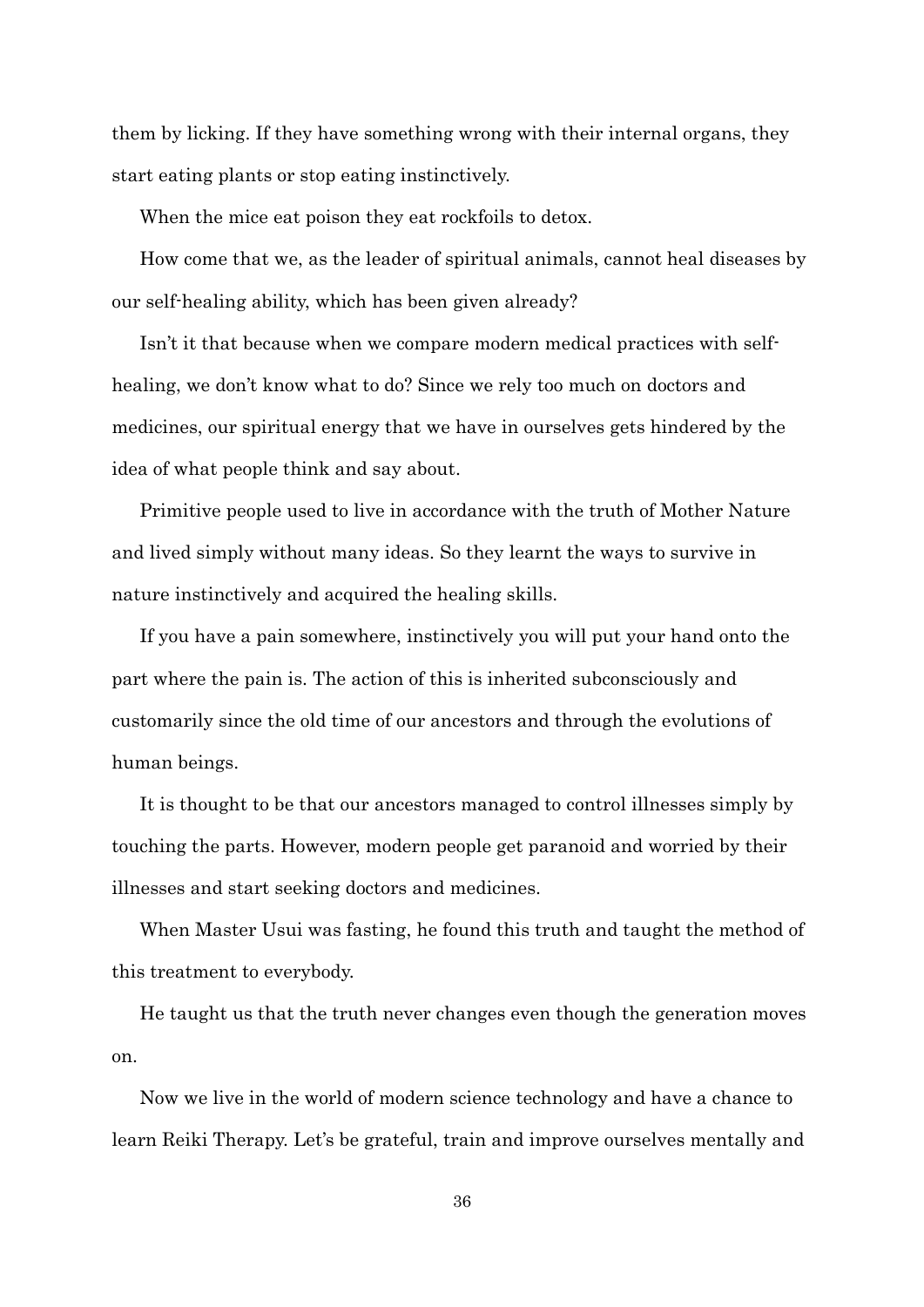physically to become a wonderful spiritualist and achieve mastering the selfhealing ability for yourself and others.

# Thing to remember for the treatment

 It is important to be strict, pure minded and kind when you treat people. It is grateful to see people, whom doctors have given up hope, to become happy again so go and help those people as often as you can. It is necessary to treat many people to become a better healer.

#### Things to remember when treating

- 1. Patients should be relaxed as much as possible during the treatment. They can lie down, sit down or whatever the easiest.
- 2. Decide which hand you are going to use for the treatment and use only that hand for the whole time. Close the other hand lightly and charge the spiritual energy from Mother Nature. However, you can use both hands when you treat the parts where there are two - such as ears and kidneys.
- 3. Touch the wounded part with your palm but do not press hard.
- 4. Touch with the second joint of your finger and treat without an effort. Be careful not to let your hand or arm be twisted here.
- 5. Treat for about 15 minutes each part and the whole treatment should finish in about an hour. The longer you treat the better but it's not effective if the patient becomes fed up or suffers. Although you can treat as long as the patient requests, it's more effective if you do 20 to 30 minutes treatment 2 or 3 times with a break rather than a constant 2 hours treatment.
- 6. Keep your mind free. Do not treat if you become sleepy. Take a break and start again. While treating, you can chat, have tea or smoke, but refrain from having a deep conversation using your brain too much.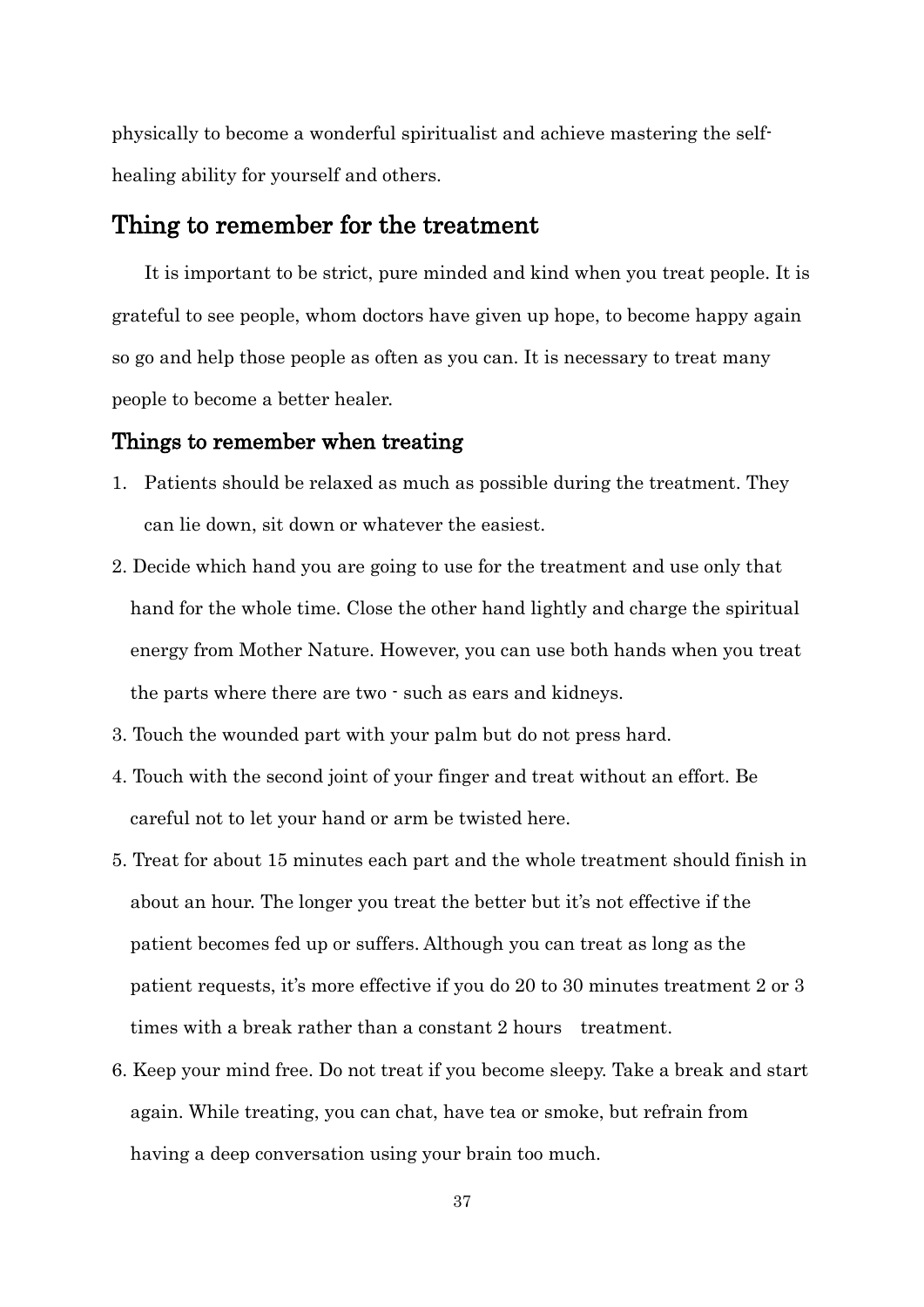- 7. It is best to touch the patient's skin when you treat. However, it's not necessary if the patient doesn't want to be touched or the patient has an infectious disease. It doesn't matter if the patient is wearing clothes or covered in blanket because the spiritual energy penetrates anything.
- 8. If the patient has an eye disease, cover his eyes with a gauze or a handkerchief.
- 9. Treat with caution if you are a male person treating a female patient by touching the skin unless you are related or have a mutual understanding.
- 10. You have to do detoxification for every patient. With the detoxification, you can see different reactions from the patients depending on their diseases. (Usually the patients with serious diseases respond well.) So if the patient is a very sensitive person, it's better not to tell him directly that you are going to do detoxification.
- 11. Carry antiseptic solutions all the time wherever you go to treat patients.
- 12. All spiritual healers will not catch any infectious diseases because they have enough spiritual power to cure those. (You mustn't fear about treating infected people.)

# Characteristics of Reiki Therapy

#### 1. Byosen (Disease radiation)

When you touch a part of the illness you feel something which is coming from the actual disease. We call this "Disease Radiation".

 The strength of this radiation varies depending on the disease, the level of the disease, and the level of the recovery of the patient. You have to learn this from your experiences.

Although young people tend to feel this more sensitively, do not give up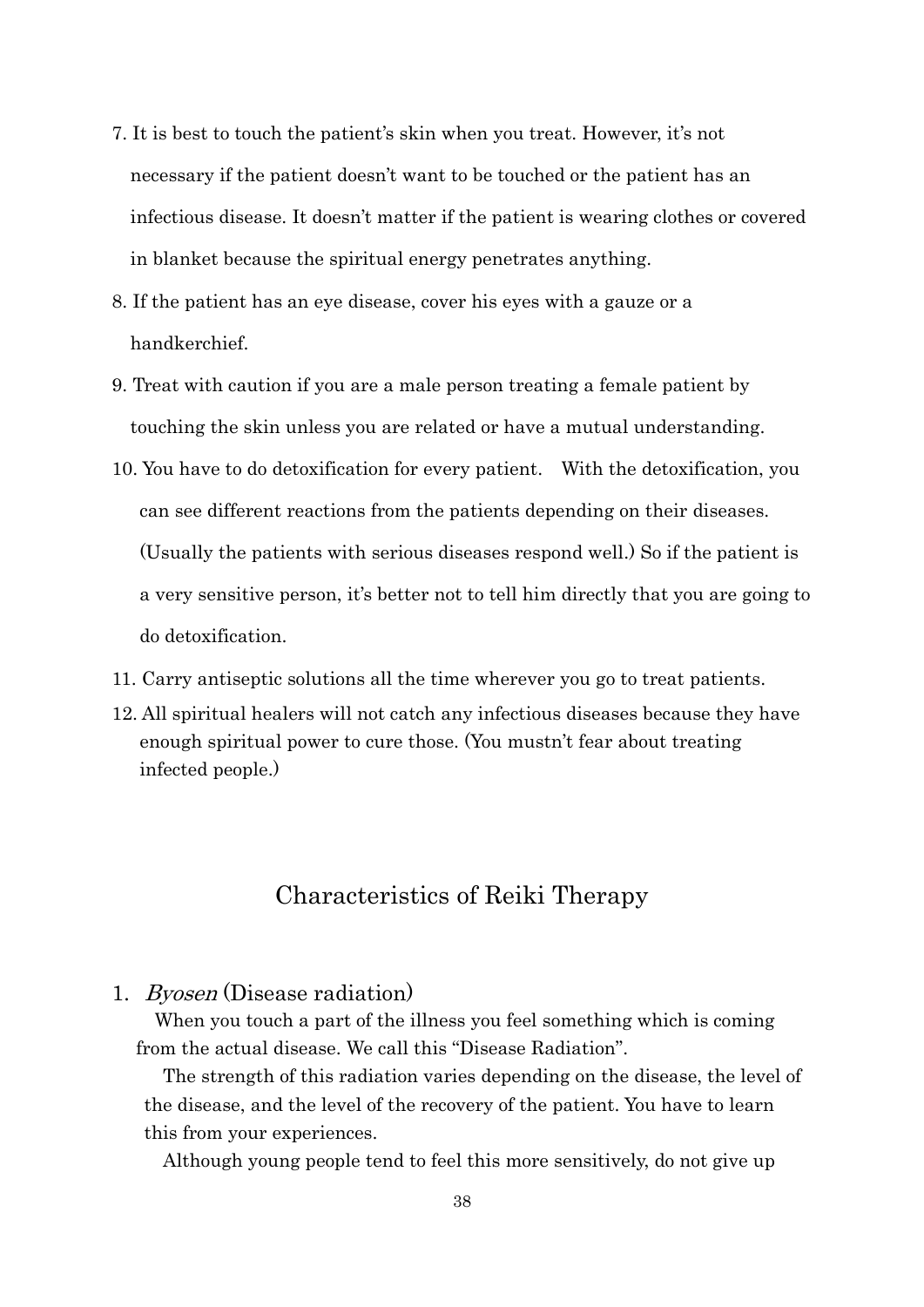hope. You can acquire this sense more as you treat many people.

This feeling could be the feeling of electric shock, like a strong heartbeat, like the pain when you are stung by a needle like object, the feeling when a worm moves or bites or like a numb feeling.

Disease Radiation is always released where the diseases are. You can feel this radiation even if the patient is feeling physically fine and hasn't noticed that he has an illness. So usually you will find the illness 2 to 3 days before doctors diagnose. As long as you keep an eye on the patient carefully you should be able to treat the illnesses before it's too late.

Moreover, even though the doctor says that your illness is cured, you sometimes spot the disease radiation. If you don't miss this and treat well, then the illness won't come back.

Disease radiation is released not only directly from the ill part but also released from many other parts. For example, it appears on the sole of your foot if you have an oral thrush, on your forehead if you have a stomach problem, under your nose if you have parasitic diseases, in your eyes if you have a liver problem and so on.

#### 2. Dokukudashi (Detoxification)

 Put your hand on the stomach (three fingers below belly button), focus your mind and concentrate thinking, "getting rid of the poison" and keep doing this for 30 minutes. You can, then, get rid of all toxins: food poison, drug addiction, skin disease, problems after injection or acupuncture and so on.

 Please make sure that you do detoxification for patients who have been taking drugs for a long time. When this works you will notice that their urine colour becomes white like the water after you wash rice or their stools become black and smell bad. The patients will feel refreshed as well as heavy.

 Try a few more times if one treatment is not enough. It's recommended that you treat those who have blood shot eyes and skin problems.

3. Koketsuho (Blood exchange)

 Blood exchange is a method of changing blood and makes people stronger, especially for those who are prone to become ill, not so long after they are discharged from hospital and elderly people. Keep doing this treatment for 2 weeks to 6months.

There are two ways to do Blood exchange.

Upper body Blood Exchange

Remove upper clothing and rub the patient's back 10 to 15 times from the middle to the right and to the left and downwards.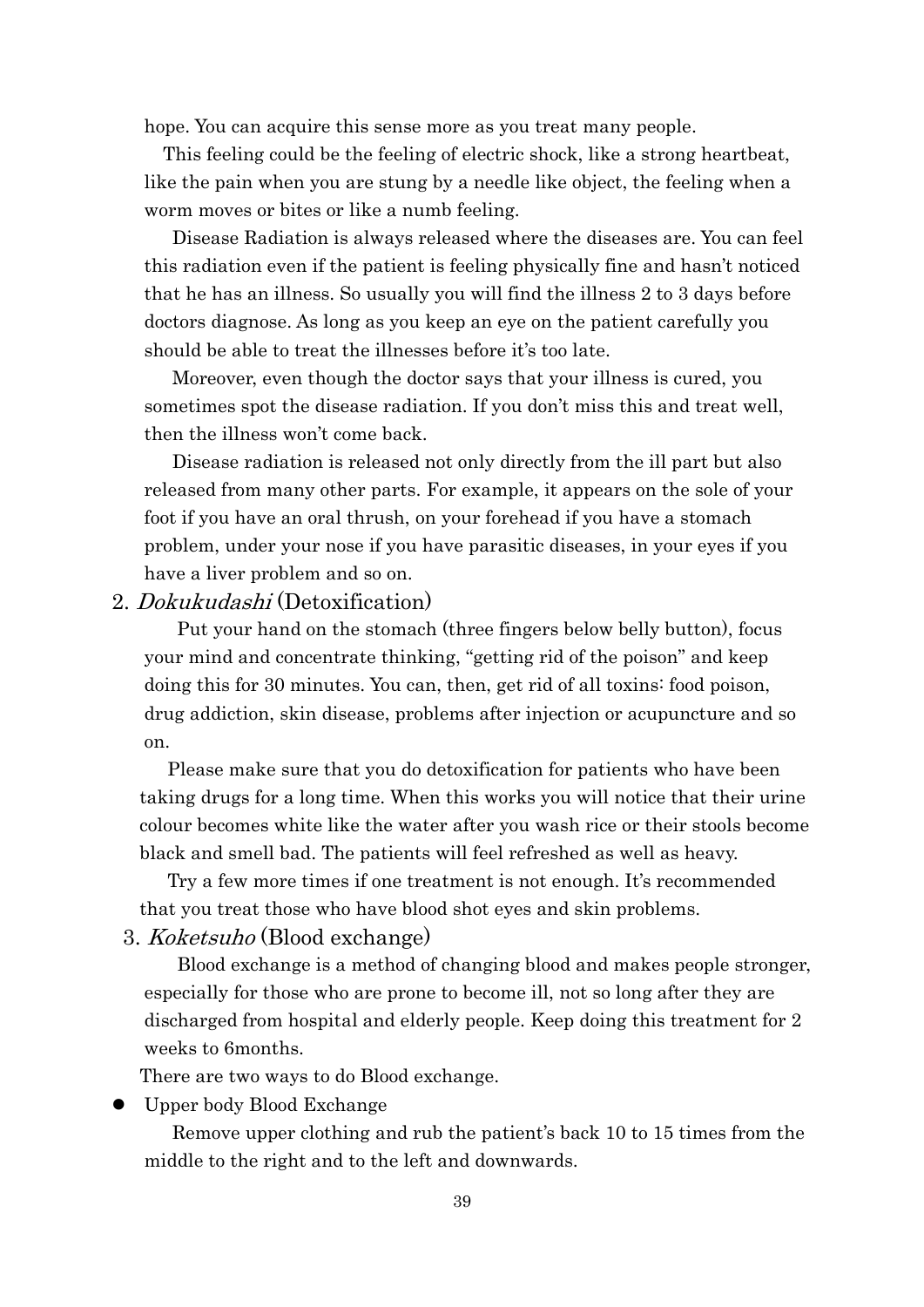Next, put two fingers on both sides of the spine,

slide down from top of the spine to the bottom of the hipbone and press hard at the bottom (there is a spot where you don't feel pain).

 Repeat this around 15 times without breathing. It's effective for children if you do this at the bath time.

Whole body Blood Exchange

You start this from head, two arms, heart, stomach, intestines. For legs, rub from thighs to toes several times. The whole thing should last for 30 minutes.

#### 4. Nentatsu (Transferring will power)

 Transferring will power is a method to send what you are thinking to the patient. Send your spiritual energy to your front hair line and concentrate on what you want to say to the patient.

 For example, send your will power of "the illness will be cured" and also "Five Principles" to seriously ill patients. You only need to do this for a couple of minutes. In the case of seriously ill patients, do this every time you treat.

 As a whole, Reiki Therapy is a spiritual therapy. Whether Reiki Therapy works or not hugely depends on the state of patient's mentality. Therefore it is important for you to make the patient feel strong and good by sending your will power.

 People's mind project. This is psychologically proven. If you have done a mental concentration, you can guess what the next person to you is thinking. There is no distance in terms of spiritual energy or spirit because they go beyond time and space. When you close your eyes, distance disappears and spiritual energy can go freely in the spiritual world. This is the work of sixth sense, which exists in your subconscious.

 Since old times, when people feel something unusual they find out their parent's deaths. Also they feel something bad will happen because they feel uneasy. These are the examples of this sixth sense.

 Transferring will power is a way of sending your thoughts into the patient's subconscious. However, it's not necessary to do this all the time for the patient whose illness is not so serious. You only need to do this for a couple of minutes when you touch the ill part.

 If the patients receive your will power they feel eased. If they are not sure about the treatment or if you don't treat them sincerely they will refuse to be treated. However, if you treat them sincerely, they feel assured and they trust and thank you.

It's not good if you treat with a disturbed mind. The way old monks and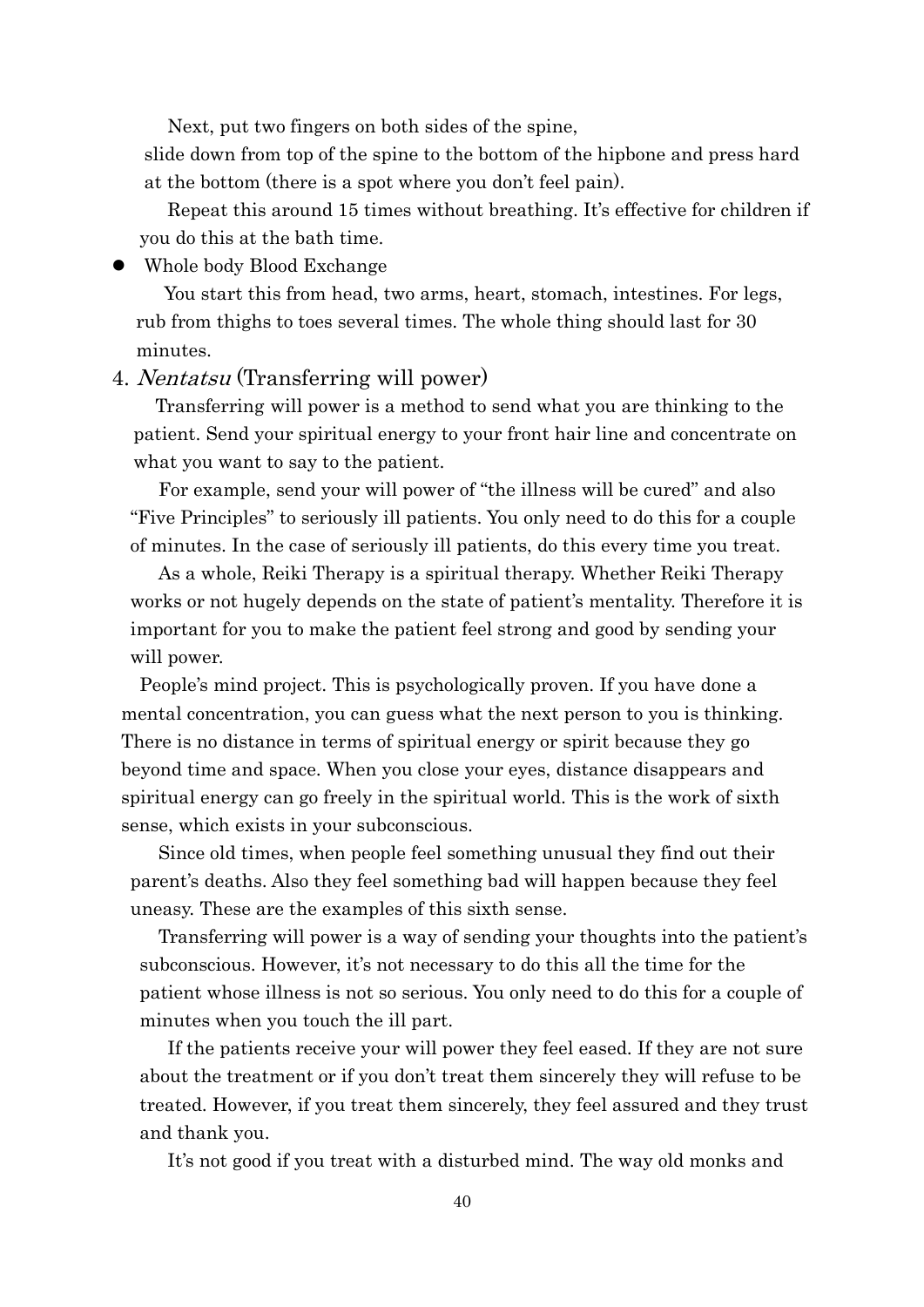wise men treatment works is because their serenity of their mind is reflected to patient's mind.

#### 5. Experience treating many people

 Quite often in the first time of our lesson, there seem to be many people who already have a lot of spiritual powers. However, experience is more important than anything else because what you see is what you believe. Moreover, it's important for you to learn, what it's called "the secret". To do this, you need to treat patients as often as possible so that you can diagnose illnesses earlier.

 Here you must keep in your mind that you don't treat people with arrogance like, "I am healing your illness" because it's not you that is healing but the spiritual power that is healing. It's foolish to doubt the treatment and also think that you have cured the illnesses. Being modest is important!

 Even if you have many experiences and know how to treat patients, you mustn't compare yourself to others and criticise them. This is one of the reasons why we teach our members to train hard to improve your quality and virtue.

 The spiritual energy is released from everywhere but the strongest parts which come out are mouth, eyes and palms. Generally the power comes out strongly from the tip of the middle finger for some but it comes out more from the palm for the others. Please don't forget to concentrate your mind on your stomach all the time when treating.

6. Three causes of disease

- 1. Inheritance: diseases which are caused from the blood of your parents and ancestors. (I feel sorry for this.)
- 2. Mind: you worry so much that you become ill. This is a sick mind but not a disease. This happens as a result of that you forget the preciousness of life given by the Mother Nature and also you are confused by many concepts and thoughts
- 3. Surrounding environment: diseases caused by other people over treating you although you don't have such a serious illness. These people tend to say that "you are not strong built" or "you look down, you must have something wrong" and make you feel that you are sick. And you get convinced that you have a serious disease.

Both your mind and the environment could create illnesses. You, as our members, are all spiritual healers so you need to have a strong belief and a spirit in order to increase your spiritual energy. In other words, try to keep your Mind, Body and Spirit healthy!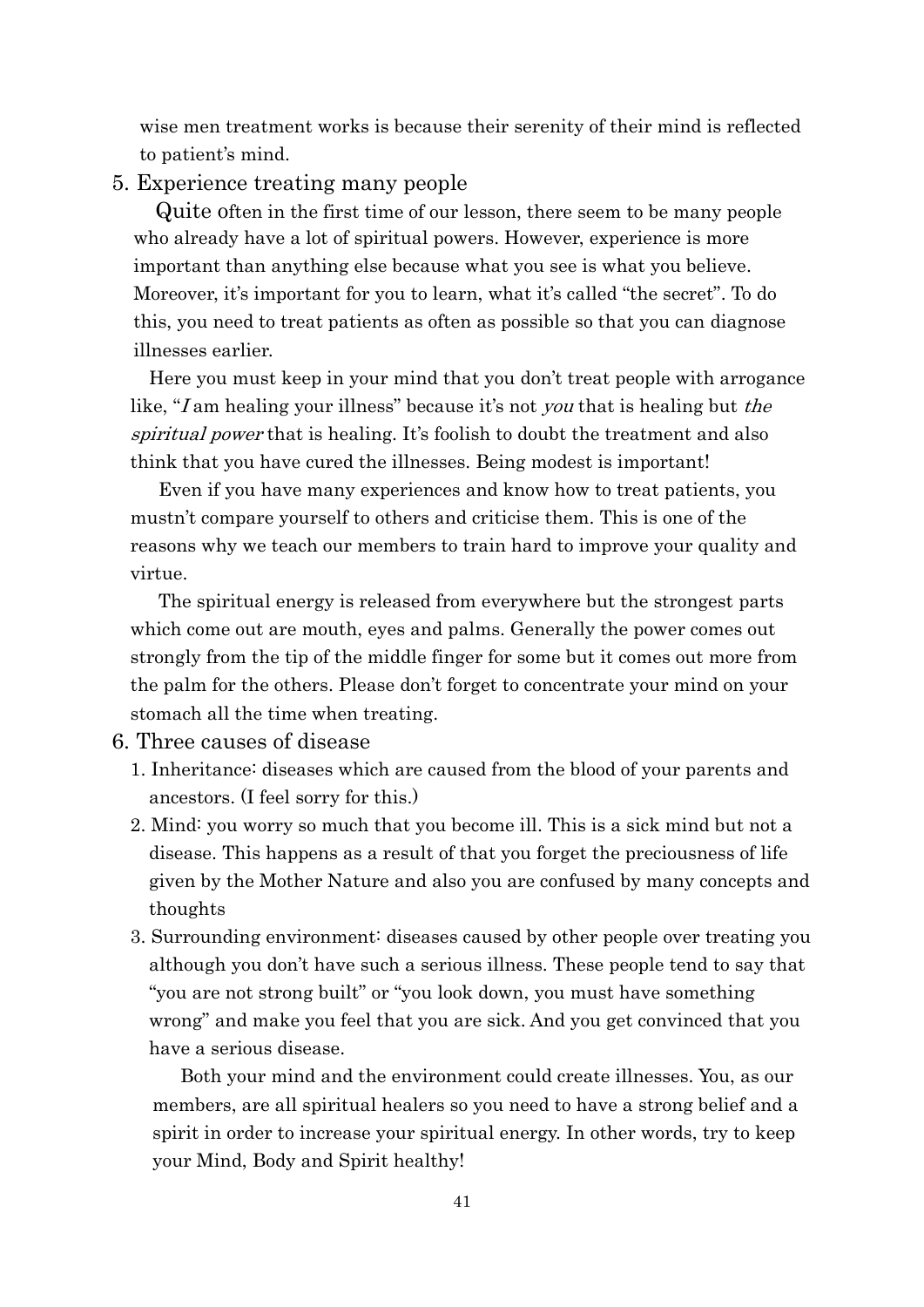#### 7. Reaction

 When you start treating patients with Reiki Therapy, it may seem that the symptom of their illness get worse temporarily. Don't get worried. It's rather a good effect of your treatment. Often chronic diseases get worse acutely and get gradually better afterwards. For example, the pain of neuralgia and rheumatism gets worse for the first 2 or 3 days, the pus of the ear infection increases and red spots of measles get worse. You can tell these symptoms are not bad because you feel good. These symptoms can be seen because Reiki Therapy brings all the diseases out. If you see these reactions, don't worry because the diseases usually recover relatively quickly.

# Attention for doctor's treatment

Doctors use drugs to help fight disease by making metabolism work more vigorously and wait till its function goes back to normal. This idea is generally the same as Reiki Therapy in the sense that they both have a self – healing process. So it's not harmful using both treatments at the same time.

 I think it's natural to go and see a doctor when you get ill since medical science has so much progressed.

 Doctors have knowledge and experience and should be respected. It is a legal requirement for a death certificate to be issued by the doctor when you die. Thus you should never omit doctors. This is also written in the teachings of Master Usui. You should rather treat Reiki therapy modestly after you follow the doctors diagnose and treatment.

 It's perfectly fine to use Reiki Therapy when the symptoms of the patient is not serious or when the doctors gave up treating the patient. Also, if the symptoms seem to get worse, then you should refer the patient to the doctor. Please choose a good reliable doctor. Don't judge the timing too late!

# Reiki Therapy works not only for human beings but also all the other living things

Reiki Therapy has an effect on animals like horses, cats, gold fish, birds, trees,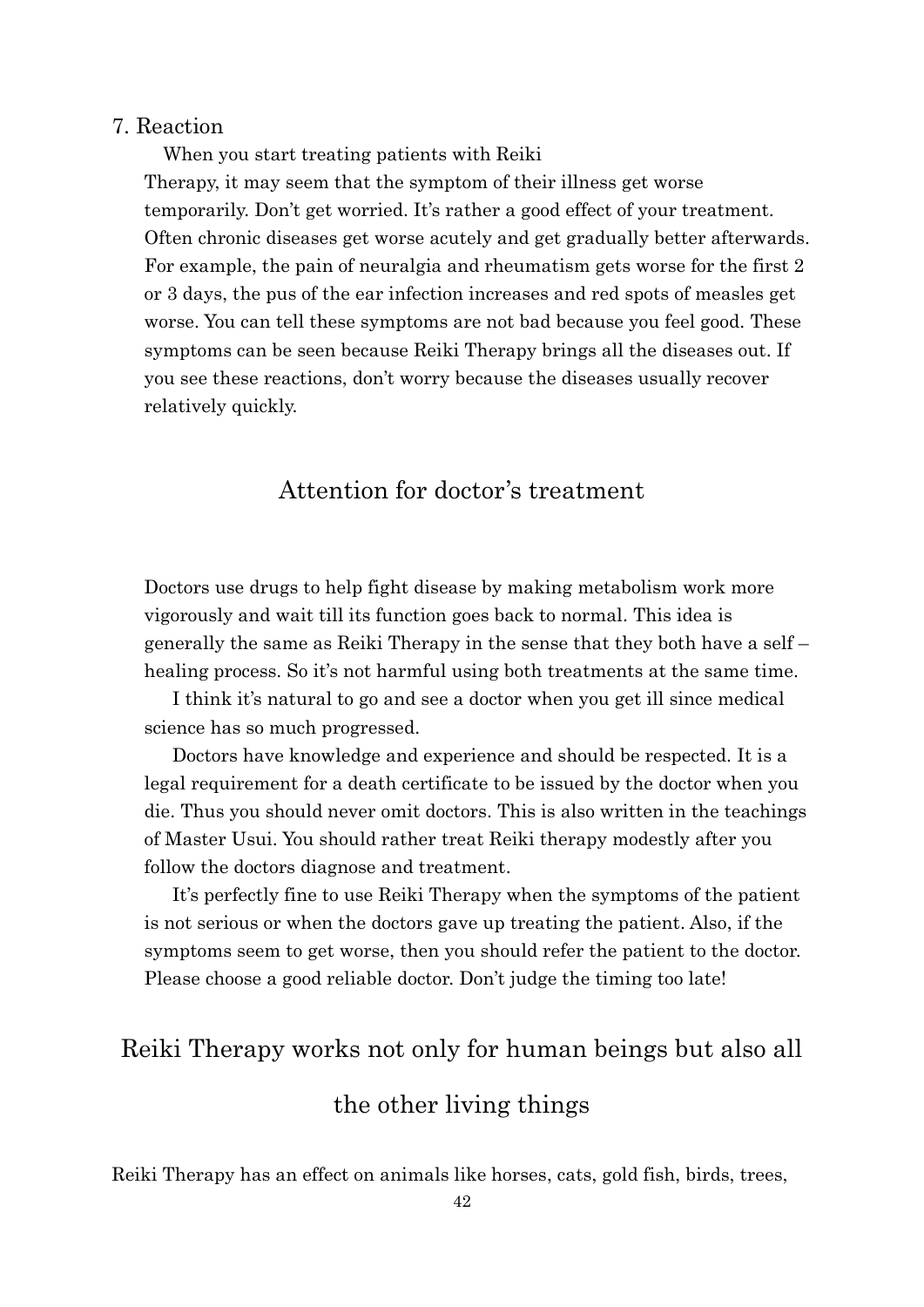seeds and so on.

- 1. If you give your spiritual energy to a dying goldfish from outside the tank or take the fish out from the tank and hold in your hand, then, it will recover.
- 2. If you give your spiritual energy to a chick, which is just about to die, in your hand then it starts walking the next day.
- 3. If you give your spiritual energy to a bird either from outside of the cage or in your hand then it starts chirping. (Tried with a budgie.)
- 4. If you give your energy to the silkworm egg, a healthy silk worm is hatched and it makes a large cocoon. (Master Tsumura tried at Nagurikeikoku.)
- 5. If you give your spiritual energy to a cut flower it last a lot longer.
- 6. A lotus flower doesn't suck water very well but if you give your spiritual energy, it can last longer.
- 7. When you do flower arrangement with a tree, put your spiritual energy into the tip of the cut, then it won't wither. (Tried with cleyera)
- 8. If you give your spiritual energy to the skin of rice, the quality of rice gets better. (Tried in Gunma)

I have heard numerous events from many other members and it's proven that Reiki Therapy works on many other things as well as humans.

# Guideline of Reiki Therapy

 What you have to do is all explained in the book, "Reiki Therapy Manual". All you need to do is to follow the book.

 Even if you are still a learner and not sure where the disease radiation is, you just need to put your hand on to the ill part and then feel it. Don't be nervous and be brave to try!

Make sure you put your hand on around the hairline and send your mind.

I'm going to explain "the spots" in details following step by step.

### For the parts above neck Head:

No matter which part you have illnesses you should treat the head first. The order of the treatment:

1. Front hair line 2. Beside the both eyes 3. Back of the

head 4. Back of the neck (in the middle of the back

neck) 5. Top of the head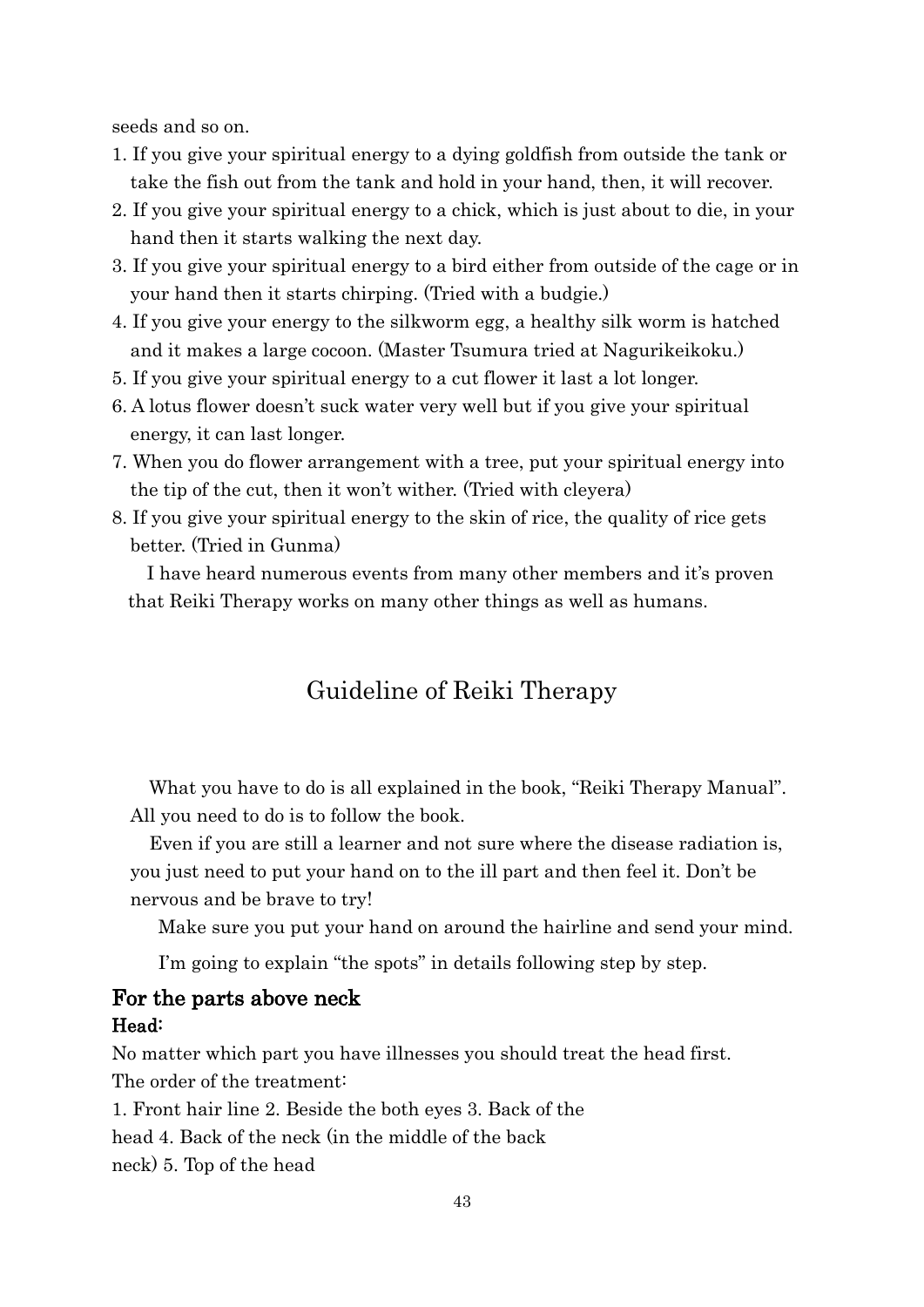Treat these five parts for around 30 to 40 minutes.

Fever: Treat the top of the head.

#### Insomnia and Neurosis:

1. Eyes 2. Back of the head (treat stomach for men and womb for women as well)

3. Heart 4.Stomach / Intestine 5. Possibility of nose problem 6. Problems of sex organs

### Cerebral haemorrhage and Cerebral thrombosis:

1. Left side of the head if right hand side of the body is paralysed/right side of the head if the left side of the body is paralysed 2. Heart 3. Stomach 4. Kidneys (Clean the blood) 5. All the other parts that are not functioning

### Arteriosclerosis and High blood pressure:

1. Head 2. Heart 3. Kidneys

### Eyes:

- 1. Treat both eyes even though one is fine. (Put a handkerchief or a gauze to protect from germs.)
- 2. Eyeballs / above the eyes / outside tip of the eyes
- 3. Massage around the eyes with your finger.
- 4. Do the detoxification for the blood shot eyes
- 5. Don't forget to treat the liver.

### Ears:

- 1. Put both of your middle fingers into the ears and hold the ears with the rest of your fingers. If you feel a strong pulse at the tip of your fingers, often the ear is getting better.
- 2. The spot right under the ears. The spot where you feel the bone is sticking out behind the ears. (Especially for ear infections)
- 3. Blow into the ears when you take your fingers out
- 4. Make sure you treat the kidneys since ears and kidneys are strongly connected.

#### Nose:

- 1. Pinch the nose with your thumb and middle finger and rest your index finger between the eyebrows.
- 2. Back neck
- 3. Spleen (Left side of the body)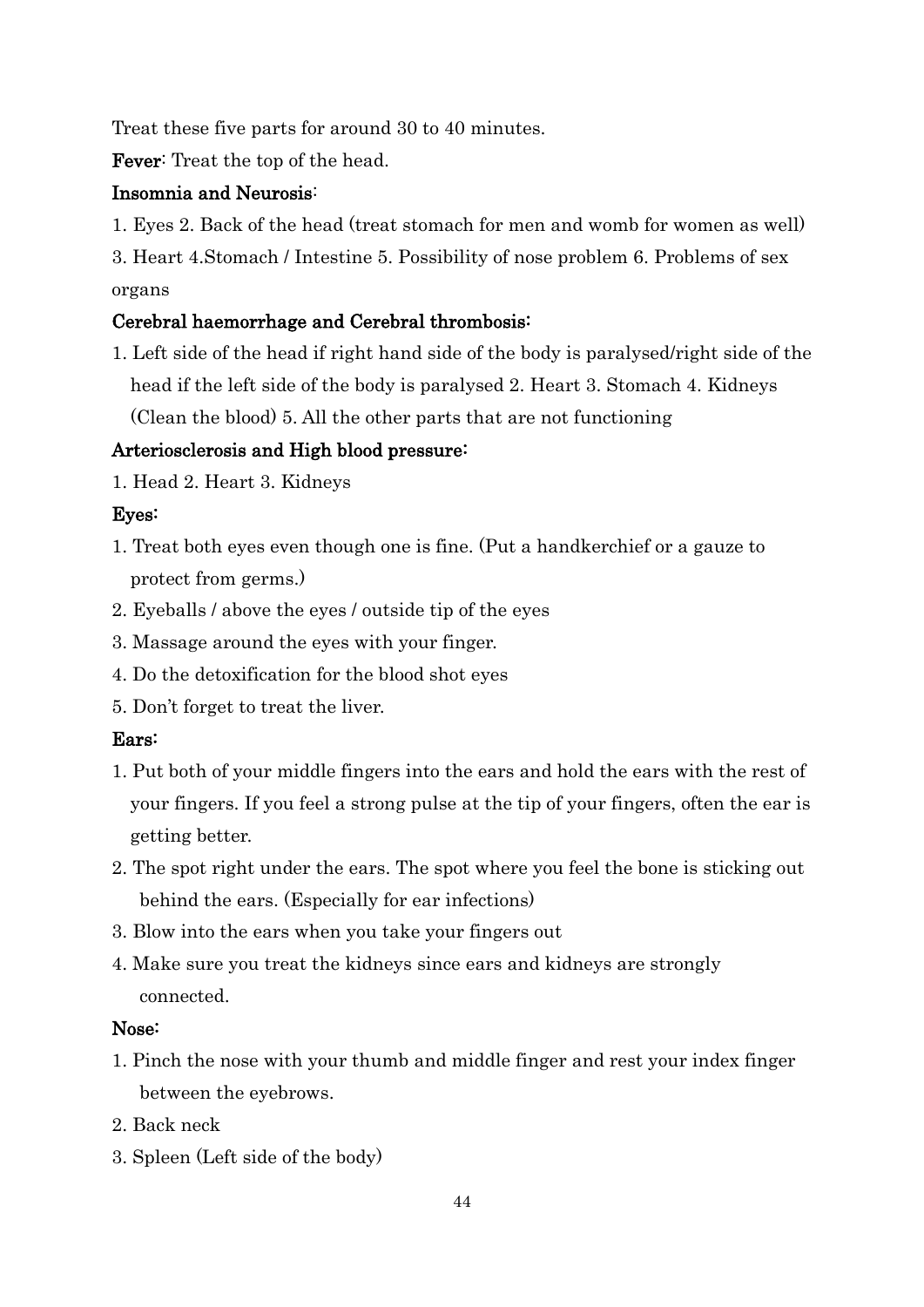15 minutes is enough for the blocked nose.

 It takes longer to treat adenoids and empyema but if you persist they'll be recovered fully.

Nose and Gynaecology is strongly related.

#### Toothache:

- 1. Treat from outside of the mouth where there is a pain and also where the lymph glands are besides the jaw bones.
- 2. If there is a pain in the gum, the disease radiation is usually coming out from under the ears.
- 3. You also feel the disease radiation at the root of the ring finger and the little finger.

### Mouth:

- 1. Pinch the mouth from the top and the bottom with your two fingers.
- 2. A disease radiation for the mouth ulcer appears on the sole of a foot where there is a dent

#### Tongue:

- 1. Put gauze on the tongue and touch with your finger.
- 2. Touch the throat where the root of the tongue is.

It's effective if you treat the dented areas of the foot soles.

### Throat:

- 1. Throat. 2. Back of the neck
- 3. Put your hand hooking on to the jaw to treat tonsillitis. It will recover quickly but also treat the kidneys in case of a high fever.
- 4. For a thyroid problem, touch the throat around where the thyroid gland is sticking out.
- 5. Touch the throat or the chest for a cough.

If it's a cold, touch the throat. If it's asthma,

whooping cough and chest infection, touch the chest. If it's really bad, treat the pit of a stomach.

Refrain from eating potatoes.

# For internal organs

### Lungs:

1. It's effective for pleurisy and lung infection.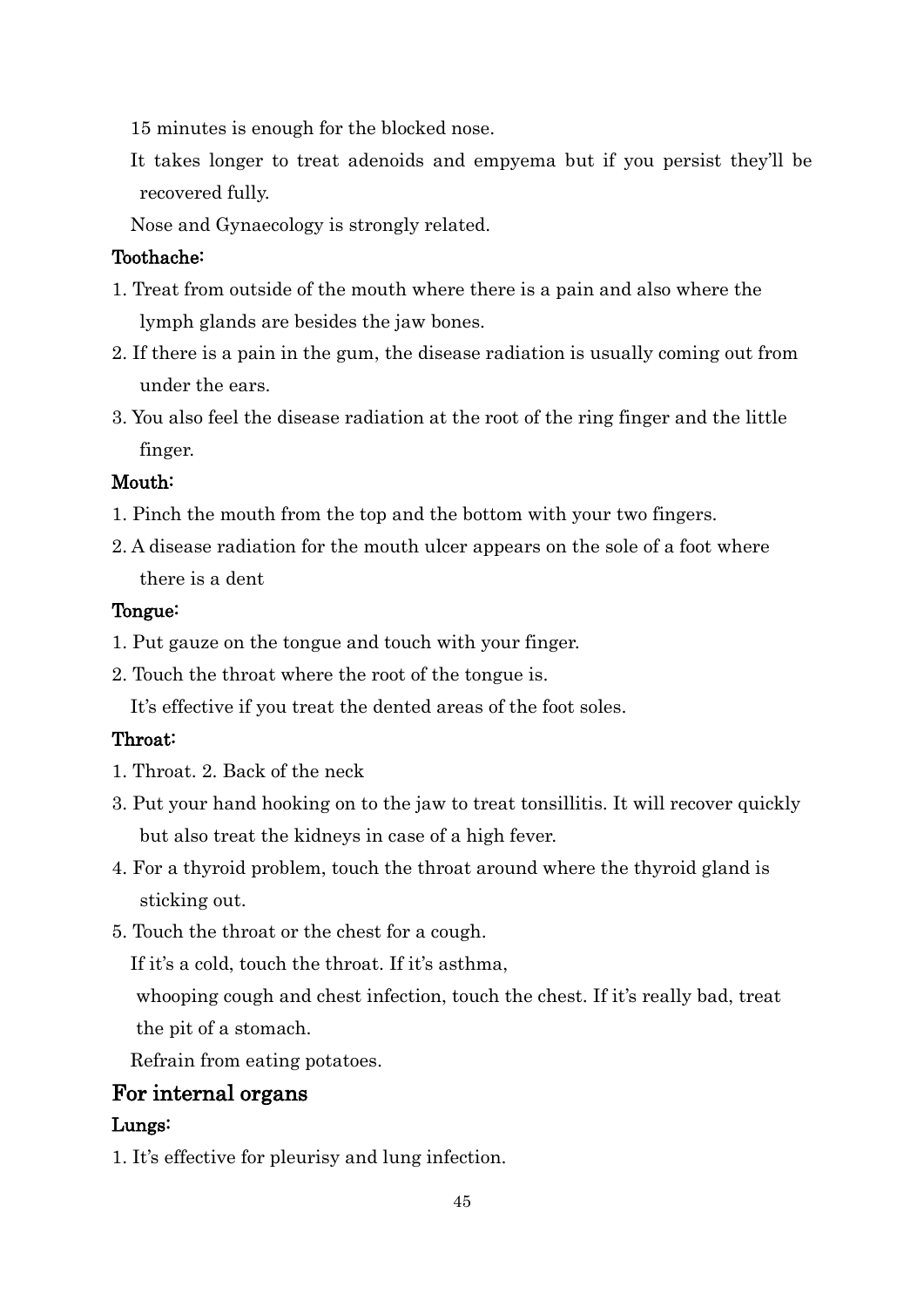- 2. For lung disease, ask the doctor where the disease is rooted from and treat patiently for a long time at least half to three quarters of a year. Don't forget to treat the back as well.
- 3. Touch above the collar bones for a bronchus,

#### Heart:

- 1. Treat the heart with extra caution because it's very sensitive.
- 2. Touch under the left chest and the spine. Treat for a short time at first and do longer each time.
- 3. Try to avoid treating heart directly. Touch at the side or from the back of it.
- 4. If you have a reaction from the treatment and the heart beat is strong, then you put a wet towel onto the heart.
- 5. Weak children usually have heart problems so treat them well.

#### Breasts:

- 1. Cover the breasts with your hand.
- 2. Treat from under the bust for breast feeding.

#### Stomach:

- 1. Touch the pit of a stomach for acute stomach pain.
- 2. For chronic pains, put your thumb on the pit of the stomach and rest the rest of your fingers.
- 3. Treat the people with gastro ptosis, whose stomach usually lie lower in the same way as the normal chronic pain.
- 4. The stomach pain could be caused by the liver problem.
- 5. Do the Blood Exchange
- 6. Treat between the shoulder blades.
- 7. If the patient has a pain at the left bottom of the stomach, be cautious because there could be a case of stomach cancer or a stomach ulcer.
- 8. Treat the head well for the case of a stomach ulcer.
- 9. As you get used to the treatment, you observe the patient well and treat them according to their level of symptoms. Treat the head and the stomach for the minor cases and include kidneys for the serious cases.
- 10. It might be effective for the slender people if you treat their back first.

#### Spleen:

1. Spleen is an organ which produces blood and is located in the left side of your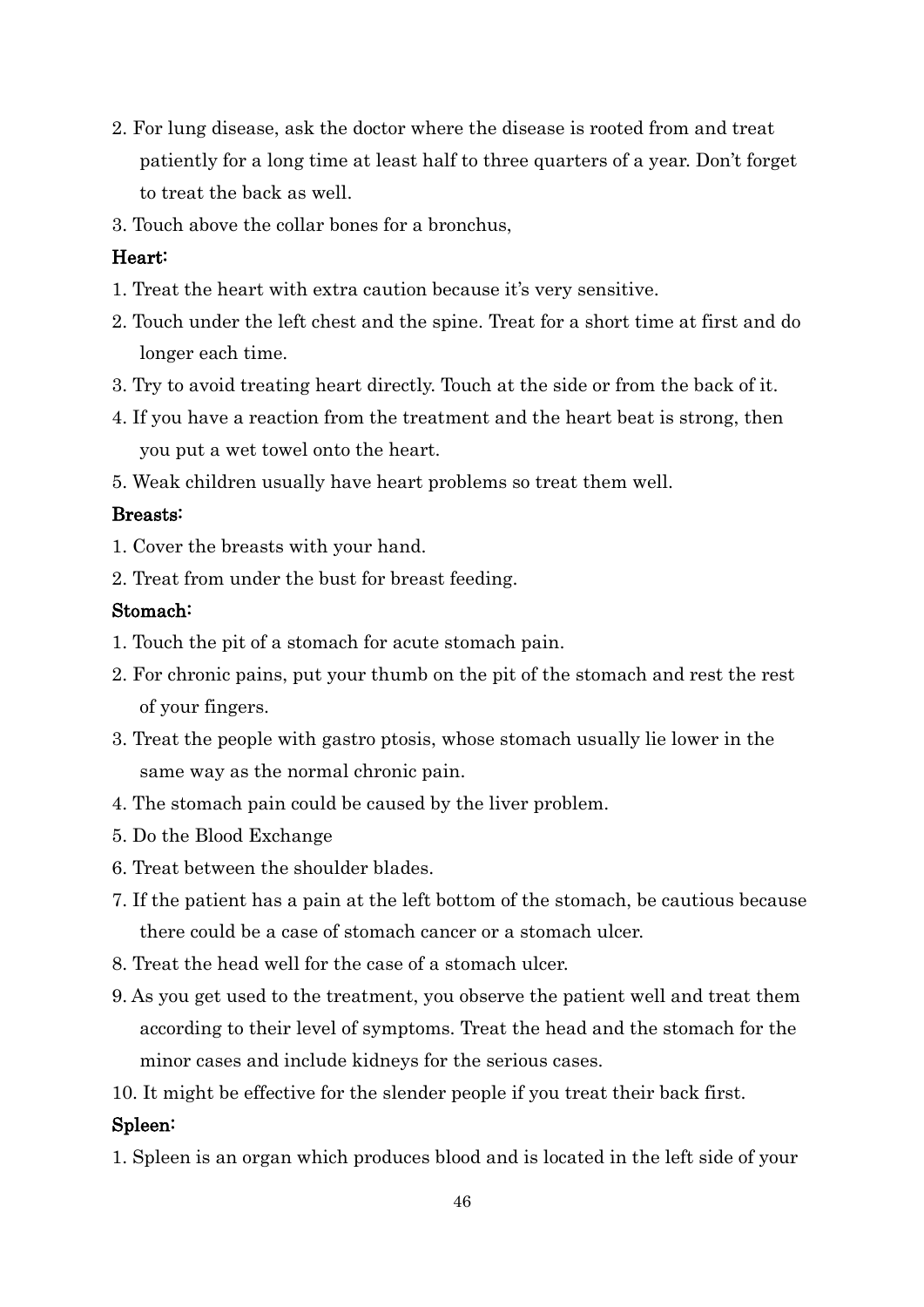body and left side of your stomach.

2. This part works well for the problems related to the nose.

#### Intestines:

There are many diseases relating to intestines such as diarrhoea and constipation. Blood is produced in the intestines so do not neglect the treatment of this part.

- 1. When the patient has constipation, treat the lower stomach and also around the sacral bone for about 30 minutes. It has an immediate effect on the baby's constipation.
- 2. Treat the large intestine especially around the corner of the intestine for the intestinal catarrh.
- 3. For the small intestine, treat just below the belly button. Don't forget to treat the spine as well.
- 4. You feel many disease radiations at the belly button but if you feel stiffness around the belly button, it is a sign of something wrong with internal organs, such as heart, lungs, liver, kidneys, spleen and pancreas.

#### Liver (including gallbladder) and pancreas

- 1. The liver is located above the top right of the stomach and its top half is inside the rib. Treat the liver when you feel tired. You'll feel better.
- 2. Treat the liver especially when your eyes get tired.
- 3. It's effective to treat for the gallstone and jaundice.
- 4. Treat the liver when you have a stiff muscle only on your right shoulder.
- 5. Treat between the pit of a stomach and the belly button for a pancreas and diabetes.
- 6. People who suffer from a liver problem tend to trip over. Treat the liver and the heart from their back.

#### Kidneys:

- 1. Kidneys are located between the rib and the hip bone. Where you put your hands around the waist are the kidneys. Treat from the front and the back.
- 2. You can use your both hands.
- 3. If the liver gets worse, it affects the kidneys.
- 4. Treat the kidneys for beriberi, cerebral, haemorrhage and neurosis.
- 5. It is said to be that if you damage your kidneys, you lose desire for the bright future and your ambition. Treat the kidneys well.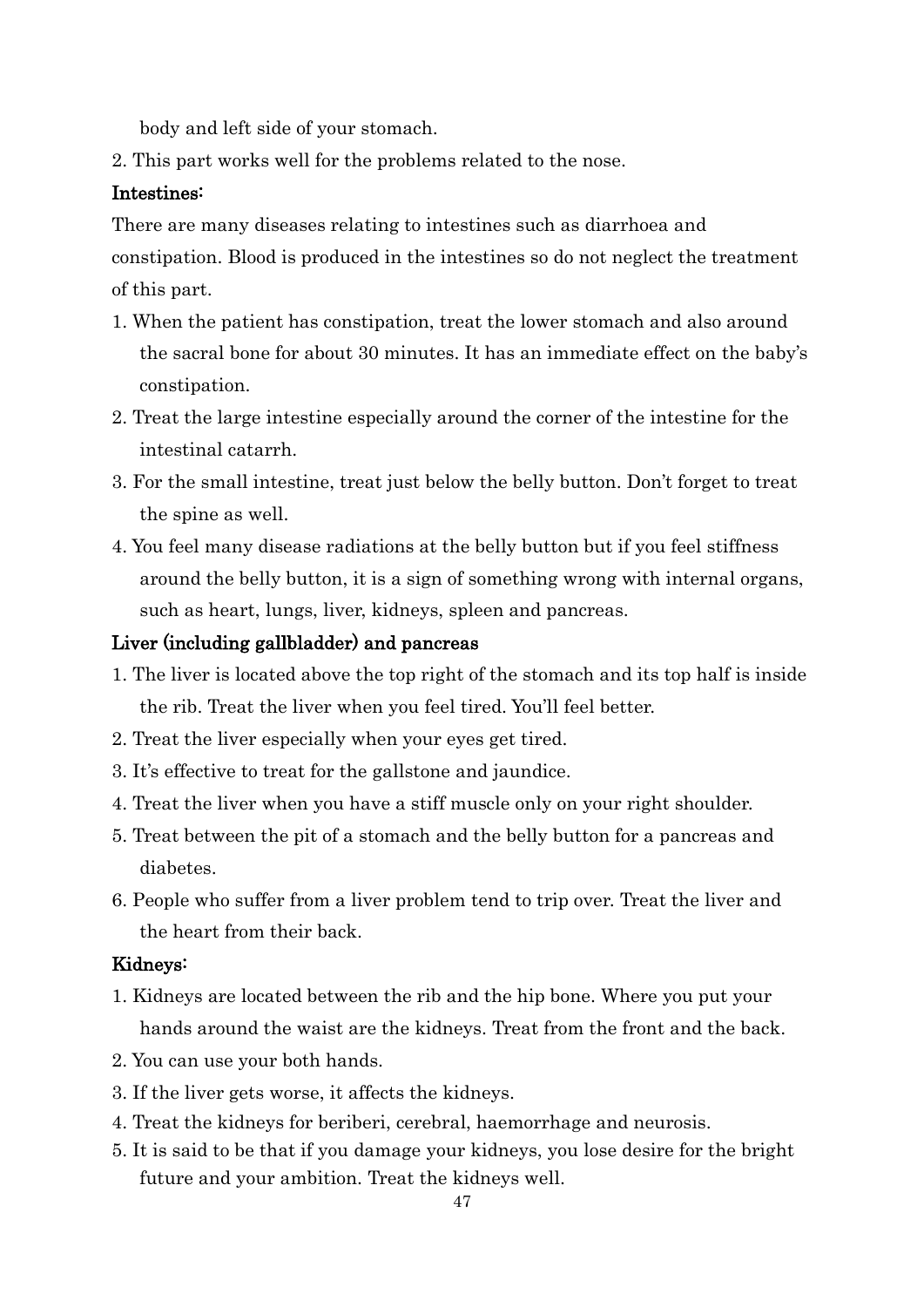- 6. The recovery is faster if you treat kidneys for the illnesses such as ear infection, tinnitus and anything related to the ears.
- 7. If you treat a pyelonephritis which has become chronic, then touch on the kidneys a couple of times and it will be cured completely.

### Bladder, urethra, testicle

- 1. Touch on the pubic bone. Women tend to suffer from bladder problems in summer.
- 2. Treat on top of the clothes both for the urethra and the testicle.
- 3. Touch the bladder and the head for bed-wetting. Sometimes you feel disease radiation on the nose.

### Women's diseases:

- 1. Women's diseases are usually the problems related to the womb and ovary but the majority is coming from the womb.
- 2. When the foetus' position is not right in the womb, treat for the period pain. (lower stomach, sacral bone, between sacral bone and lumber spine)
- 3. Irregular position of the womb should be fixed unless it was operated before.
- 4. The therapy works soon before and after the birth.
- 5. If you want to treat the womb from behind, treat the crevice of the bottom.

### Birth:

- 1. If you treat mothers a couple of days a week during their pregnancy, the foetus grow extremely well. They may be born small but after 3 to 5 days, They grow bigger than the ones born big.
- 2. If mothers have severe morning sickness, treat their stomach and womb.
- 3. It is thought to be that if the mothers have an ectopic pregnancy, the chances of the foetus survival becomes small after 5 months. This is because the blood inside the womb becomes dirty. If you treat with Reiki Therapy, all the dirty things will come out from the womb after 2 or 3 days and even mothers for whom all the doctors give up hope can have a healthy birth.
- 4. A breached baby and the baby with their cord wrapped around his neck will be fixed.
- 5. Giving birth is faster.
- 6. Fever after giving birth called puerperal fever is cured well.
- 7. Mothers recover quickly after giving birth. It normally takes 12 or 13 days for the womb to get back to normal however if treated after the birth, the womb will recover in 3 or 4 days.

# Haemorrhoid:

- 1. This is common with Japanese. Put gauze on the anus or treat on the clothes.
- 2. Anal fistula will get better depending on how you treat it.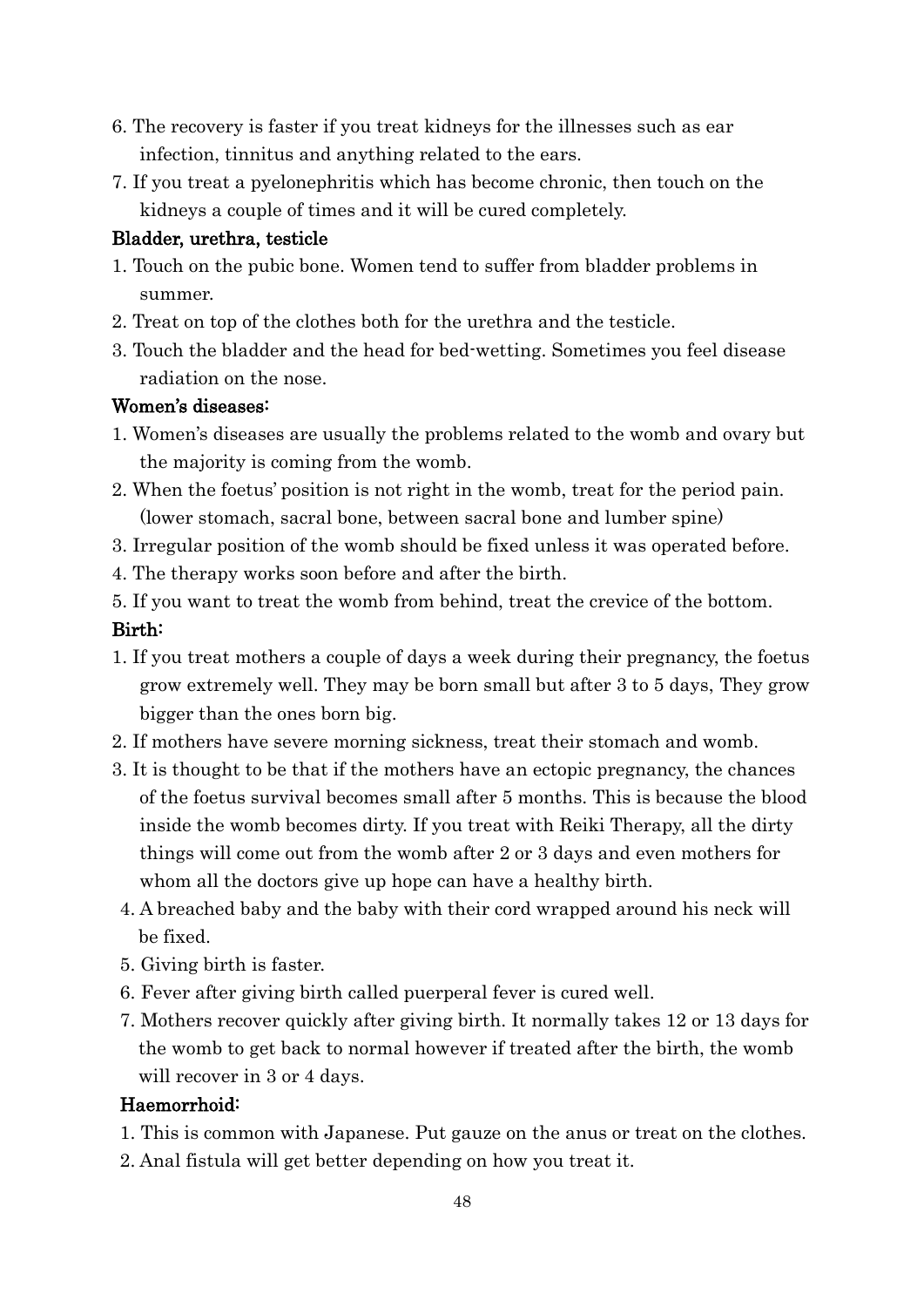- 3. Touch the top of the head for anal fistula.
- 4. When you treat patient's anus it's easier if you make him sit and put your hand under his bottom from his behind.

### Spinal correction:

- 1. The spine consists of 7 vertebral columns, 2 thoracic spines and 5 lumbar spines. Underneath, a sacral bone and a coccyx is joined.
- 2. This chain of bones like a bamboo tree supports the whole upper body.
- 3. The origin of a life and what develops first in humans' growth is the spine. The heart and the head follow afterwards. It's not exaggerating to say that "having a bad shape of spine causes all sorts of illnesses." It's important for all our members to have a good posture at all times.
- 4. Those who have dislocated their spine must be fixed immediately.
- 5. How to find out if the spine is dislocated or not is by observing by your eyes, rubbing with your hand or rubbing beside the spine with your fingers.
- 6. If you find a dislocated bone, place your three fingers on the bone and then the bone will move back. (Don't force!)

### When you can't identify the cause of illness:

1. Head 2. Heart 3. Detoxification 4. Spine 5. Stomach / Intestine 6. Kidneys

### Neuralgia and Rheumatism:

- 1. Head (especially the back of the head)
- 2. All the painful parts (The pain may get worse at first because of the reaction but continue treating. It will take time.)
	- $\triangleright$  If the patient has a fever, treat their head and the pit of their stomach. (detoxification)
	- $\triangleright$  If the patient has constipation, treat their stomach/intestine, lumber spine and sacral bone.

### Hiccups:

- 1. Hiccups are cramps of diaphragm. Lower the patients' arms and treat their stomach.
- 2. Treat in the middle of their head.

# Asthma:

- 1. Nose as well as head. 2. Heart and upper chest.
- 3. Pit of stomach and stomach
- 4. Kidneys (kidneys could be the main cause for asthma) Once you start treating, the symptom might get worse. Keep treating. It might take a long time. When they have an asthma attack, treat them often. Forbid them from eating potatoes while they are treated.

### Myelopathy: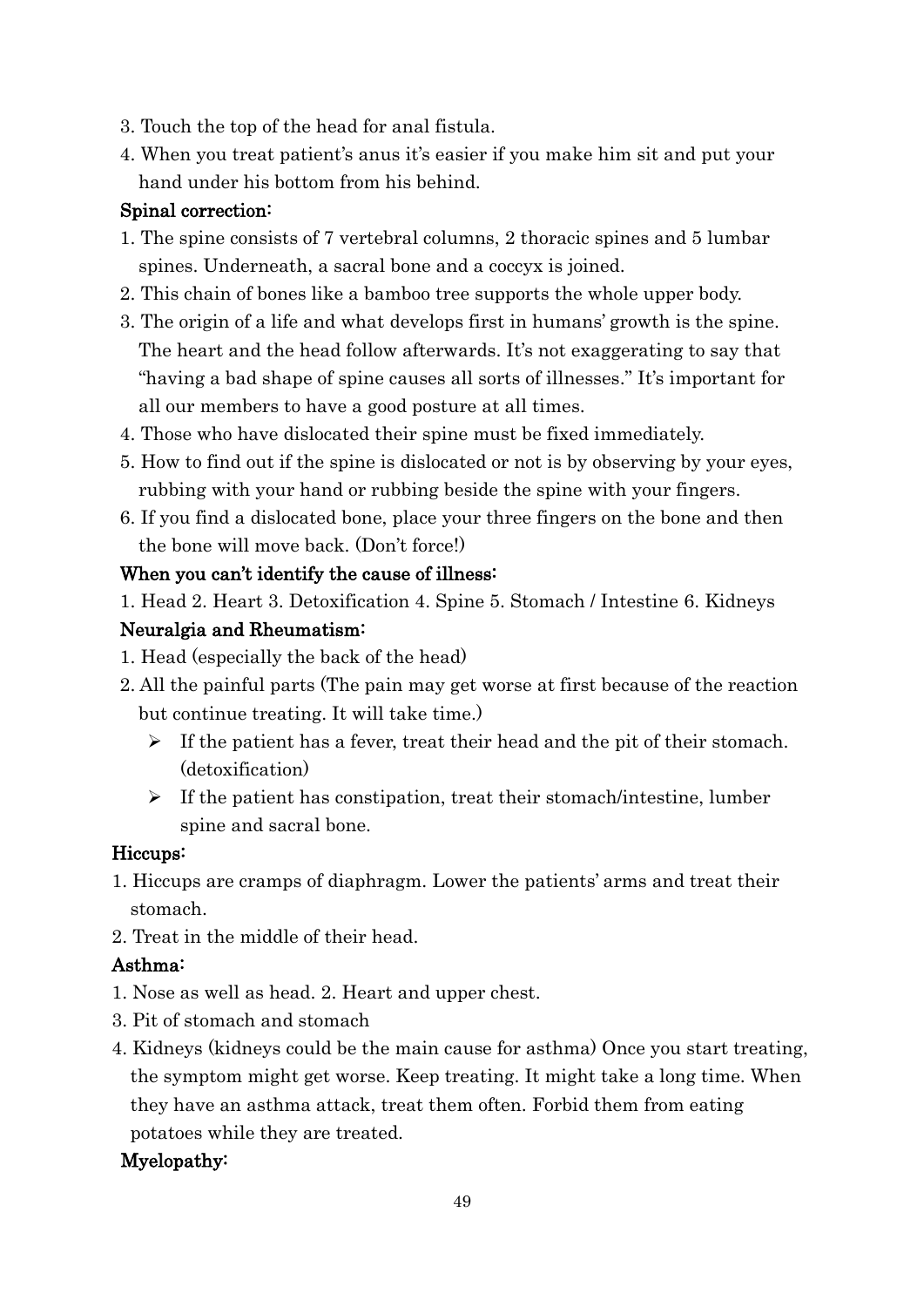1. Head 2. Spine 3. Kidneys

 This disease takes very long time to heal but if you keep treating, it will be cured. This is a bone disease but there is a hope.

### Diabetes:

1. Head 2. Heart 3. Liver 4. Pancreas 5. Kidneys 6. Stomach / Intestine 7. Whole body

 Check the sugar level before treating. Keep reminding the patients that the sugar level is reducing as you treat.

# Beriberi:

- 1. Heart 2. Stomach / Intestine (Stomach becomes very hard if you have beriberi)
- 3. Numb parts in the leg (When the leg swells it often gets numb.)

### Graves-Basedow's disease:

This is the disease where your eyes pop out because

the thyroid gland swells.

1. Head 2. Eyes 3. Throat (thyroid gland) 4. Womb for

women 5. Heart 6. Half – body treatment

### Cuts and Wounds:

Treat where the injury is.

If bleeding from the artery, stop bleeding before treating.

Bleeding will stop considerably and pain disappears.

### Burns:

It's painful if you touch the burn so treat 4 to 5 mm above. Once the pain goes away, put gauze and treat.

It won't leave a big mark after the burn is healed.

### Chilblains:

If it's treated early, it will be cured quickly.

### Thorn:

If you treat it, it will come out naturally. When a fish bone or something is stuck in your throat, treat the throat. It comes out with a cough.

# Crying at night:

- 1. Stomach / Intestine when the baby suddenly starts crying.
- 2. Head when the baby continuously cries.
- 3. Head when the baby grinds their teeth.
- 4. Head (near the neck) and Nose when the baby snores.

# Whooping cough:

- 1. Head (Whether it's a child or an adult, cough is neurogenic. So treat the head well.)
- 2. Stomach / Intestine 3. Throat 4. Chest 5. Pit of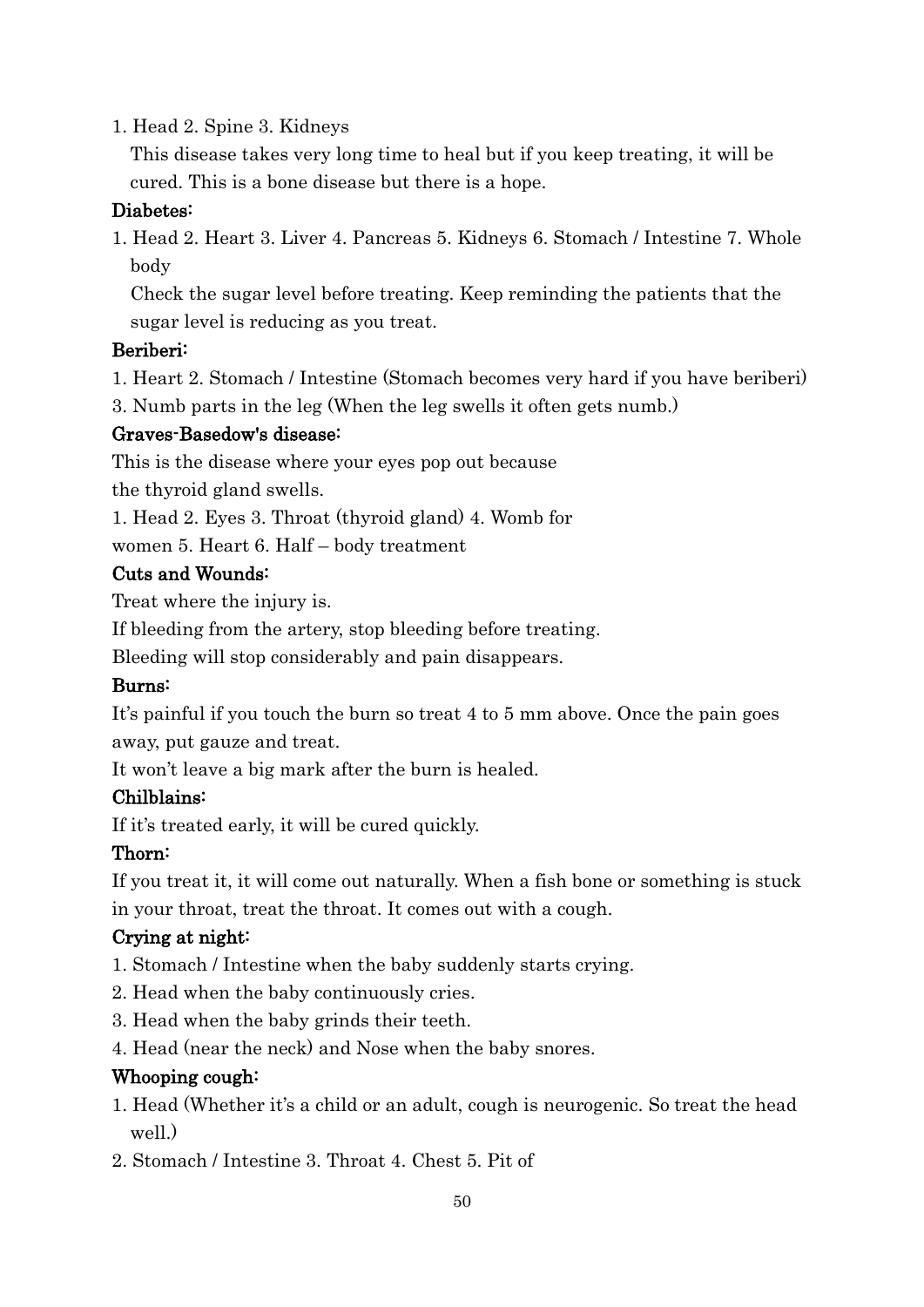#### stomach 6. Kidneys

#### Diphtheria:

- 1. Babies and infants are prone to get this disease.
- 2. Symptoms are high fever, swollen tonsils, white lining in the throat and cough like a whistle.
- 3. First, treat with serum injection.

4. Head, Throat, Chest, Stomach / Intestine, Kidneys and below belly button

#### Measles:

- 1. In the early days of measles, the fever goes up.
- 2. You can assume that it's measles if the temperature doesn't go down after trying an alleviation of fever.

3. Alleviation of fever, Head, Stomach / intestine, Heart, Where the spots are

#### Dislocation of bones:

1. If you put your hand on the dislocated area, soon the bone is fixed.

#### Broken bones:

1. Treat the patient after he gets the bones joined by the doctor.

#### Treatment for propensity:

This is a treatment for habitual problems such as motion sickness (cars, boats etc), food preference and an inclination of stealing. Other examples are that you don't like studying and you can't get up in the morning.

1. Put your hand on the flat part of the head, slightly down from the top of the head, for 15 to 30 minutes and send your will power. (Nentatsu)

 These are all the guidelines from me. Please check your manual book for the things I missed or ask your master and other people who have more experience if you have any questions. Anyway, start treating people as soon as possible.

It's clear that the atmosphere of your house becomes nice and enjoyable once a person knows Reiki Therapy because he can get rid of the evil of disease. So it would be more than better if you can improve your spiritual energy and help prevent other people from getting diseases than just making your family nice and healthy.

Please help others as much as you can and believe in yourself. Believing in yourself is the key to improve your spiritual energy (Reiki).

Try to do yourself as much as possible without relying on others help.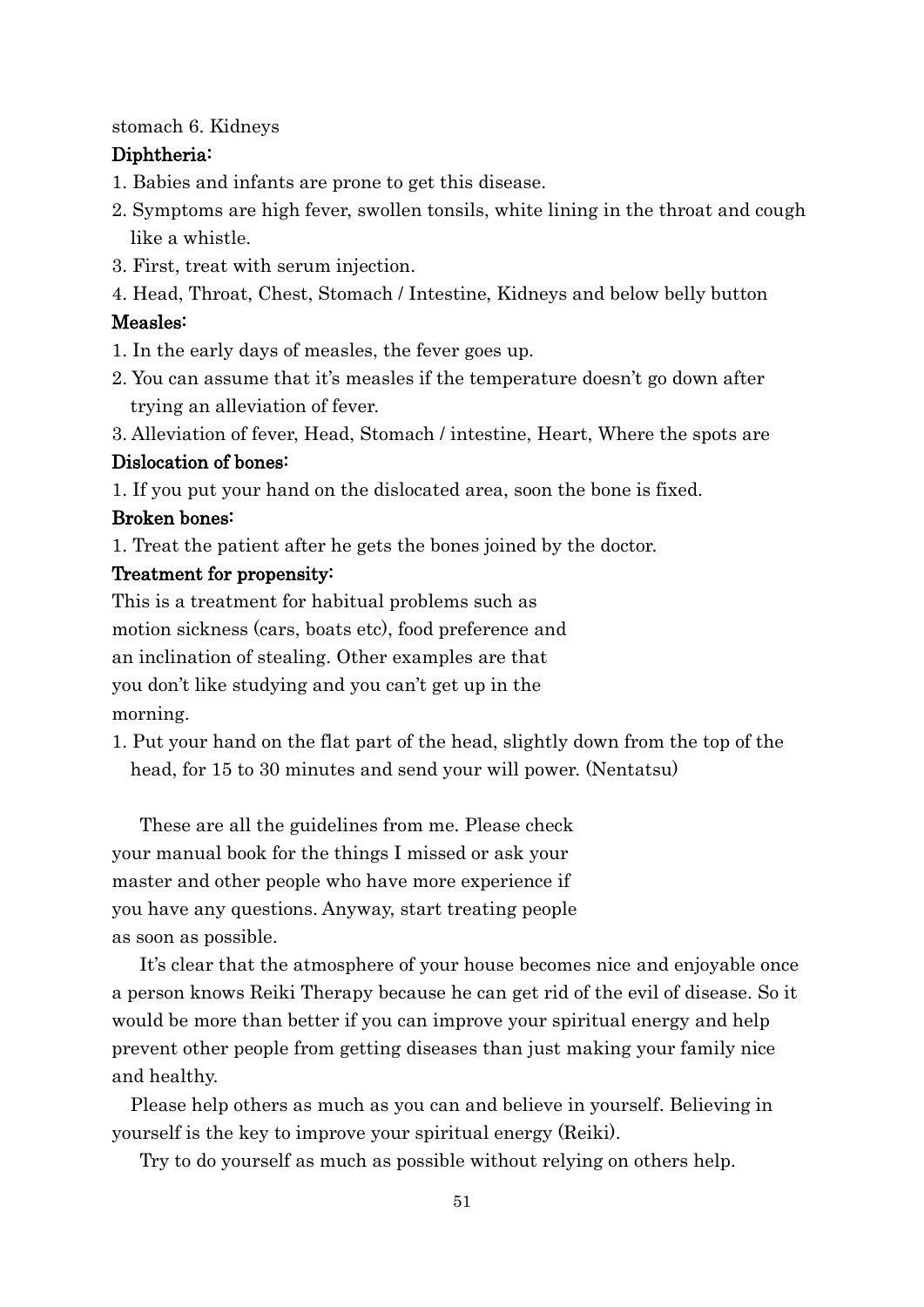The longer you treat a patient in one treatment, the better Reiki Therapy is. Sometimes you may have to treat a dying person all day all night. If you try hard, sometimes without sleeping or without a rest, you can heal all sorts of disease.

Once you've learned Reiki Therapy, keep expanding your knowledge and experiences further and apply what you have.

# Appendix

Master Usui has left us wonderful teachings of Reiki Therapy in this world. We, as members, should feel grateful that we are able to succeed in such great works of our Master Usui and other great masters and be able to train ourselves in order to improve our health and that of others.

 Master Usui strictly forbids us from advertising for expansion and development of our association".

However, all that is left in Reiki Therapy is the truth of Mother Nature and is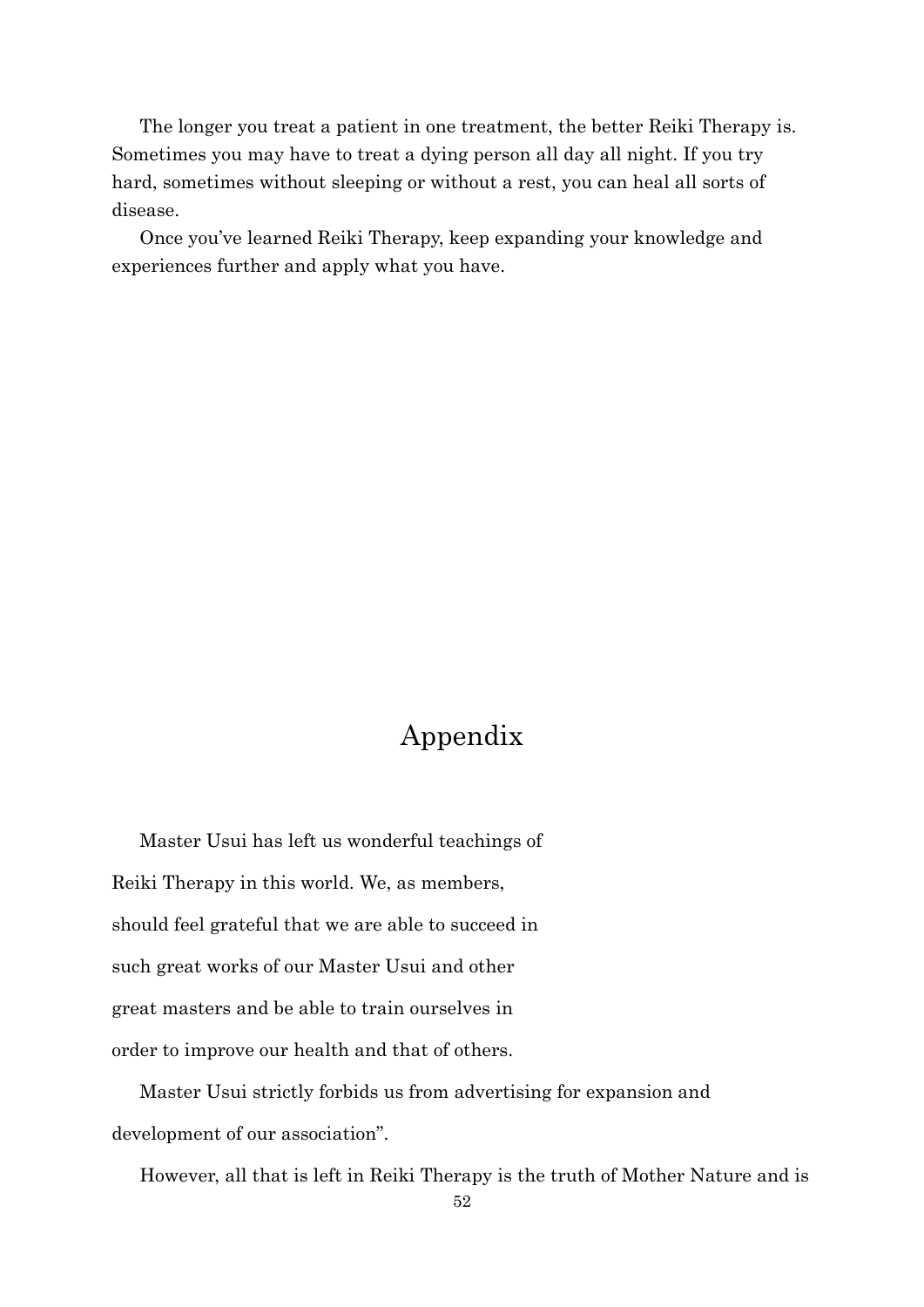the most natural and superior therapy.

Only those who learn this method can know the pleasure.

 Is it not true that the more complicated and confused the society becomes, the more unknown illnesses increase and the modern medical system treats us humans as materials or some sorts? That's because we race developing drugs against the increasing diseases.

 Is it not urgently needed for us as members to train harder to improve the health of ourselves and the others' at such times?

 I truly believe that the more you try to understand, recognise and have experiences of Reiki Therapy, "better things and better methods" will be automatically credited to you indefinitely.

 In the history of our association, there were some people who weren't satisfied with our way, left to become independent and became very successful later on.

 History keeps changing but the fact that our methods are spreading around the world doesn't change, despite that the form may be changed.

 It's alright as long as we, as members, keep trying to leave "something good" and keep working on Reiki Therapy for ourselves, for other people and for the world. Let's believe that our great old Master Usui and other masters will be watching us all the time from the spiritual world.

 Master Usui lies in the grave in Saihoji temple located in Koenji in Tokyo. We should not also neglect to visit the graves with some incense sticks and flowers and give respect for other great masters, such as the second chairman, Master Juzaburo Ushita, the third chairman, Seiichi Taketomi and other able members.

 For the people who are working hard in other branches, I wish them to keep trying hard and keep improving themselves for their better health. Also, let's